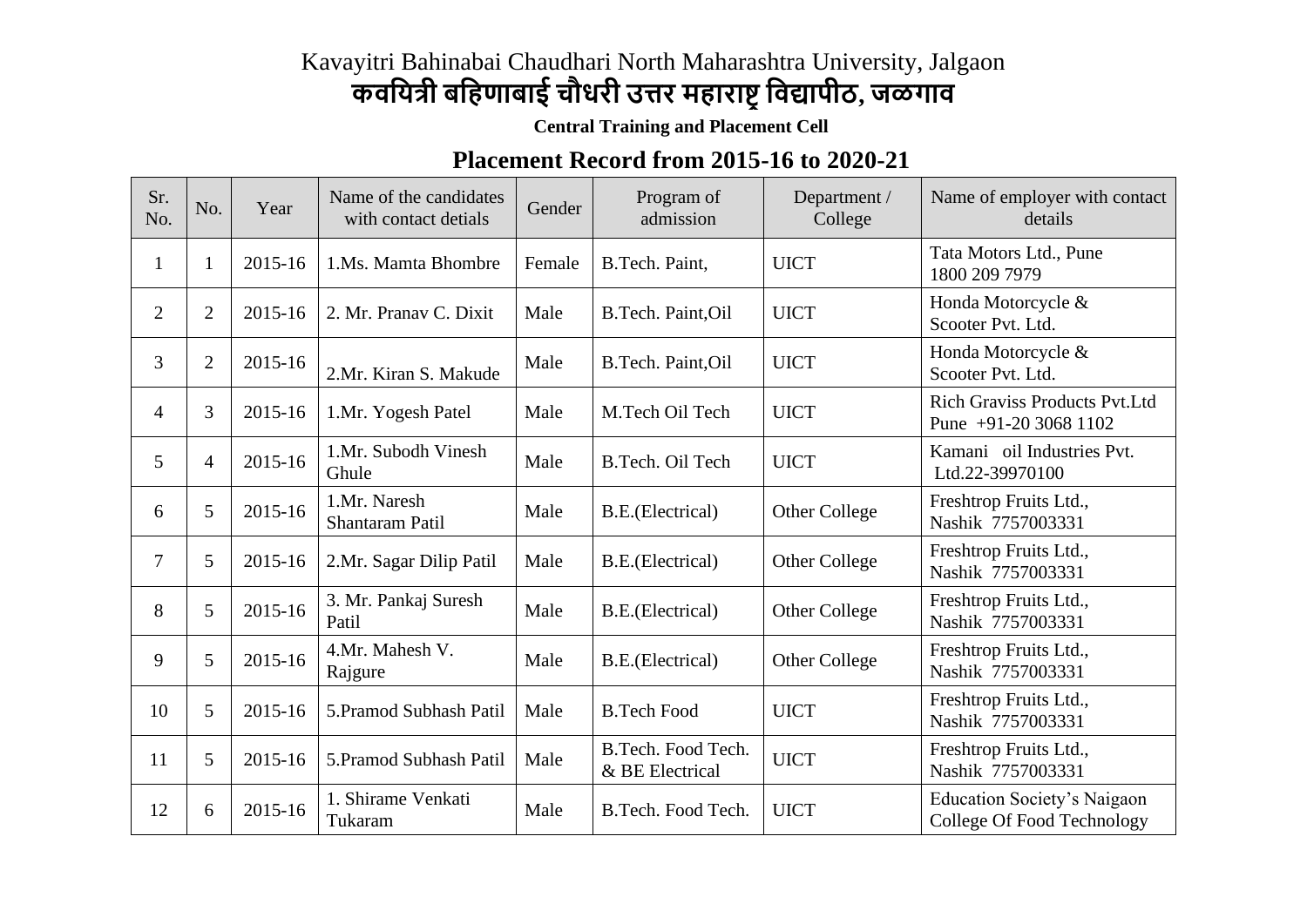| 13 | 7              | 2015-16 | 1.Mr. Samadhan P.<br>Patil          | Male   | <b>B.Tech</b>                         | <b>UICT</b> | UPL Ltd. Mumbai<br>22-26468000                                      |
|----|----------------|---------|-------------------------------------|--------|---------------------------------------|-------------|---------------------------------------------------------------------|
| 14 | $\overline{7}$ | 2015-16 | 2.Mr.Rakesh M. Patil                | Male   | <b>B.Tech</b>                         | <b>UICT</b> | UPL Ltd. Mumbai<br>22-26468000                                      |
| 15 | $\overline{7}$ | 2015-16 | 3.Mr. Tusharkumar B.<br>Chakhale    | Male   | <b>B.Tech</b>                         | <b>UICT</b> | UPL Ltd. Mumbai<br>22-26468000                                      |
| 16 | 8              | 2015-16 | 1.Mr. Nileshkumar<br>N.Yelgatte     | Male   | M.Tech<br><b>Chemical Engg</b>        | <b>UICT</b> | <b>SERRA FINE CHEMICALS</b><br>Pvt.Ltd.<br>91-9818882211            |
| 17 | 9              | 2015-16 | 1. Mr. Akash Shirsath               | Male   | <b>B.Tech</b><br><b>Chemical Engg</b> | <b>UICT</b> | <b>BASF</b> Chamical Pvt. Ltd.<br>Navi Mumbai 022 6712 7600         |
| 18 | 10             | 2015-16 | 1.Mr. Kamleshkumar<br>R. Kamgale    | Male   | <b>B.Tech</b><br><b>Chemical Engg</b> | <b>UICT</b> | Amoli Organics Pvt. Ltd. Padra<br>Dist Vadodara +91 22 2204<br>1400 |
| 19 | 10             | 2015-16 | 2.Mr. Ramling V.<br>Akuskar         | Male   | <b>B.Tech</b><br><b>Chemical Engg</b> | <b>UICT</b> | Amoli Organics Pvt. Ltd. Padra<br>Dist Vadodara +91 22 2204<br>1400 |
| 20 | 11             | 2015-16 | 1. Mr. Riyaz Issak<br>Shaikh        | Male   | <b>B.Tech</b><br><b>Chemical Engg</b> | <b>UICT</b> | Torrent Pharm. Ltd. Vagra<br>Gujarat +91 2641 29 1610               |
| 21 | 12             | 2015-16 | 1. Mr. Rahul Ravindra<br>Chaudhari  | Male   | <b>B.Tech. Paint Tech</b>             | <b>UICT</b> | Shalimar Paints Ltd.+91<br>9599489236                               |
| 22 | 13             | 2015-16 | 1. Mr. Harish Ajmera                | Male   | M.Tech. Paints                        | <b>UICT</b> | Asianpaints 022 6218 1000                                           |
| 23 | 13             | 2015-16 | Mr. Sunakshi Jamnere                | Male   | M.Tech. Paints                        | <b>UICT</b> | Asianpaints 022 6218 1000                                           |
| 24 | 14             | 2015-16 | 1. Ms.Priyanka<br>Mendole           | Female | M.Tech. Paints                        | <b>UICT</b> | Kansai Nerolac Paints Ltd.<br>022 2499 2659                         |
| 25 | 14             | 2015-16 | 2.Mr. Vishal Patil                  | Male   | M.Tech. Paints                        | <b>UICT</b> | Kansai Nerolac Paints Ltd.<br>022 2499 2659                         |
| 26 | 14             | 2015-16 | 3.Mr. Bhatu<br>Suryawanshi          | Male   | M.Tech. Paints                        | <b>UICT</b> | Kansai Nerolac Paints Ltd.<br>022 2499 2659                         |
| 27 | 15             | 2015-16 | 1. Mr.Pritam Padme                  | Male   | M.Tech. Paints                        | <b>UICT</b> | Force Motors Ltd.<br>Pune +91 20 2747 5381                          |
| 28 | 16             | 2015-16 | 1. Mr.Badgujar<br>Ravindra Rajendra | Male   | <b>B.Tech Plastic</b><br>Tech.        | <b>UICT</b> | Jain Irrigation Systems Ltd.<br>0257 2258011                        |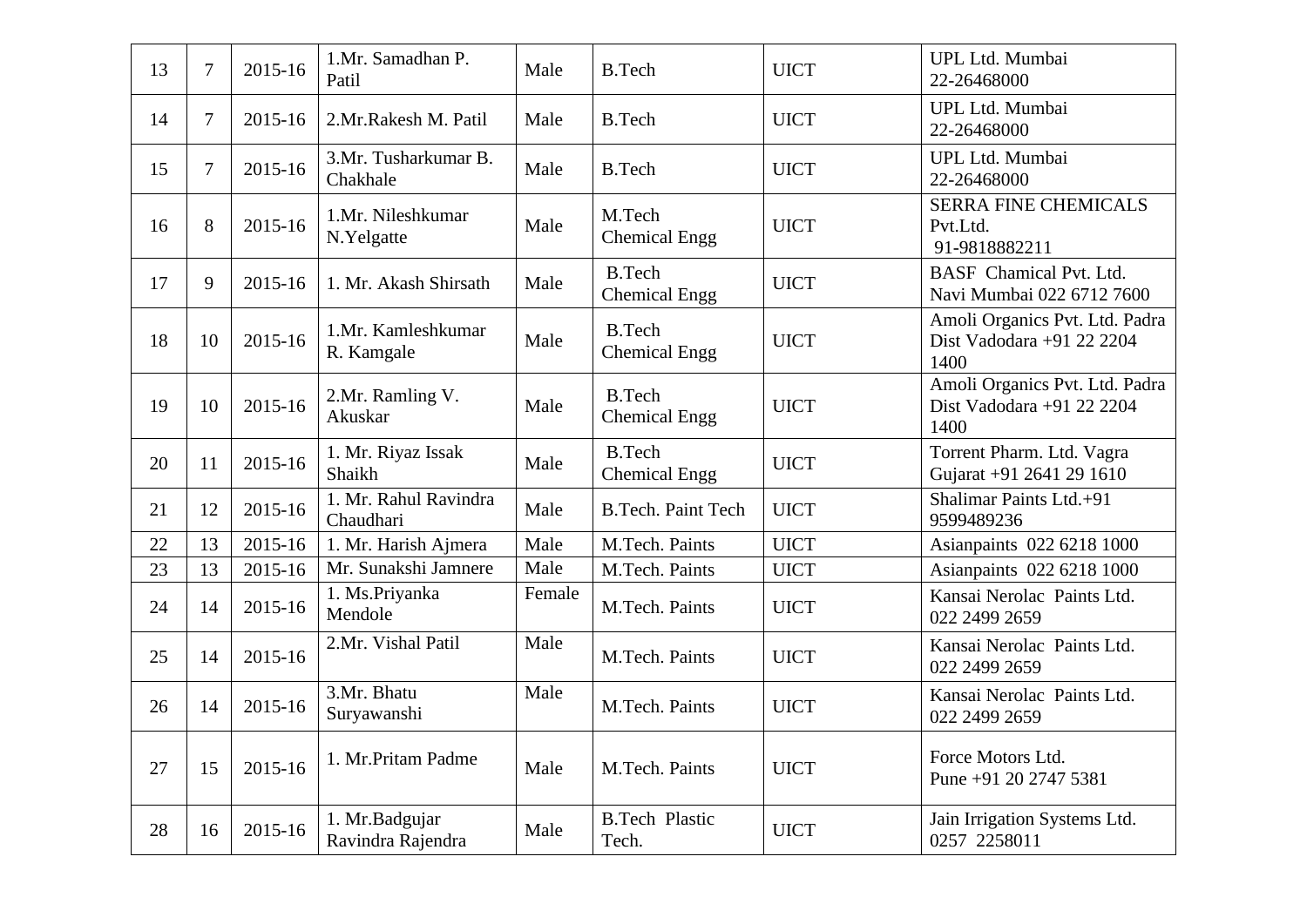| 29 | 16 | 2015-16 | 2.Mr.Lanje Sagar<br>Rambhau              | Male   | <b>B.Tech Plastic</b><br>Tech. | <b>UICT</b>                                                                    | Jain Irrigation Systems Ltd.<br>0257 2258011      |
|----|----|---------|------------------------------------------|--------|--------------------------------|--------------------------------------------------------------------------------|---------------------------------------------------|
| 30 | 17 | 2015-16 | 1. Mr.Nakul D. Sonar                     | Male   | <b>B.Tech Plastic</b><br>Tech. | <b>UICT</b>                                                                    | POT Plastic Ltd. 022-<br>28777374                 |
| 31 | 17 | 2015-16 | 2.Mr.Nitin Kacharu<br>Nikam              | Male   | <b>B.Tech Plastic</b><br>Tech. | <b>UICT</b>                                                                    | POT Plastic Ltd. 022-<br>28777374                 |
| 32 | 18 | 2015-16 | 1. Mr. Angad More                        | Male   | M.Tech Polymer                 | <b>UICT</b>                                                                    | Indofil Industries Ltd.<br>022 6799 9100          |
| 33 | 19 | 2015-16 | 1. Mr. Vinayak Sabane                    | Male   | M.Tech Polymer                 | <b>UICT</b>                                                                    | Suzlon Energy Ltd.<br>Ahmedabad<br>+91 7966045000 |
| 34 | 20 | 2015-16 | 1. Mr.Suhas Suresh<br>Patil              | Male   | <b>B.Sc</b>                    | <b>JTE'S ARTS</b><br><b>COMMERCE &amp;</b><br><b>SCIENCE</b><br><b>COLLEGE</b> | Infosys BPO, Banglore $M$ : +<br>91 9886388181    |
| 35 | 20 | 2015-16 | 2.Ms.Sneha Shekhar<br>Deshpande          | Female | B.Sc                           | <b>MOOLI JAITHA</b><br><b>COLLEGE</b>                                          | Infosys BPO, Banglore $M$ : +<br>91 9886388181    |
| 36 | 20 | 2015-16 | 3.Ms. Shital Ashok<br>Ahirrao            | Female | B.Sc                           | <b>B P ARTS SCIENCE</b><br>&<br><b>KKC COMMERCE</b><br><b>COLLEGE</b>          | Infosys BPO, Banglore $M$ : +<br>91 9886388181    |
| 37 | 20 | 2015-16 | 4.Ms.Shalaka Anil<br>Ingale              | Female | B.Sc                           | <b>NUTHAN</b><br><b>MARATHA</b><br><b>COLLEGE</b>                              | Infosys BPO, Banglore $M$ : +<br>91 9886388181    |
| 38 | 20 | 2015-16 | 5.Ms.Supriya Suresh<br>Damale            | Female | B.Sc                           | Adv SITARAM<br><b>ANANDRAMJI</b><br><b>BHAHETI</b><br><b>COLLEGE</b>           | Infosys BPO, Banglore $M$ : +<br>91 9886388181    |
| 39 | 20 | 2015-16 | 6.Ms.Ruchita Ravindra<br><b>Baviskar</b> | Female | B.Sc                           | Dr ANNASAHEB<br>G.D.<br><b>BENDALEMAHILA</b><br>MAHAVIDYALAYA                  | Infosys BPO, Banglore M: +<br>91 9886388181       |
| 40 | 20 | 2015-16 | 7.Ms. Suchita Ravindra<br>Baviskar       | Female | B.Sc                           | <b>MOOLI JAITHA</b><br><b>COLLEGE</b>                                          | Infosys BPO, Banglore M: +<br>91 9886388181       |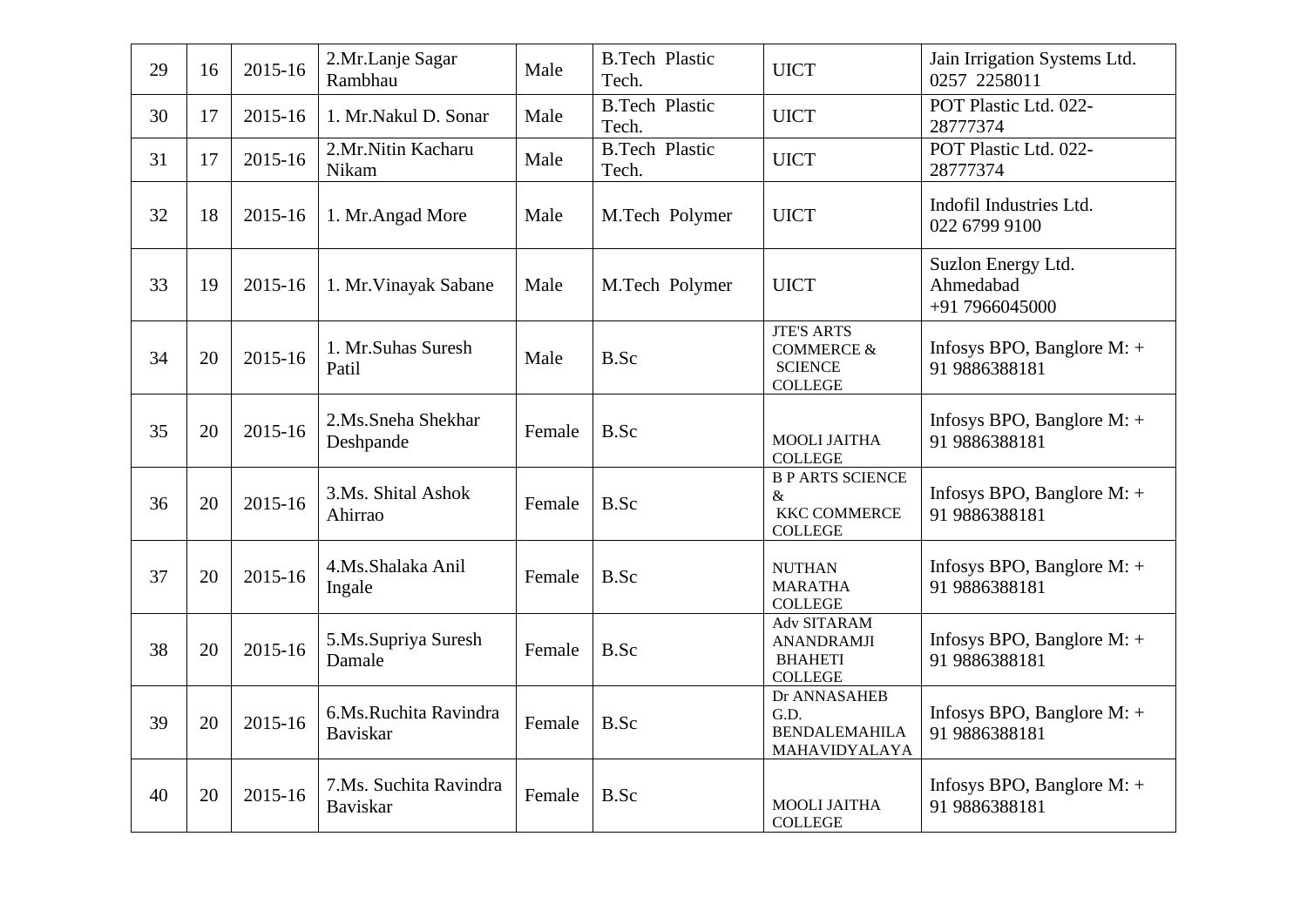| 41 | 20 | 2015-16 | 8.Ms.Sapana Prabhakar<br>Deshmukh                 | Female | B.Sc | <b>MOOLI JAITHA</b><br><b>COLLEGE</b>                                   | Infosys BPO, Banglore $M$ : +<br>91 9886388181 |
|----|----|---------|---------------------------------------------------|--------|------|-------------------------------------------------------------------------|------------------------------------------------|
| 42 | 20 | 2015-16 | 9. Ms. Sanchita Rajendra<br>Saindane              | Female | B.Sc | A S C COLLEGE                                                           | Infosys BPO, Banglore $M$ : +<br>91 9886388181 |
| 43 | 20 | 2015-16 | 10. Ms. Ashwini Ashok<br>Pali                     | Female | B.Sc | <b>ARTS SCIENCE</b><br>P.O.NAMATHA<br><b>COMMERCE</b><br><b>COLLEGE</b> | Infosys BPO, Banglore $M$ : +<br>91 9886388181 |
| 44 | 20 | 2015-16 | 11.Ms. Tejashree<br><b>Suresh Patil</b>           | Female | B.Sc | Dr ANNASAHEB<br>G.D.<br><b>BENDALEMAHILA</b><br>MAHAVIDYALAYA           | Infosys BPO, Banglore M: +<br>91 9886388181    |
| 45 | 20 | 2015-16 | 12. Mr. Kishor Suresh<br>Patil                    | Male   | B.Sc | PONATHA<br><b>COLLEGE</b>                                               | Infosys BPO, Banglore $M$ : +<br>91 9886388181 |
| 46 | 20 | 2015-16 | 13. Mr. Gajendra<br>Govindrao Mhaske              | Male   | B.Sc | PONATHA<br><b>COLLEGE</b>                                               | Infosys BPO, Banglore $M$ : +<br>91 9886388181 |
| 47 | 20 | 2015-16 | 14. Mr. Tejas Prakash<br>Patil                    | Male   | B.Sc | <b>DDNCVP COLLEGE</b>                                                   | Infosys BPO, Banglore $M$ : +<br>91 9886388181 |
| 48 | 20 | 2015-16 | 15. Msri Rajyamrutha<br>Rama Brahman<br>Perumalla | Male   |      | <b>NORTH</b><br>MAHARASHTRA<br><b>UNIVERSITY</b>                        | Infosys BPO, Banglore $M$ : +<br>91 9886388181 |
| 49 | 20 | 2015-16 | 16. Ms. Rajashri<br>Manohar Dhoran                | Female | B.Sc | <b>MOOLI JAITHA</b><br><b>COLLEGE</b>                                   | Infosys BPO, Banglore $M$ : +<br>91 9886388181 |
| 50 | 20 | 2015-16 | 17. Ms. Ragini<br>Devendra Ware                   | Female | B.Sc | <b>MOOLI JAITHA</b><br><b>COLLEGE</b>                                   | Infosys BPO, Banglore $M$ : +<br>91 9886388181 |
| 51 | 20 | 2015-16 | 18. Mr. Rahul Rajendra<br>Karodpati               | Male   |      | <b>SCHOOL OF</b><br><b>MANAGEMENT</b><br><b>STUDIES</b>                 | Infosys BPO, Banglore $M$ : +<br>91 9886388181 |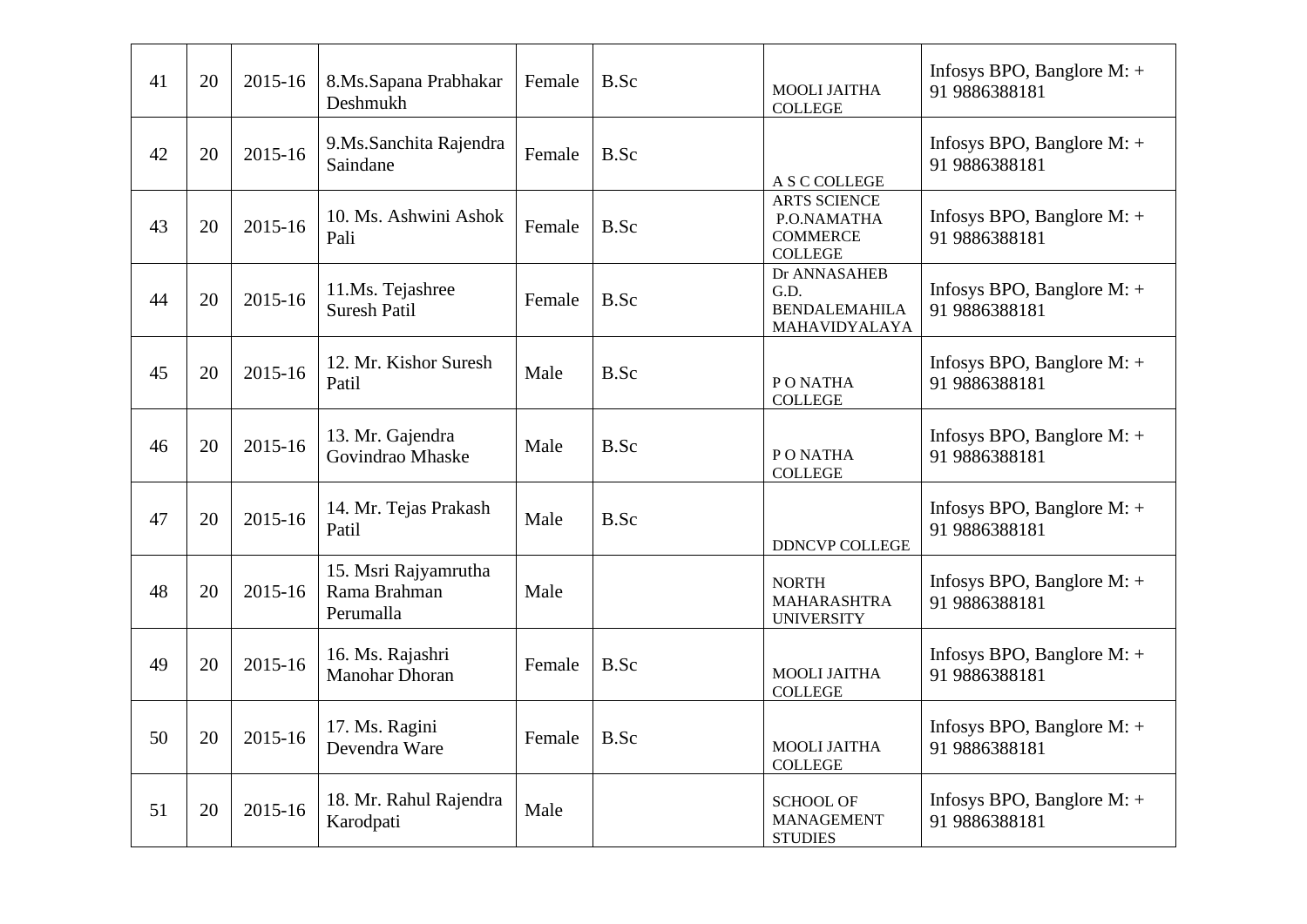| 52 | 20 | 2015-16 | 19. Mr. Gaurang<br>Raman Bhole           | Male   |            | <b>NORTH</b><br>MAHARASHTRA<br><b>UNIVERSITY</b>                                  | Infosys BPO, Banglore $M$ : +<br>91 9886388181         |
|----|----|---------|------------------------------------------|--------|------------|-----------------------------------------------------------------------------------|--------------------------------------------------------|
| 53 | 20 | 2015-16 | 20. Ms. Bhavana<br><b>Bhagchand Jain</b> | Female | B.Sc       | <b>G.D.M ARTS, KRN</b><br><b>COMMERCE M D</b><br><b>SCIENCE</b><br><b>COLLEGE</b> | Infosys BPO, Banglore $M$ : +<br>91 9886388181         |
| 54 | 21 | 2015-16 | Mr.Shirsath Nikhil<br>Gulabrao           | Male   | <b>MBA</b> | <b>SOMS</b>                                                                       | Greenply Industries Ltd.<br>Kolkata700027 (33)30515000 |
| 55 | 22 | 2015-16 | 1. Ms. Snehal Jain                       | Female | <b>MBA</b> | <b>SOMS</b>                                                                       | AXIS BANK Nagpur 440001<br>(712)6655930                |
| 56 | 22 | 2015-16 | 2. Vlajy Ganjara                         | Male   | <b>MBA</b> | <b>SOMS</b>                                                                       | AXIS BANK Nagpur 440001<br>(712)6655930                |
| 57 | 22 | 2015-16 | 3. Mr. Pavan<br>Nannavare                | Male   | <b>MBA</b> | <b>SOMS</b>                                                                       | AXIS BANK Nagpur 440001<br>(712)6655930                |
| 58 | 22 | 2015-16 | 4. Mr. Deepak Sapkale                    | Male   | <b>MBA</b> | <b>SOMS</b>                                                                       | AXIS BANK Nagpur 440001<br>(712)6655930                |
| 59 | 22 | 2015-16 | 5. Ms. Bhagyashree<br>Challani           | Female | <b>MBA</b> | <b>SOMS</b>                                                                       | AXIS BANK Nagpur 440001<br>(712)6655930                |
| 60 | 22 | 2015-16 | 6. Ms. Ankita Jagtap                     | Female | <b>MBA</b> | <b>SOMS</b>                                                                       | AXIS BANK Nagpur 440001<br>(712)6655930                |
| 61 | 22 |         | 2015-16 7. Ms. Sayali Naval              | Female | MBA        | SOMS                                                                              | AXIS BANK Nagpur 440001<br>(712)6655930                |
| 62 | 23 | 2015-16 | 1.Ms.Sanika Patil                        | Female | <b>MBA</b> | <b>SOMS</b>                                                                       | <b>HDFC Bank</b>                                       |
| 63 | 24 | 2015-16 | 1.Mr. Vijay Jaga+tial<br>Ganjara         | Male   | <b>MBA</b> | SOMS                                                                              | Manraj Motors Pvt. Ltd.<br>Jalgaon<br>(0257) 2212121   |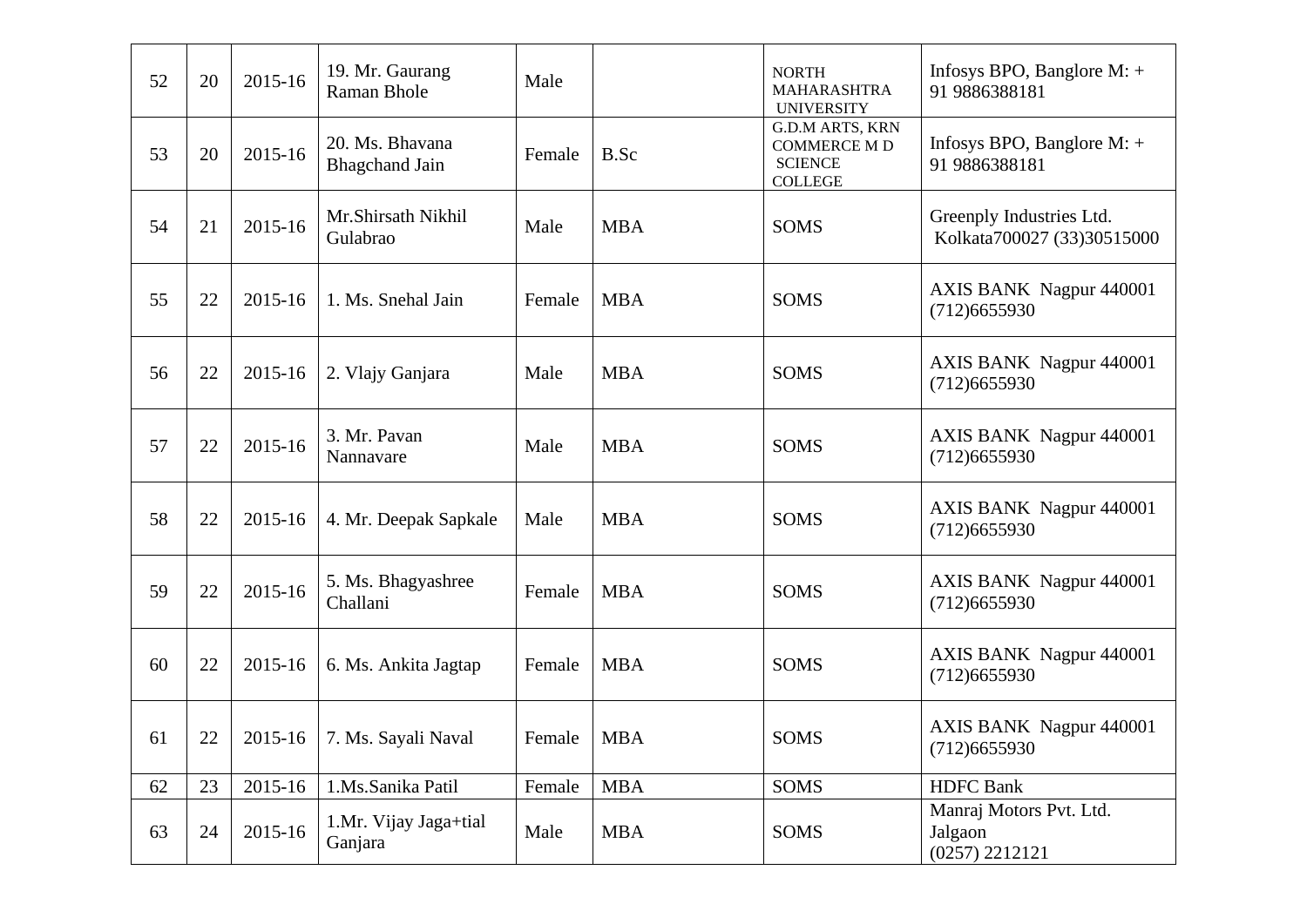| 64 | 24 | 2015-16 | 2. Mr. Rahul Ramesh<br>Sapkale   | Male   | <b>MBA</b> | <b>SOMS</b>             | Manraj Motors Pvt. Ltd.<br>Jalgaon<br>(0257) 2212121               |
|----|----|---------|----------------------------------|--------|------------|-------------------------|--------------------------------------------------------------------|
| 65 | 24 | 2015-16 | 3. MR. Shekhar Kishor<br>Patil   | Male   | <b>MBA</b> | <b>SOMS</b>             | Manraj Motors Pvt. Ltd.<br>Jalgaon<br>(0257) 2212121               |
| 66 | 24 | 2015-16 | 4. Mr. Rupesh Shravan<br>Chaubhe | Male   | <b>MBA</b> | <b>SOMS</b>             | Manraj Motors Pvt. Ltd.<br>Jalgaon<br>(0257) 2212121               |
| 67 | 24 | 2015-16 | 5. Mr. Vishal Ashok<br>Patil     | Male   | <b>MBA</b> | <b>SOMS</b>             | Manraj Motors Pvt. Ltd.<br>Jalgaon<br>(0257) 2212121               |
| 68 | 25 | 2015-16 | 1. Mr. Raju R. Patil             | Male   | <b>MBA</b> | <b>SOMS</b>             | Proto-DEngg Bhosari Pune<br>411026 20-46763002                     |
| 69 | 26 | 2015-16 | 1. Mr. AjayKumar G.<br>Deshmukh  | Male   | <b>MBA</b> | <b>SOMS</b>             | Godrej & Boyce Mfg.co.ltd.<br>Mumbai 022-67961435                  |
| 70 | 27 | 2015-16 | 1. Mr. Ganesh Yuvraj<br>Mahajan  | Male   | <b>MBA</b> | <b>SOMS</b>             | Sanghavi Unbreakable<br>Polymers Pvt. Ltd.<br>Jalgaon0257 -2210091 |
|    |    | 2015-16 | 1. Mr. Bhole Gourang<br>Raman    | Male   | <b>MBA</b> | <b>SOMS</b>             | Infosys BPO Ltd. Bangalore<br>8028522405                           |
| 71 | 28 | 2015-16 | 2.Mr.Rahal Rajendra<br>Karodpati | Male   | <b>MBA</b> | <b>SOMS</b>             | Infosys BPO Ltd. Bangalore<br>8028522405                           |
| 72 | 28 | 2015-16 | 1. Mrs. Pradnya Garg             | Female | <b>MCA</b> | <b>Computer Science</b> | <b>Panther Nails Business</b><br>Solutions, Jalgaon 8087144244     |
| 73 | 28 | 2015-16 | 2. Mr. Vatsalya<br>Bendale       | Male   | <b>MCA</b> | <b>Computer Science</b> | <b>Panther Nails Business</b><br>Solutions, Jalgaon 8087144244     |
| 74 | 28 | 2015-16 | 3. Miss. Dipali Mahajan          | Female | <b>MCA</b> | <b>Computer Science</b> | <b>Panther Nails Business</b><br>Solutions, Jalgaon 8087144244     |
| 75 | 28 | 2015-16 | 4. Mr. Bhushan Shimpi            | Male   | <b>MCA</b> | <b>Computer Science</b> | <b>Panther Nails Business</b><br>Solutions, Jalgaon 8087144244     |
| 76 | 28 | 2015-16 | 5. Ms. Jayashree Bari            | Female | <b>MCA</b> | <b>Computer Science</b> | <b>Panther Nails Business</b><br>Solutions, Jalgaon 8087144244     |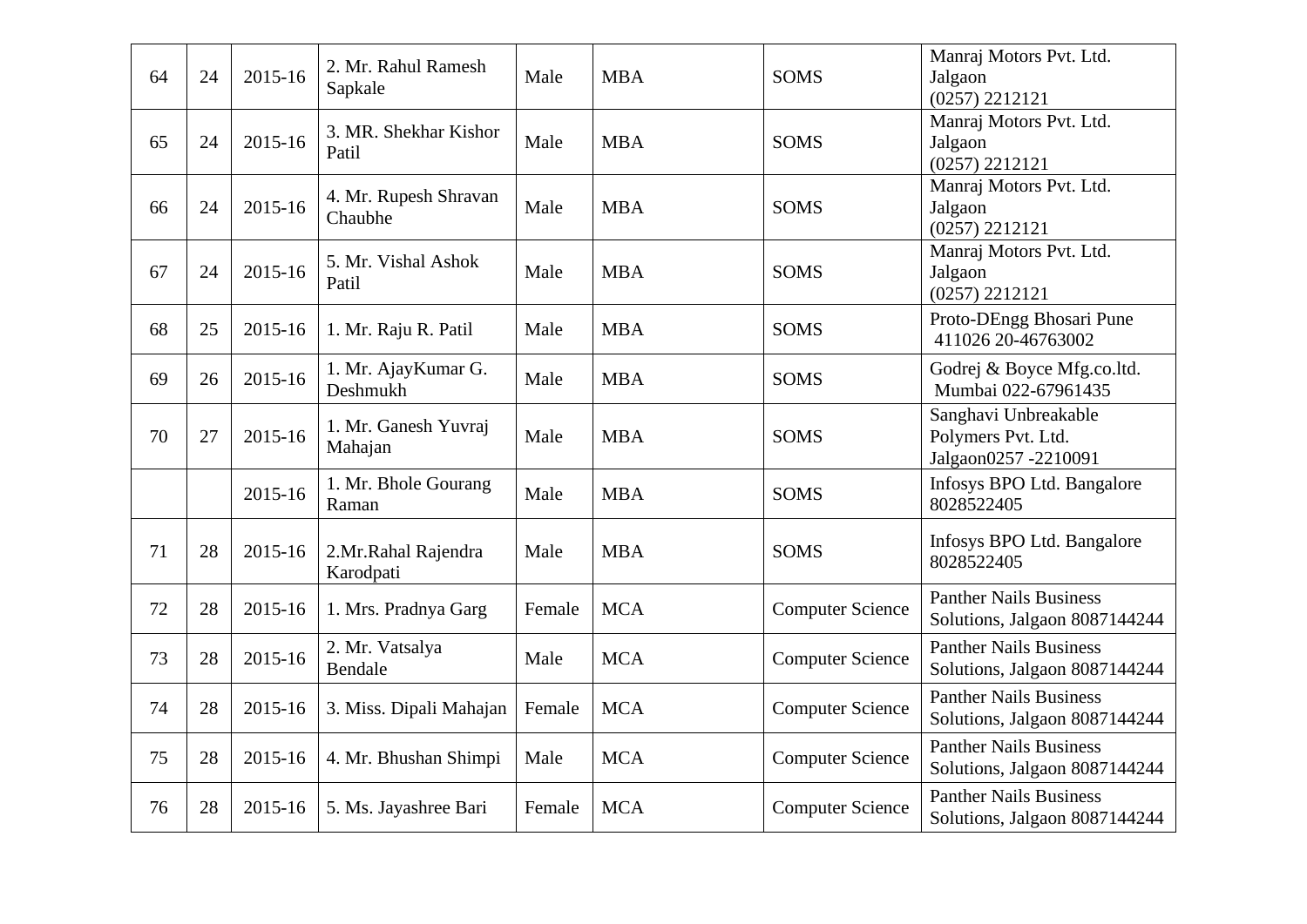| 77 | 28 | 2015-16 | 6. Miss Vishakha<br>Kawale      | Female | <b>MCA</b>              | <b>Computer Science</b>                                      | <b>Panther Nails Business</b><br>Solutions, Jalgaon 8087144244  |
|----|----|---------|---------------------------------|--------|-------------------------|--------------------------------------------------------------|-----------------------------------------------------------------|
| 78 | 28 | 2015-16 | 7. Miss. Vaibhavee<br>Prajapati | Female | <b>MCA</b>              | <b>Computer Science</b>                                      | <b>Panther Nails Business</b><br>Solutions, Jalgaon 8087144244  |
| 79 | 28 | 2015-16 | 8. Miss. Shweta<br>Chinchore    | Female | <b>MCA</b>              | <b>Computer Science</b>                                      | <b>Panther Nails Business</b><br>Solutions, Jalgaon 8087144244  |
| 80 | 28 | 2015-16 | 9. Mr. Pawan Bari               | Male   | <b>MCA</b>              | <b>Computer Science</b>                                      | <b>Panther Nails Business</b><br>Solutions, Jalgaon 8087144244  |
| 81 | 29 | 2015-16 | 1. Mr. Sajjadpasha<br>Mutavalli | Male   | B.Tech. Oil Tech.       | <b>UICT</b>                                                  | <b>Techknit IT Enabled Services</b><br>Pvt.Ltd.<br>Pune $+9120$ |
| 82 | 30 | 2015-16 | 1. Mr. Sujay Mahajan            | Male   | M.Sc                    | <b>Chemical Science</b>                                      | Elantas Beck India Ltd.<br>Pune 20-30610793                     |
| 83 | 31 | 2015-16 | 1. Ms. Neha Trivedi             | Female | M.Sc Applied<br>Geology | Environment<br>Science                                       | Aditi Infotech Nagpur 0712<br>2427355                           |
| 84 | 31 | 2015-16 | 2. Ms. Sonam Yadav              | Female | M.Sc Applied<br>Geology | Environment<br>Science                                       | Aditi Infotech Nagpur 0712<br>2427355                           |
| 85 | 31 | 2015-16 | 3. Mr. Tushar S.<br>Suryawanshi | Male   | M.Sc Applied<br>Geology | Environment<br>Science                                       | Aditi Infotech Nagpur 0712<br>2427355                           |
| 86 | 31 | 2015-16 | 4. Mr. Tejas Satish Patil       | Male   | M.Sc Applied<br>Geology | Environment<br>Science                                       | Aditi Infotech Nagpur 0712<br>2427355                           |
| 87 | 32 | 2015-16 | 1. Ms. Bhavna D. Patil          | Female |                         |                                                              | Infosys BPO Pune $+91$<br>888416028                             |
| 88 | 32 | 2015-16 | 2. Mr. Lalit C. Thorat          | Male   | B.Sc                    | B.P.Arts,<br>Commerce<br>& Science<br>College,<br>Chalisgaon | Infosys BPO Pune $+91$<br>888416028                             |
| 89 | 32 | 2015-16 | 3. Mr. Siddhartha B.<br>Medhe   | Male   |                         |                                                              | Infosys BPO Pune +91<br>888416028                               |
| 90 | 32 | 2015-16 | 4. Mr. Bharat V. Patil          | Male   | B.Sc                    | M .J. College,<br>Jalgaon                                    | Infosys BPO Pune $+91$<br>888416028                             |
| 91 | 32 | 2015-16 | 5. Mr. Ranju Reji<br>Rejibhavan | Male   |                         |                                                              | Infosys BPO Pune $+91$<br>888416028                             |
| 92 | 32 | 2015-16 | 6. Mr. Pratik Arun Patil        | Male   |                         |                                                              | Infosys BPO Pune $+91$<br>888416028                             |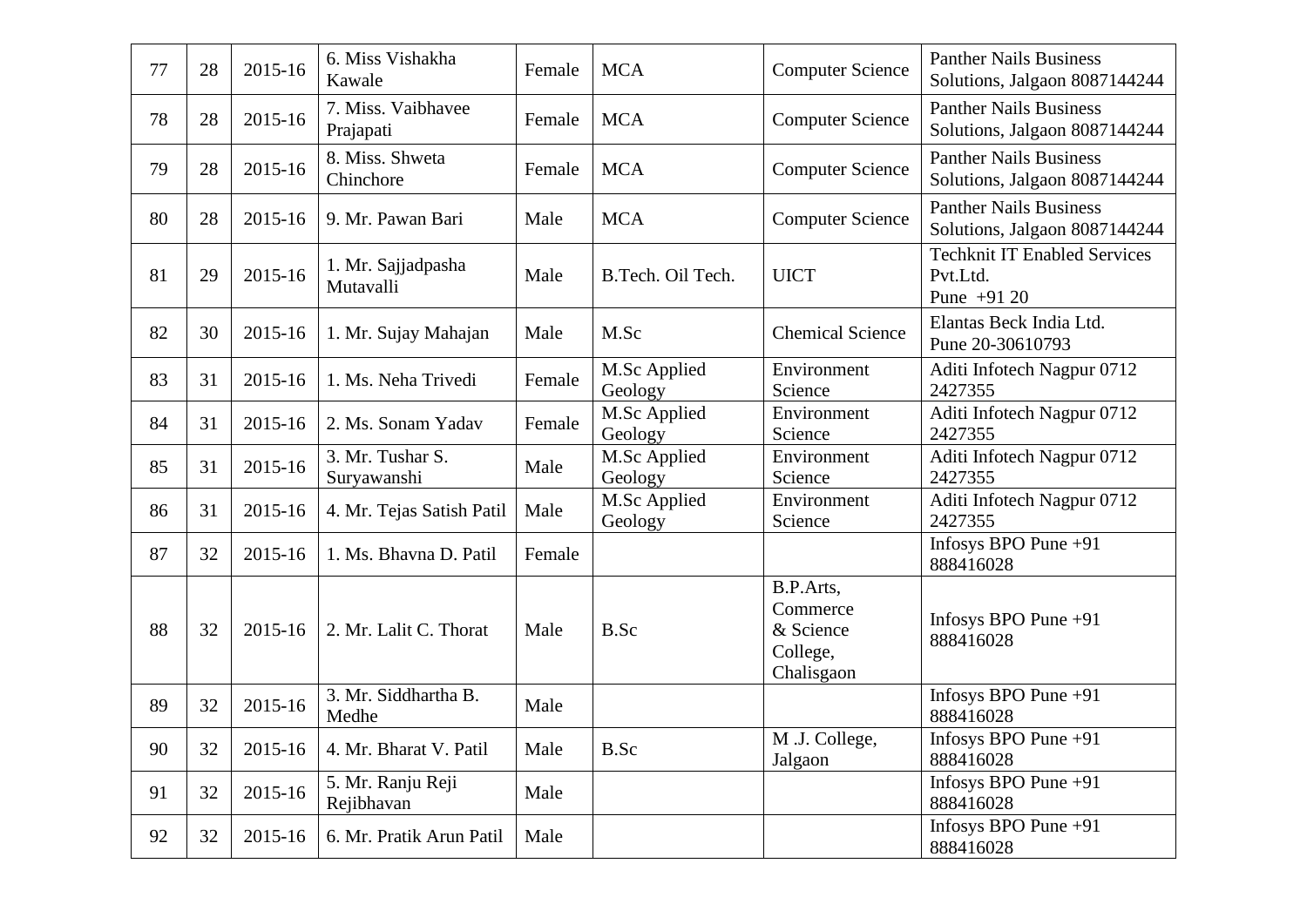| 93  | 32 | 2015-16 | 7. Mr. Harshvardhan<br>Singh Jamadar | Male   | <b>BBA</b> | <b>IMRD Shirpur</b>                                          | Infosys BPO Pune $+91$<br>888416028 |
|-----|----|---------|--------------------------------------|--------|------------|--------------------------------------------------------------|-------------------------------------|
| 94  | 32 | 2015-16 | 8. Mr. Ajay N.<br>Motwani            | Male   | <b>BBA</b> | <b>IMRD Shirpur</b>                                          | Infosys BPO Pune +91<br>888416028   |
| 95  | 32 | 2015-16 | 9. Mr. Gaurang G.<br>Ingale          | Male   |            |                                                              | Infosys BPO Pune $+91$<br>888416028 |
| 96  | 32 | 2015-16 | 10. Mr. Vaibhav R.<br>Patil          | Male   | <b>BBA</b> | <b>IMRD Shirpur</b>                                          | Infosys BPO Pune +91<br>888416028   |
| 97  | 32 | 2015-16 | 11. Mr. Khushbu R.<br>Pagariya       | Male   |            |                                                              | Infosys BPO Pune $+91$<br>888416028 |
| 98  | 32 | 2015-16 | 12. Mr. Prasad Y.<br>Mantri          | Male   |            |                                                              | Infosys BPO Pune +91<br>888416028   |
| 99  | 32 | 2015-16 | 13. Mr. Akshay Y.<br>Jadhav          | Male   |            |                                                              | Infosys BPO Pune +91<br>888416028   |
| 100 | 32 | 2015-16 | 14. Mr. Lalit Sukhader<br>Nikam      | Male   | B.Sc       | B.P.Arts,<br>Commerce<br>& Science<br>College,<br>Chalisgaon | Infosys BPO Pune $+91$<br>888416028 |
| 101 | 32 | 2015-16 | 15. Ms. Arti A. Yewale               | Female | B.Sc       | P.K.Kotecha<br>College Bhusawal                              | Infosys BPO Pune $+91$<br>888416028 |
| 102 | 32 | 2015-16 | 16. Ms. Harshada R.<br>Shimpi        | Female | <b>BBA</b> | <b>IMRD Shirpur</b>                                          | Infosys BPO Pune $+91$<br>888416028 |
| 103 | 32 | 2015-16 | 17. Ms. Kajal D.<br>Pardesi          | Female | <b>BBA</b> | <b>IMRD Shirpur</b>                                          | Infosys BPO Pune $+91$<br>888416028 |
| 104 | 32 | 2015-16 | 18. Ms. Apoorva K.<br>Tauyal         | Female | <b>BBA</b> | <b>IMRD Shirpur</b>                                          | Infosys BPO Pune $+91$<br>888416028 |
| 105 | 32 | 2015-16 | 19. Ms. Nilam Arvind<br>Jadhav       | Female | <b>BBA</b> | <b>IMRD Shirpur</b>                                          | Infosys BPO Pune +91<br>888416028   |
| 106 | 32 | 2015-16 | 20. Mr. Akash U. Patil               | Male   | <b>BBM</b> | <b>IMRD</b> Shirpur                                          | Infosys BPO Pune $+91$<br>888416028 |
| 107 | 32 | 2015-16 | 21. Ms. Pallavi Deepak<br>Singh      | Female | B.Sc       | P.K.Kotecha<br>College Bhusawal                              | Infosys BPO Pune $+91$<br>888416028 |
| 108 | 32 | 2015-16 | 22.Ms. Raheela Shaid<br>Khan         | Female | B.Sc       | P.K.Kotecha<br><b>College Bhusawal</b>                       | Infosys BPO Pune $+91$<br>888416028 |
| 109 | 32 | 2015-16 | 23.Ms. Manasi S.<br>Kashyap          | Female | B.Sc       | P.K.Kotecha<br>College Bhusawal                              | Infosys BPO Pune $+91$<br>888416028 |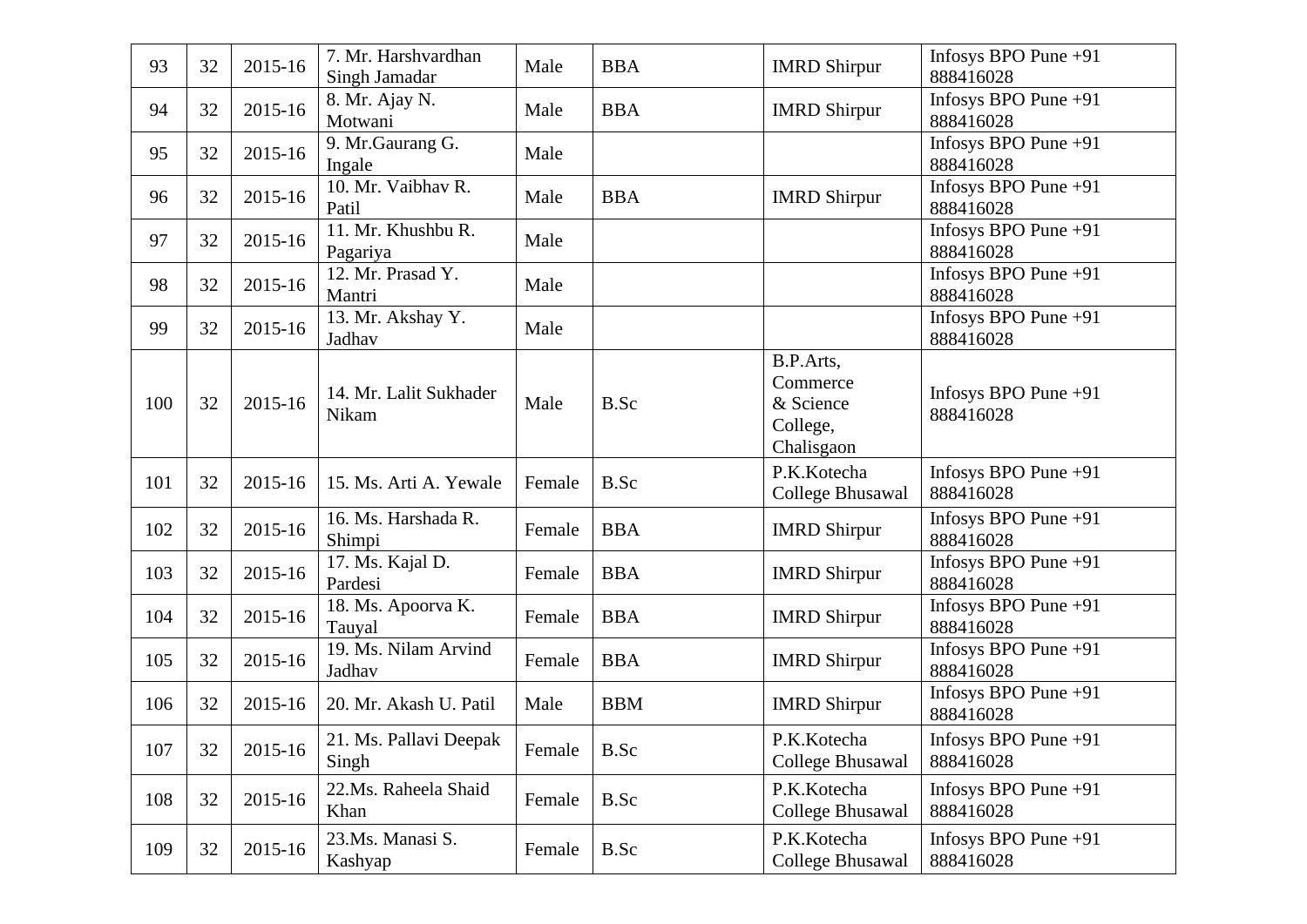| 110 | 32 | 2015-16 | 24. Ms. Anjali P.<br><b>Bhalerao</b>      | Female | B.Sc               | P.K.Kotecha<br><b>College Bhusawal</b> | Infosys BPO Pune +91<br>888416028                                       |
|-----|----|---------|-------------------------------------------|--------|--------------------|----------------------------------------|-------------------------------------------------------------------------|
| 111 | 32 | 2015-16 | 25.Ms. Nishigandha<br>Jadhav              | Female |                    |                                        | Infosys BPO Pune +91<br>888416028                                       |
| 112 | 32 | 2015-16 | 26. Ms. Preeti P.<br>Gorkha               | Female | B.Sc               | P.O. Nahata<br><b>College Bhusawal</b> | Infosys BPO Pune +91<br>888416028                                       |
|     |    | 2015-17 | Anup Madhukar<br>Chaudhari                | Male   |                    |                                        | Infosys BPO Pune +91<br>888416029                                       |
|     |    | 2015-18 | Renuka Sudhir<br>Deshpande                | Female | B.Sc               | P.O. Nahata<br><b>College Bhusawal</b> | Infosys BPO Pune +91<br>888416030                                       |
|     |    | 2015-19 | Pratiksha Suresh<br><b>Bankar</b>         | Female | B.Sc               | M.D. Science<br>College Jamner         | Infosys BPO Pune +91<br>888416031                                       |
|     |    | 2015-20 | Himani Yograj Barhate                     | Female |                    |                                        | Infosys BPO Pune $+91$<br>888416032                                     |
| 113 | 33 | 2015-16 | 1.Mr.Asranaz Jamil<br><b>Ahmed Shaikh</b> | Male   | M.Sc               | School of Life<br>Science              | <b>Emcure Pharmaceuticals Ltd.</b><br>MIDC Pune-02117-<br>235742/305000 |
| 114 | 34 | 2015-16 | 1. Mr. Rakesh Kumar<br>Yadav              | Male   | B.Tech. Oil & Food | <b>UICT</b>                            | Adani Wilmar Ltd. Ahmedbad<br>$+917925555650$                           |
| 115 | 34 | 2015-16 | 2. Mr. Devdatt Babaji<br>Karpe            | Male   | B.Tech. Oil & Food | <b>UICT</b>                            | Adani Wilmar Ltd. Ahmedbad<br>+91 79 2555 5650                          |
| 116 | 34 | 2015-16 | 3. Mr. Chetan S.<br>Pawade                | Male   | B.Tech. Oil & Food | <b>UICT</b>                            | Adani Wilmar Ltd. Ahmedbad<br>+91 79 2555 5650                          |
| 117 | 35 | 2015-16 | 1.Mr.Sangram Ramesh<br><b>Bhoir</b>       | Male   | B.Tech. Food Tech  | <b>UICT</b>                            | Parle Agro Pvt. Ltd.<br>022 6734 8000                                   |
| 118 | 36 | 2015-16 | 1. Ms. Sonali Daulatrao<br>Patil          | Female | B.Tech. Food Tech  | <b>UICT</b>                            | Radhakrishna Food Services<br>Pvt.Ltd<br>$+91-22-61134500$              |
| 119 | 37 | 2015-16 | 1. Mr. Nikhil<br>Gaghunath Mahajan        | Male   | B.Tech. Food Tech. | <b>UICT</b>                            | PEPSICO India Holdings<br>Pvt.Ltd<br>+91 124 2880699                    |
| 120 | 37 | 2015-16 | 2. Mr. Pratik Pramod<br>Bora              | Male   | B.Tech. Food Tech. | <b>UICT</b>                            | PEPSICO India Holdings<br>Pvt.Ltd<br>+91 124 2880699                    |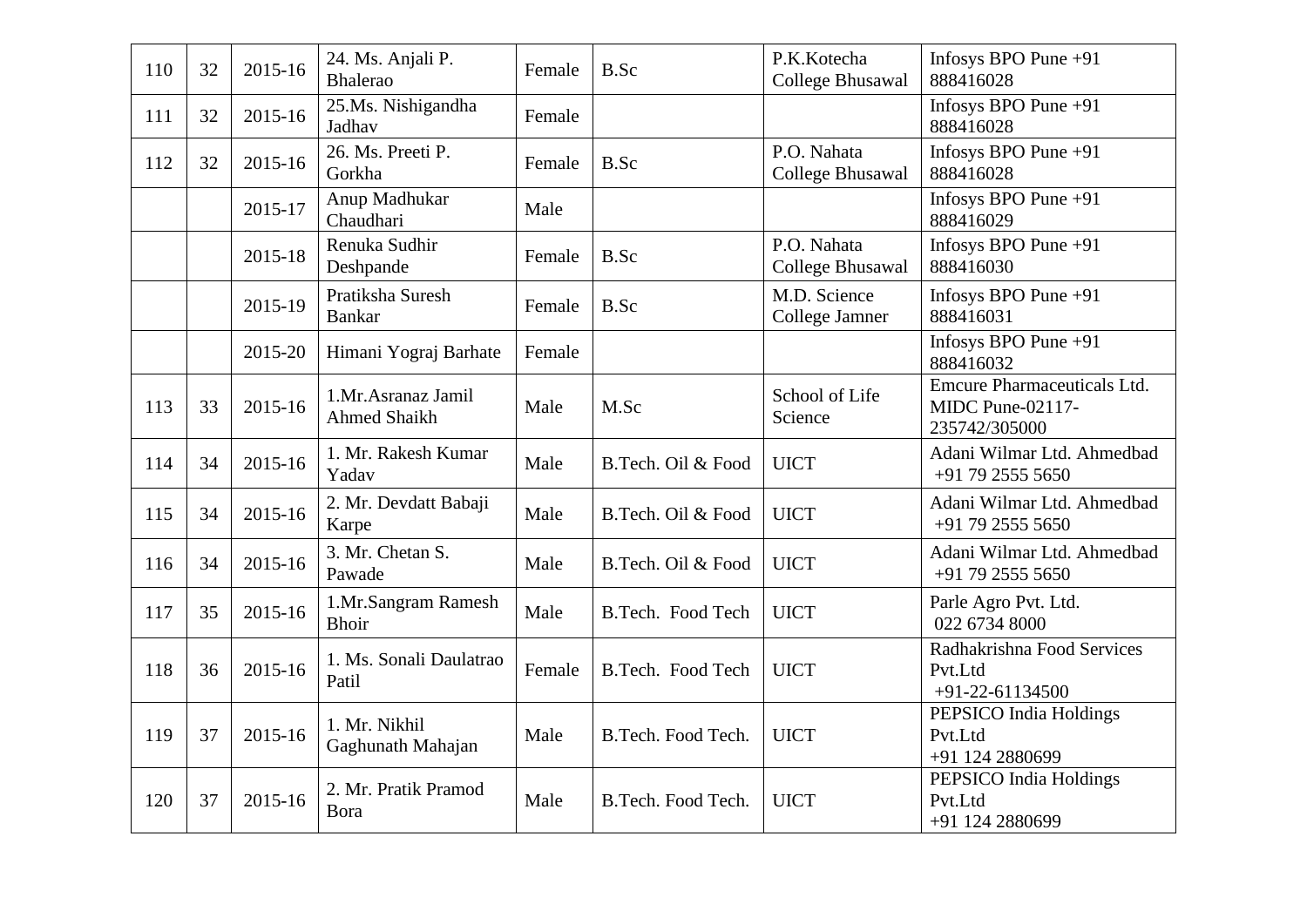| 121 | 37 | 2015-16 | 3. Mr. Samir Rajesh<br>Meshram      | Male   | B.Tech. Food Tech.    | <b>UICT</b>               | PEPSICO India Holdings<br>Pvt.Ltd<br>+91 124 2880699 |
|-----|----|---------|-------------------------------------|--------|-----------------------|---------------------------|------------------------------------------------------|
| 122 | 37 | 2015-16 | 4. Mr. Vishal Pandhari<br>Potphode  | Male   | B.Tech. Food Tech.    | <b>UICT</b>               | PEPSICO India Holdings<br>Pvt.Ltd<br>+91 124 2880699 |
| 123 | 38 | 2015-16 | 1.Mr.Vasudev Suresh<br>Patil        | Male   | B.Tech. Oil Tech.     | <b>UICT</b>               | Ashwin Vanaspati Ind.Pvt.Ltd.                        |
| 124 | 39 | 2015-16 | 1. Mr. Kolhe Gorakh<br>Vaijinath    | Male   | <b>B.Tech. Paints</b> | <b>UICT</b>               | Hempet Paints (India) Pvt.Ltd.<br>+91 22 61392555    |
| 125 | 39 | 2015-16 | 2. Mr. Kulkarni Mahesh<br>Umakant   | Male   | <b>B.Tech. Paints</b> | <b>UICT</b>               | Hempet Paints (India) Pvt.Ltd.<br>+91 22 61392555    |
| 126 | 39 | 2015-16 | 3. Mr. Abbas Itiya<br>Inamdar       | Male   | <b>B.Tech. Paints</b> | <b>UICT</b>               | Hempet Paints (India) Pvt.Ltd.<br>+91 22 61392555    |
| 127 | 40 | 2015-16 | 1.Mr. Bhagwat Keshav<br>Ghyar       | Male   | <b>B.Tech. Paints</b> | <b>UICT</b>               | <b>ESDEE PAINTS Ltd.</b><br>022 2521 7982            |
| 128 | 41 | 2015-16 | 1.Ms Deepali<br>Rajendran Patil     | Female | <b>B.Tech. Paints</b> | <b>UICT</b>               | <b>BADVE AUTOCOMPS</b><br>Pvt.Ltd                    |
| 129 | 42 | 2015-16 | 1.Mr.Kailas Vishvanath<br>Jeyebhaye | Male   | <b>B.Tech Paints</b>  | <b>UICT</b>               | Shalimar Paints 9599489236                           |
| 130 | 43 | 2015-16 | 1.Mr.Mahesh Khilare                 | Male   | <b>B.Tech. Paints</b> | <b>UICT</b>               | Asianpaints 022 6218 1000                            |
| 131 | 44 | 2015-16 | 1. Ms. Dipika A.<br>Badgujar        | Female | <b>M.Tech Paints</b>  | <b>UICT</b>               | Croda india Company Pvt. Ltd                         |
| 132 | 44 | 2015-16 | 2. Mr. Akshay Mahesh<br>Manekar     | Male   | <b>M.Tech Paints</b>  | <b>UICT</b>               | Croda india Company Pvt. Ltd                         |
| 133 | 45 | 2015-16 | 1. Ms.Priya Ashok<br>Deshetti       | Female | <b>B.Tech Paints</b>  | <b>UICT</b>               | Nippon Paint India Pvt. Ltd.                         |
| 134 | 46 | 2015-16 | 1.Ms. Ekta Rane                     | Female | <b>B.Tech Paints</b>  | <b>UICT</b>               | Kansai Nerolac Paints<br>22-2493 4001                |
| 135 | 47 | 2015-16 | 1. Mr. Sajjadpasha<br>Mutavalli     | Male   | Bio Tech. Chemical    | <b>UICT</b>               | $Kores(India)Ltd+91$<br>194263568                    |
| 136 | 47 | 2015-16 | 2. Mr. Rohan Bhise                  | Male   | Bio Tech. Chemical    | <b>UICT</b>               | Kores(India)Ltd $+91$<br>194263568                   |
| 137 | 48 | 2015-16 | 1.Mr. Mukesh Laxman<br>Kolhe        | Male   | M.Sc Microbiology,    | School of Life<br>Science | Aroma Chemical Agencies Pvt.<br>Ltd. +91 22 40649494 |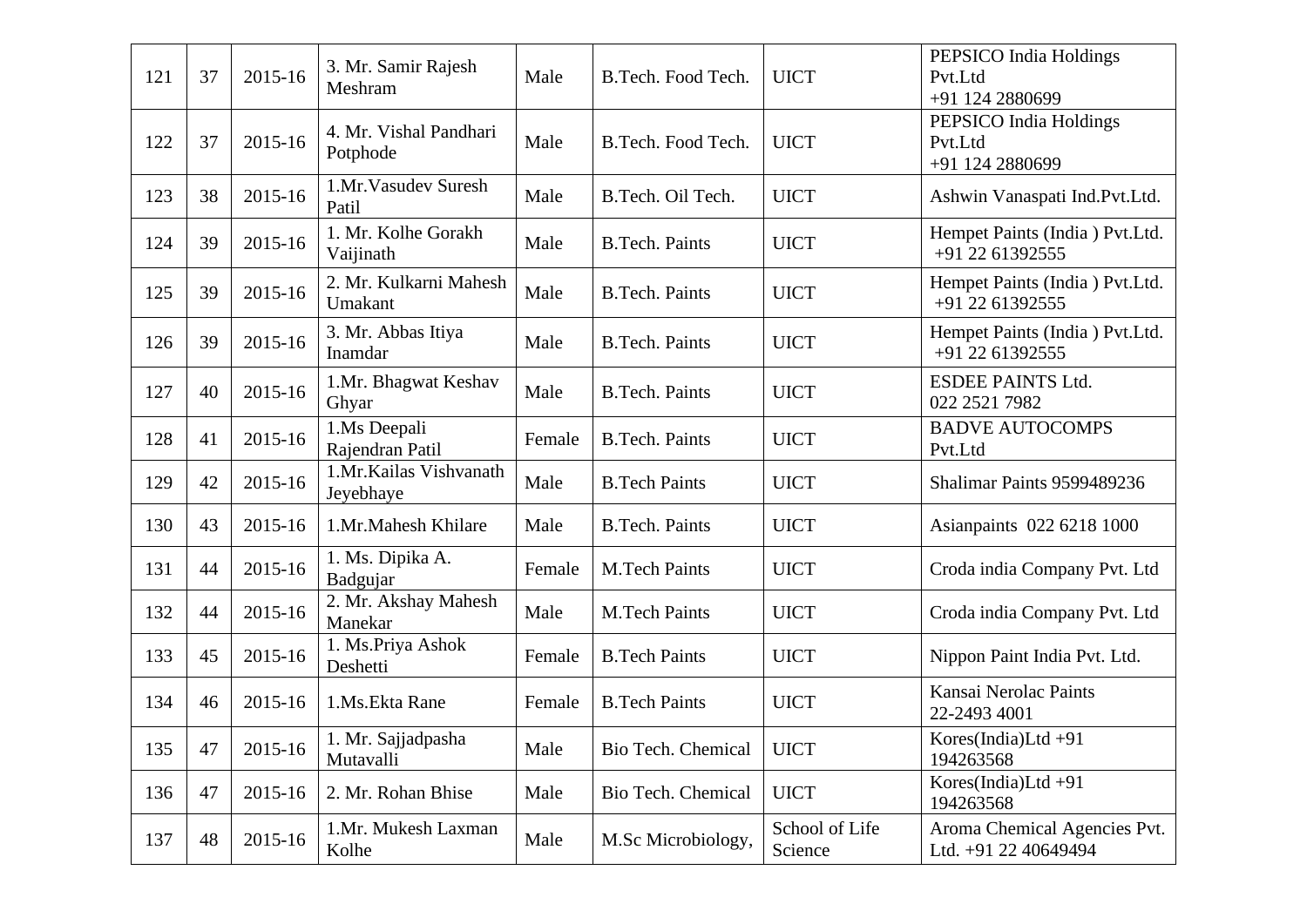| 138 | 49 | 2015-16 | 1.Mr.Saurabh Dattatray<br>Vanjari   | Male   | <b>B.Tech Plastic Tech</b> | <b>UICT</b>             | SKYi Composites Pvt. Ltd.<br>+91 20 2528 0029         |
|-----|----|---------|-------------------------------------|--------|----------------------------|-------------------------|-------------------------------------------------------|
| 139 | 50 | 2015-16 | 1.Mr.Aishwarya<br>Narkhede          | Female | <b>MBA</b>                 | <b>SOMS</b>             | Eins Education                                        |
| 140 | 51 | 2015-16 | 1. Ms. Renuka Joshi                 | Female | <b>MCA</b>                 | <b>Computer Science</b> | Anchanto Services Pvt.Lyd.<br>Pune 411045             |
| 141 | 51 | 2015-16 | 2. Mr. Rahul Shinde                 | Male   | <b>MCA</b>                 | <b>Computer Science</b> | Anchanto Services Pvt.Lyd.<br>Pune 411045             |
| 142 | 51 | 2015-16 | 3. Ms. Ranjana Bhat                 | Female | <b>MCA</b>                 | <b>Computer Science</b> | Anchanto Services Pvt.Lyd.<br>Pune 411045             |
| 143 | 52 | 2016-17 | 1. Ms. Sanyogita<br>Deshmukh        | Female | <b>B.tech Food</b>         | <b>UICT</b>             | Queen's College of Food Tech.<br>& Researc Aurangabad |
| 144 | 53 | 2016-17 | 1.Mrs. Pallavi Patil                | Female | <b>B.Tech Food</b>         | <b>UICT</b>             | Green Electra Enviro Tech<br>Pune 9763406506          |
| 145 | 54 | 2016-17 | 1. Mr. Narayan Diliprao<br>Naik     | Male   | <b>B.Tech Oil</b>          | <b>UICT</b>             | FARELABS Pvt.Ltd.                                     |
| 146 | 54 | 2016-17 | 2. Mr. Mohit Sanjay<br>Patil        | Male   | <b>B.Tech Oil</b>          | <b>UICT</b>             | FARELABS Pvt.Ltd.                                     |
| 147 | 54 | 2016-17 | 3. Mr. Pravin Gulab<br><b>Bhoi</b>  | Male   | <b>B.Tech Oil</b>          | <b>UICT</b>             | FARELABS Pvt.Ltd.                                     |
| 148 | 54 | 2016-17 | 4. Mr. Rohit Premchand<br>Dhongade  | Male   | <b>B.Tech Oil</b>          | <b>UICT</b>             | FARELABS Pvt.Ltd.                                     |
| 149 | 54 | 2016-17 | 5. Ms. Snehal K.<br>Tambakhe        | Female | <b>B.Tech Oil</b>          | <b>UICT</b>             | FARELABS Pvt.Ltd.                                     |
| 150 | 54 | 2016-17 | 6. Mr. Kadam Prashant<br>Prakashrao | Female | <b>B.Tech Oil</b>          | <b>UICT</b>             | FARELABS Pvt.Ltd.                                     |
| 151 | 54 | 2016-17 | 7. Mr. Yogesh Vinayak<br>Deshmukh   | Male   | <b>B.Tech Oil</b>          | <b>UICT</b>             | FARELABS Pvt.Ltd.                                     |
| 152 | 54 | 2016-17 | 8. Mr. Rahul Rajkumar<br>Jain       | Male   | <b>B.Tech Oil</b>          | <b>UICT</b>             | FARELABS Pvt.Ltd.                                     |
| 153 | 54 | 2016-17 | 9. Mr. Ganesh Bhimrao<br>Sangale    | Male   | <b>B.Tech Oil</b>          | <b>UICT</b>             | FARELABS Pvt.Ltd.                                     |
| 154 | 55 | 2016-17 | 1.Mr. Bhatu<br>Suryawanshi          | Male   | <b>B.Tech Paints</b>       | <b>UICT</b>             | Kansai Nerolac Paints Ltd.<br>+91 22 2493 4001        |
| 155 | 56 | 2016-17 | 1.Mr.Kailas Vishvanath<br>Jayebhaye | Male   | <b>B.Tech Paints</b>       | <b>UICT</b>             | Shalimar Paints Ltd. +91<br>9599489236                |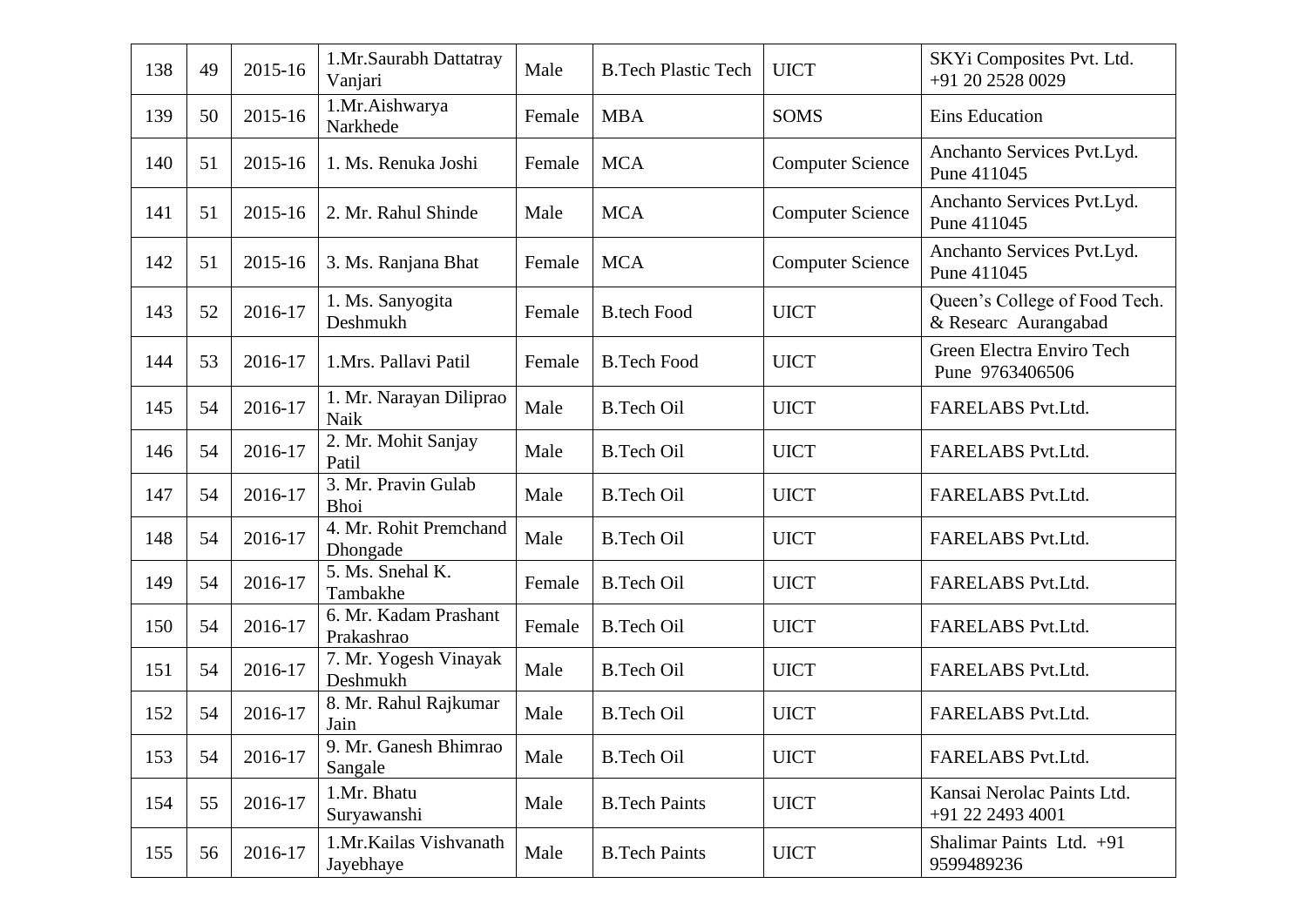| 156 | 57 | 2016-17 | 1.Mr.Rahul Patil                           | Male   | <b>B.Tech. Paints</b>          | <b>UICT</b> | KOKUYO CAMLIN Ltd. +91<br>22 6655 7000                                 |
|-----|----|---------|--------------------------------------------|--------|--------------------------------|-------------|------------------------------------------------------------------------|
| 157 | 58 | 2016-17 | 1.Mr.Rakesh Rajendra<br>Patil              | Male   | <b>B.Tech Paints</b>           | <b>UICT</b> | AKzoNobel India Ltd. +91<br>124 2540400                                |
| 158 | 59 | 2016-17 | 1.Dr. Kanchan Kumar<br>Patil               | Male   | <b>M.Tech Chemical</b><br>Engg | <b>UICT</b> | National Institute Of Virology<br>Pune immediately +91 20-<br>26127301 |
| 159 | 60 | 2016-17 | 1.Mr.Abhas Iliyas<br>Inamdar               | Male   | <b>M.Tech Paints</b>           | <b>UICT</b> | Asianpaints Ltd.                                                       |
| 160 | 61 | 2016-17 | 1.Mr.Nitin K. Nikam                        | Male   | M.Tech. Polymer                | <b>UICT</b> | <b>KIMPLAS PIPING Systems</b><br>Ltd.<br>+91 253 6622701/702           |
| 161 | 62 | 2016-17 | 1.Mr.Rhushikesh<br><b>Dattatray Desale</b> | Male   | <b>M.Tech Paints</b><br>Tech.  | <b>UICT</b> | Patcham (FZC) Sharjah U.A.E<br>$+971 - 6 - 5570035$                    |
| 162 | 63 | 2016-17 | 1.Mr.Tushar Satyendra<br>Pitrubhakta       | Male   | <b>M.Tech Paints Tech</b>      | <b>UICT</b> | Titan Paints & Chemical Ltd.<br>+91 422 2672894/6464792                |
| 163 | 64 | 2016-17 | 1.Mr.Nakul Sonar                           | Male   | <b>B.Tech Plastic</b>          | <b>UICT</b> | SE Blades Ltd. +91 20<br>67022000                                      |
| 164 | 65 | 2016-17 | 1.Mr.Nilesh B. Girase                      | Male   | <b>M.Tech Paints Tech</b>      | <b>UICT</b> | Pidilite Industries Ltd.<br>Mumbai<br>+91 22 2835 7000                 |
| 165 | 66 | 2016-17 | 1.Mr.Amit Gaikwad                          | Male   | <b>B.Tech Paints</b>           | <b>UICT</b> | Indofil Industries Ltd.                                                |
| 166 | 67 | 2016-17 | 1. Mr. Harshal Nagrale                     | Male   | <b>B.Tech Paints</b>           | <b>UICT</b> | Monopol Colors Pvt. Ltd.22<br>2769 8242                                |
| 167 | 67 | 2016-17 | 2. Mr. Mayur Galfade                       | Male   | <b>B.Tech Paints</b>           | <b>UICT</b> | Monopol Colors Pvt. Ltd.22<br>2769 8242                                |
| 168 | 68 | 2016-17 | 1.Mr.Mohit Sanjay Patil                    | Male   | <b>B.Tech Paints</b>           | <b>UICT</b> | B.L. Agro Oils Ltd. Bareilly<br>0581-2518300                           |
| 169 | 69 | 2016-17 | 1.Ms.Deepali Rajendra<br>Patil             | Female | <b>B.Tech Paints</b>           | <b>UICT</b> | Badve Autocomps Pvt. Ltd.<br>Pune<br>9881150575                        |
| 170 | 70 | 2016-17 | 1.Ms.Rutuja Suresh<br>Badgujar             | Female | <b>B.Tech Paints</b>           | <b>UICT</b> | <b>Sherwin Williams Coatings</b><br>Pvt. Ltd.<br>Mumbai 704564746      |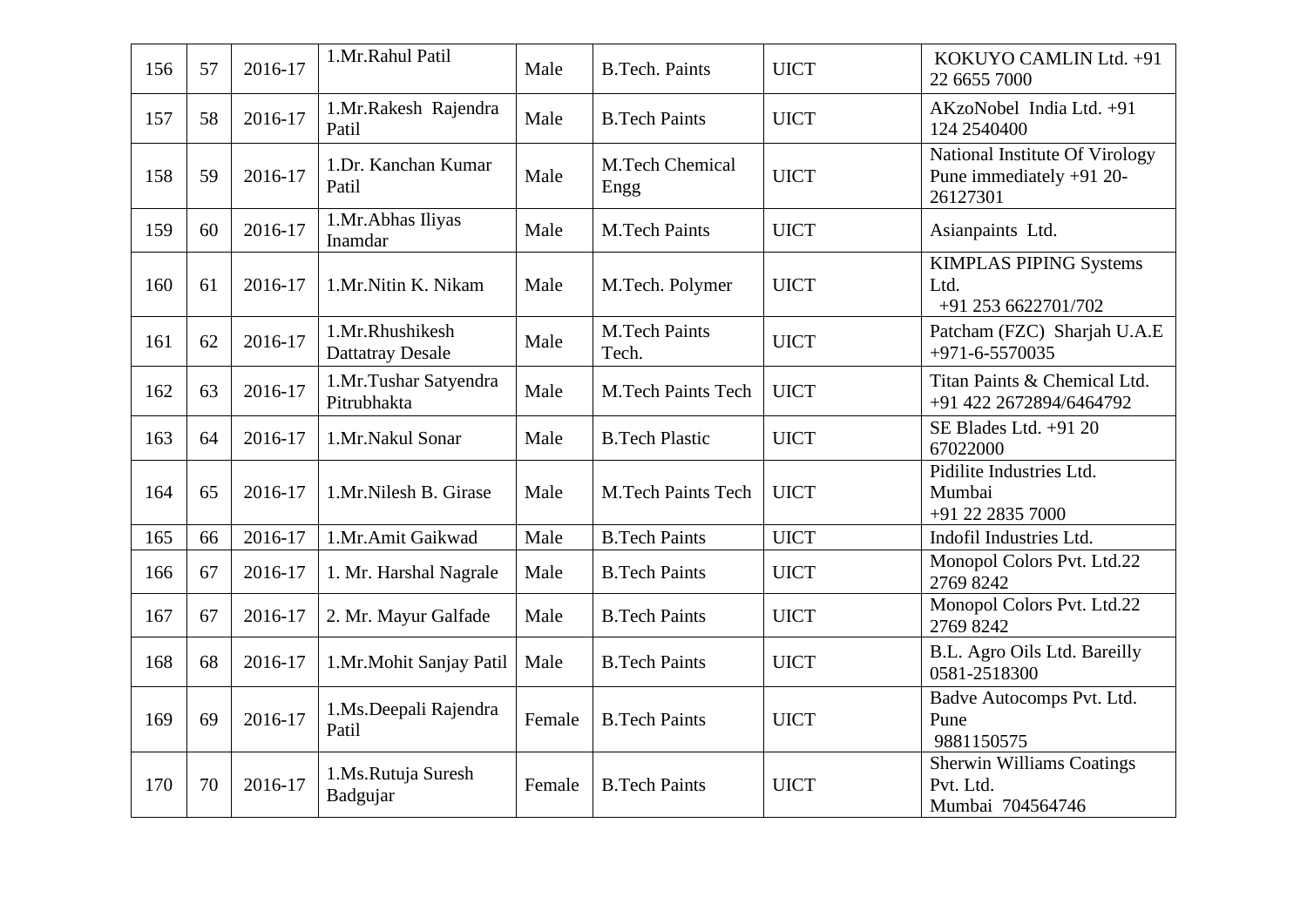| 171 | 71 | 2016-17 | 1.Mr. Dhananjay Patil                   | Male   | M.Sc Chemistry                 | School of<br><b>Chemical Science</b> | <b>Chemtron Science Laboratories</b><br>Pvt.Ltd.<br>Navi Mumbai 8046050982 |
|-----|----|---------|-----------------------------------------|--------|--------------------------------|--------------------------------------|----------------------------------------------------------------------------|
| 172 | 72 | 2016-17 | 1. Mr. Vijay Patil                      | Male   | M.Sc Polymer                   | <b>UICT</b>                          | Reliance Industries Ltd. Navi<br>Mumbai<br>+91 22 4477 0000,4478 3047      |
| 173 | 72 | 2016-17 | 2. Mr. Vishal Dileep<br>Shirsath        | Male   | M.Sc Polymer                   | <b>UICT</b>                          | Reliance Industries Ltd. Navi<br>Mumbai<br>+91 22 4477 0000,4478 3047      |
| 174 | 73 | 2016-17 | 1.Mr.Dhiraj Rajput                      | Male   | M.Sc Bio Tech.<br>Microbiology | School of Life<br>Science            | Mac group of Companies<br>0265 233 8851                                    |
| 175 | 74 | 2016-17 | 1. Ms. Apeksha<br>Kamlaskar             | Female | BCA,                           | P.O.Nahata<br>College<br>Bhusawal    | Infosys BPO, Pune $+91$<br>8884416028                                      |
| 176 | 74 | 2016-17 | 2. Mr. Abhijeet Sharma                  | Male   | B.Com.                         | Z.P.Patil College<br>Dhule           | Infosys BPO, Pune $+91$<br>8884416028                                      |
| 177 | 74 | 2016-17 | 3. Ms. Aishwarya<br><b>Hemant Patil</b> | Female | <b>BBM</b>                     | Z.P.Patil College<br>Dhule           | Infosys BPO, Pune $+91$<br>8884416028                                      |
| 178 | 74 | 2016-17 | 4. Mr. Amar Agrawal                     | Male   | <b>BBA</b>                     | R.C.Patel College<br>Shirpur         | Infosys BPO, Pune $+91$<br>8884416028                                      |
| 179 | 74 | 2016-17 | 5. Mr. Ahirrao<br>Bhagyesh              | Male   | B.Sc                           | Z.P.Patil College<br>Dhule           | Infosys BPO, Pune $+91$<br>8884416028                                      |
| 180 | 74 | 2016-17 | 6. Mr.Ganesh Chavan                     | Male   | <b>BBA</b>                     | R.C.Patel College<br>Shirpur         | Infosys BPO, Pune $+91$<br>8884416028                                      |
| 181 | 74 | 2016-17 | 7. Mr. Harshal Saraf                    | Male   | <b>BBA</b>                     | R.C.Patel College<br>Shirpur         | Infosys BPO, Pune $+91$<br>8884416028                                      |
| 182 | 74 | 2016-17 | 8. Ms. Kalyani Kabra                    | Female | B.Com.                         | Z.P.Patil College<br>Dhule           | Infosys BPO, Pune $+91$<br>8884416028                                      |
| 183 | 74 | 2016-17 | 9. Ms. Karishma<br>Sharma               | Female | <b>BBA</b>                     | R.C.Patel College<br>Shirpur         | Infosys BPO, Pune $+91$<br>8884416028                                      |
| 184 | 74 | 2016-17 | 10. Mr. Ketan Patil                     | Male   | <b>BBA</b>                     | R.C.Patel College<br>Shirpur         | Infosys BPO, Pune +91<br>8884416028                                        |
| 185 | 74 | 2016-17 | 11. Mr. Manish<br>Kushwah               | Male   | <b>BBA</b>                     | R.C.Patel College<br>Shirpur         | Infosys BPO, Pune $+91$<br>8884416028                                      |
| 186 | 74 | 2016-17 | 12. Ms. Manisha<br>Wadhwani             | Female | <b>BBA</b>                     | R.C.Patel College<br>Shirpur         | Infosys BPO, Pune $+91$<br>8884416028                                      |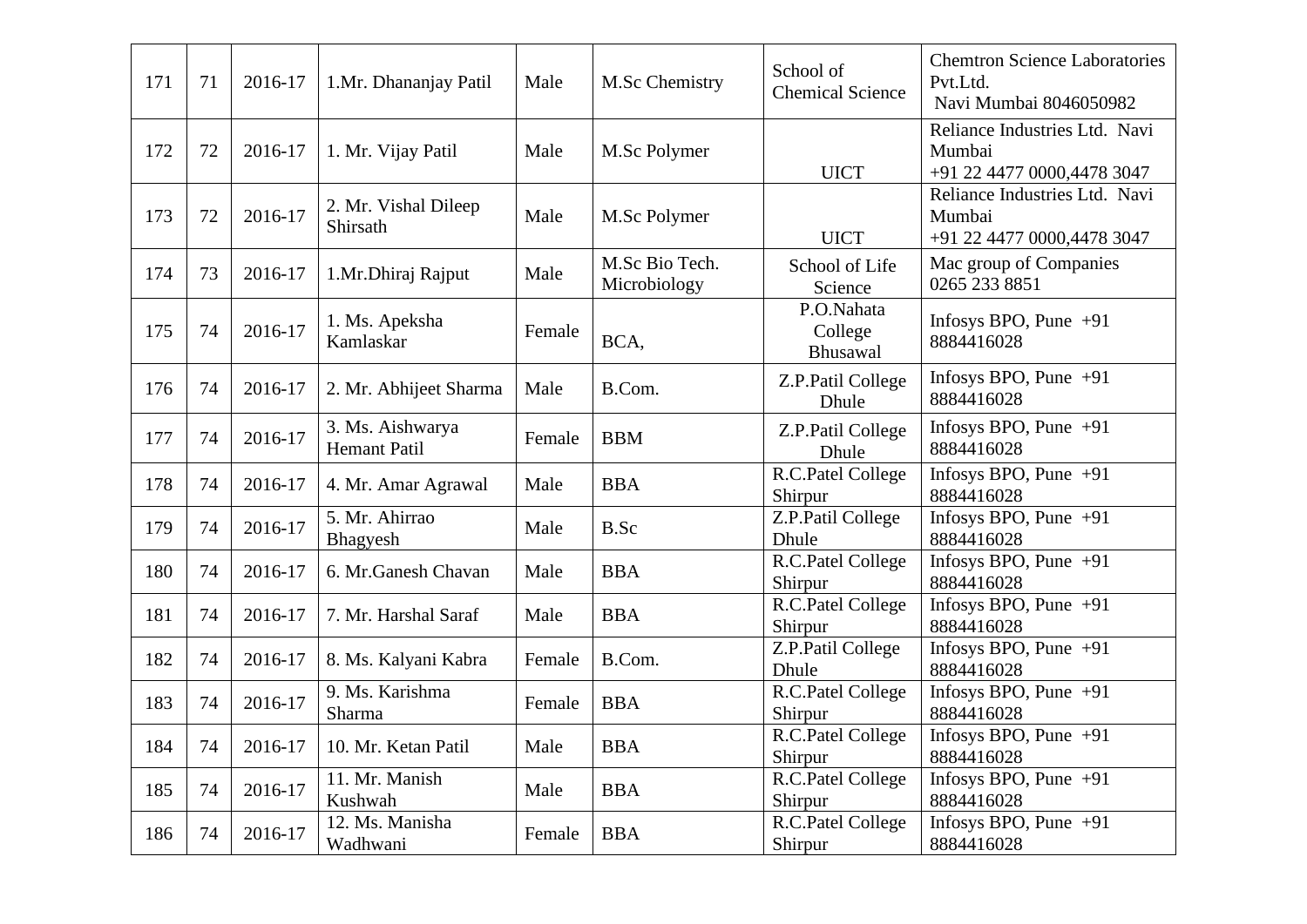| 187 | 74 | 2016-17 | 13. Mr. Mayur Patil            | Male   | <b>BBA</b>           | R.C.Patel College<br>Shirpur                  | Infosys BPO, Pune $+91$<br>8884416028                  |
|-----|----|---------|--------------------------------|--------|----------------------|-----------------------------------------------|--------------------------------------------------------|
| 188 | 74 | 2016-17 | 14. Ms. Mehjabeen<br>Shaikh    | Female | <b>BCA</b>           | P.O.Nahata<br>College<br>Bhusawal             | Infosys BPO, Pune $+91$<br>8884416028                  |
| 189 | 74 | 2016-17 | 15. Ms. Neha Kishor<br>Patil   | Female | <b>BA</b>            | Mahatm Gandhi<br><b>ACS College</b><br>Chopda | Infosys BPO, Pune $+91$<br>8884416028                  |
| 190 | 74 | 2016-17 | 16. Ms. Sabiya Pathan          | Female | <b>BCA</b>           | P.O.Nahata<br>College<br>Bhusawal             | Infosys BPO, Pune $+91$<br>8884416028                  |
| 191 | 74 | 2016-17 | 17. Mr. Sameer Patil           | Male   | <b>BBA</b>           | R.C.Patel College<br>Shirpur                  | Infosys BPO, Pune $+91$<br>8884416028                  |
| 192 | 74 | 2016-17 | 18. MS. Sanjana Wagh           | Female | <b>BBA</b>           | R.C.Patel College<br>Shirpur                  | Infosys BPO, Pune $+91$<br>8884416028                  |
| 193 | 74 | 2016-17 | 19. Ms. Shivangi<br>Sharma     | Female | <b>BBA</b>           | R.C.Patel College<br>Shirpur                  | Infosys BPO, Pune $+91$<br>8884416028                  |
| 194 | 74 | 2016-17 | 20. Ms. Sneha Gupta            | Female | <b>BCA</b>           | P.O.Nahata<br>College<br>Bhusawal             | Infosys BPO, Pune $+91$<br>8884416028                  |
| 195 | 74 | 2016-17 | 21. Mr. Utsav Joshi            | Male   | <b>BBA</b>           | R.C.Patel College<br>Shirpur                  | Infosys BPO, Pune $+91$<br>8884416028                  |
| 196 | 74 | 2016-17 | 22. Ms. Vishakha<br>Ashok      | Female | B.Sc                 | G.Dmahajan<br>College Jamner                  | Infosys BPO, Pune $+91$<br>8884416028                  |
| 197 | 74 | 2016-17 | 23. Mr. Yash Mahajan           | Male   | <b>BCA</b>           | P.O.Nahata<br>College<br>Bhusawal             | Infosys BPO, Pune $+91$<br>8884416028                  |
| 198 | 75 | 2016-17 | 1.Mr.Bhagwat Navnath<br>Shinde | Male   | <b>B.Tech Paints</b> | <b>UICT</b>                                   | TeamLease Services Ltd.<br>Bangalore<br>91 80 33002345 |
| 199 | 76 | 2016-17 | 1.Mr.Dhiraj Mahajan            | Male   | <b>B.Tech Paints</b> | <b>UICT</b>                                   | Genius Consultants Ltd. Pune<br>20-66401302            |
| 200 | 77 | 2016-17 | 1. Mr. Shailesh Sanjay<br>More | Male   | <b>B.Tech Paints</b> | <b>UICT</b>                                   | Shailmar Paints, Nashik                                |
| 201 | 77 | 2016-17 | 2. Mr. Rahul Mukund<br>Pethkar | Male   | <b>B.Tech Paints</b> | <b>UICT</b>                                   | Shailmar Paints, Nashik                                |
| 202 | 78 | 2016-17 | 1.Mr. Vipul Aragade            | Male   | <b>B.Tech Paints</b> | <b>UICT</b>                                   | Kansai Nerolac Paints, Mumbai                          |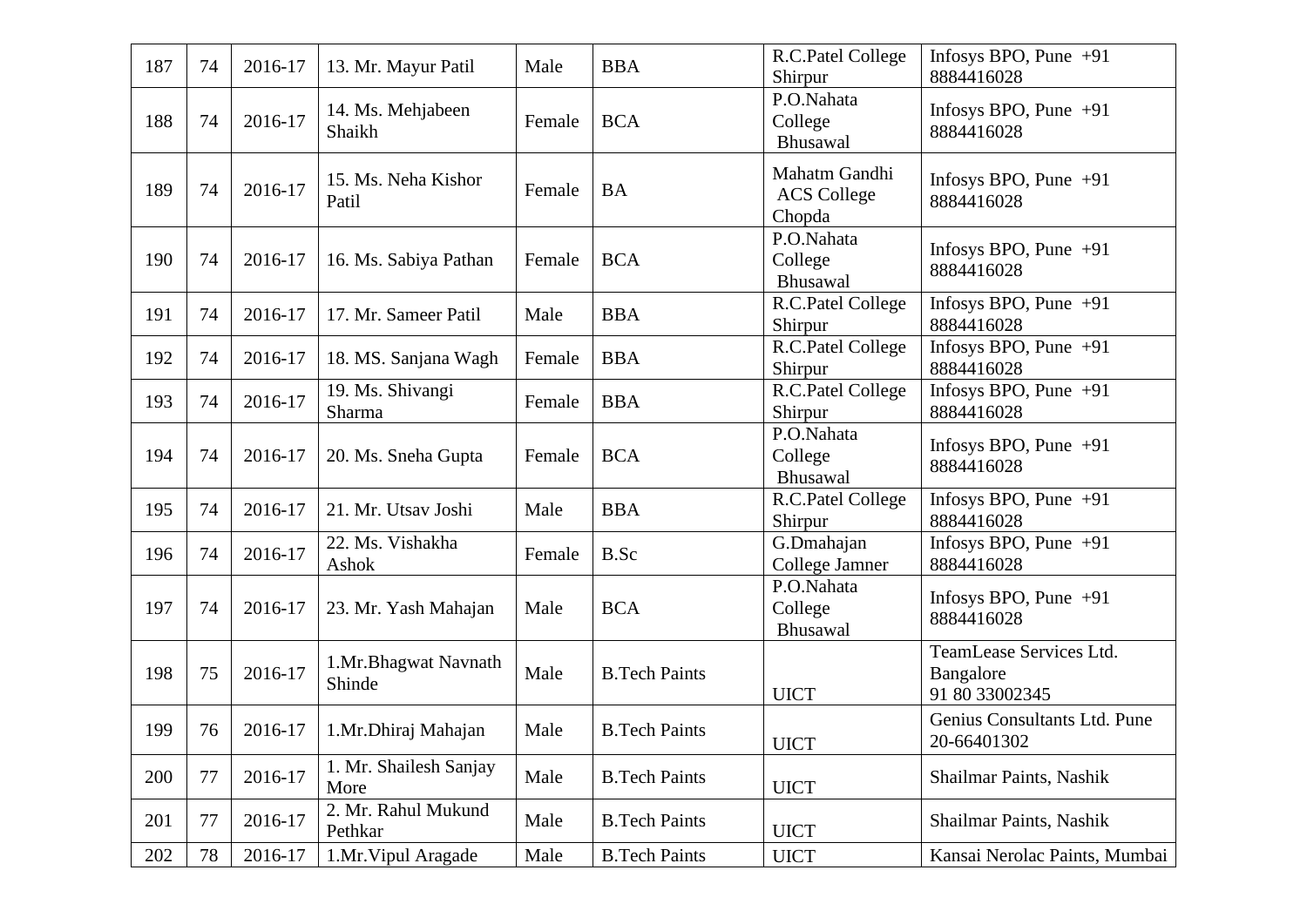| 203 | 79 | 2016-17 | 1.Mr. Vishal Ramesh<br>Bari      | Male   | <b>M.Tech Paints</b> | <b>UICT</b> | Regent Paints Pvt. Ltd.<br>Hydrabad                                           |
|-----|----|---------|----------------------------------|--------|----------------------|-------------|-------------------------------------------------------------------------------|
| 204 | 80 | 2017-18 | 1. Ms. Madhari Lahoti            | Female | <b>MBA</b>           | <b>SOMS</b> | State Street Syntel Ser Pvt Ltd.<br>Mumbai 22-67046402                        |
| 205 | 80 | 2017-18 | 2. Mr. Pratik Patil              | Male   | <b>MBA</b>           | <b>SOMS</b> | State Street Syntel Ser Pvt Ltd.<br>Mumbai 22-67046402                        |
| 206 | 80 | 2017-18 | 3. Ms. Priyanka Patil            | Female | <b>MBA</b>           | <b>SOMS</b> | State Street Syntel Ser Pvt Ltd.<br>Mumbai 22-67046402                        |
| 207 | 80 | 2017-18 | 4. Mr. Roshan Kinge              | Male   | <b>MBA</b>           | <b>SOMS</b> | State Street Syntel Ser Pvt Ltd.<br>Mumbai 22-67046402                        |
| 208 | 80 | 2017-18 | 5. Mr. Amol Tathe                | Male   | <b>MBA</b>           | <b>SOMS</b> | State Street Syntel Ser Pvt Ltd.<br>Mumbai 22-67046402                        |
| 209 | 80 | 2017-18 | 6. Mr. Sagar Gaikwad             | Male   | <b>MBA</b>           | <b>SOMS</b> | State Street Syntel Ser Pvt Ltd.<br>Mumbai 22-67046402                        |
| 210 | 80 | 2017-18 | 7. Ms. Shital Gavande            | Female | <b>MBA</b>           | <b>SOMS</b> | State Street Syntel Ser Pvt Ltd.<br>Mumbai 22-67046402                        |
| 211 | 80 | 2017-18 | 8. Mr. Pritesh Pimple            | Male   | <b>MBA</b>           | <b>SOMS</b> | State Street Syntel Ser Pvt Ltd.<br>Mumbai 22-67046402                        |
| 212 | 81 | 2017-18 | 1. Mr. Nikhil Jagtap             | Male   | <b>MBA</b>           | <b>SOMS</b> | <b>XDBS</b> Private Ltd. Pune<br>411014<br>(20) 6500 2673/75/76               |
| 213 | 82 | 2017-18 | 1.Mr.Shubham Pawar               | Male   | <b>MBA</b>           | <b>SOMS</b> | ICIC Bank Ltd. (22)26531414                                                   |
| 214 | 82 | 2017-18 | 1.Mr.Nikhil Anil<br>Kothari      | Male   | <b>MBA</b>           | <b>SOMS</b> | <b>AXIS BANK</b>                                                              |
| 215 | 82 | 2017-18 | 1.Mr.Kunal Vanji<br>Marathe      | Male   | <b>MBA</b>           | <b>SOMS</b> | <b>Bucks Gainer Advisory</b><br>Services                                      |
| 216 | 83 | 2017-18 | 1. Mr. Rupesh Sharwan<br>Chaubhe | Male   | <b>MBA</b>           | <b>SOMS</b> | <b>Shriram Transport Company</b><br>Ltd.<br>Navi Mumbai400614<br>(22)41149696 |
| 217 | 83 | 2017-18 | 2. Mr. Ranjeet Ishwar<br>Jadhav  | Male   | <b>MBA</b>           | <b>SOMS</b> | <b>Shriram Transport Company</b><br>Ltd.<br>Navi Mumbai400614<br>(22)41149696 |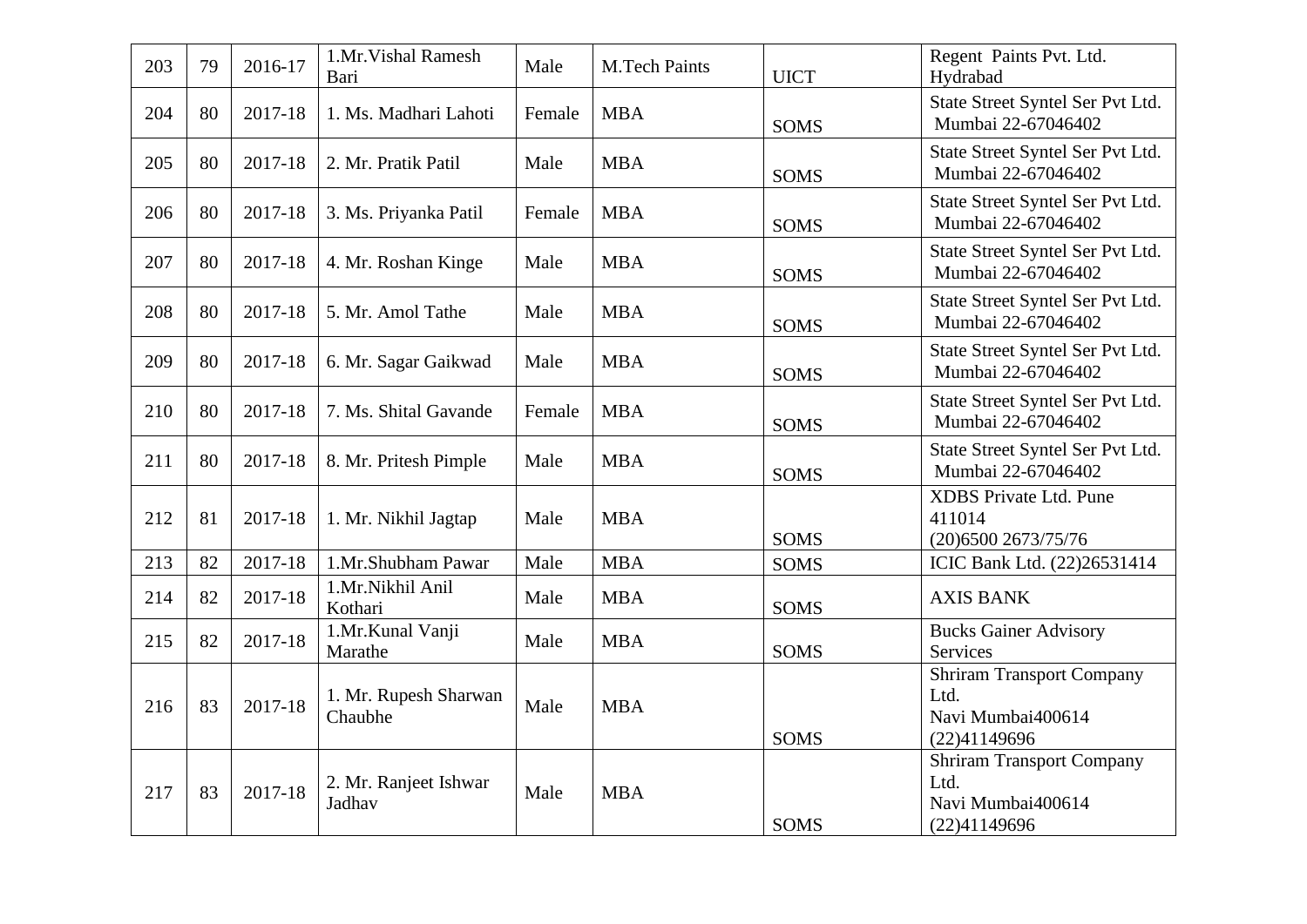| 218 | 83 | 2017-18 | 3. Mr. Devendra Ishwar<br>Surwade | Male   | <b>MBA</b>           | <b>SOMS</b>            | <b>Shriram Transport Company</b><br>Ltd.<br>Navi Mumbai400614<br>(22)41149696 |
|-----|----|---------|-----------------------------------|--------|----------------------|------------------------|-------------------------------------------------------------------------------|
| 219 | 84 | 2017-18 | 1. Mr. Nikesh Thakare             | Male   | M.Sc Envir.          | Environment<br>Science | Tom Tom Pune 7798158391                                                       |
| 220 | 84 | 2017-18 | 2. Mr. Dalichand<br>Shinde        | Male   | M.Sc Envir.          | Environment<br>Science | Tom Tom Pune 7798158391                                                       |
| 221 | 84 | 2017-18 | 3. Mr. Jayesh Patil               | Male   | M.Sc Envir.          | Environment<br>Science | Tom Tom Pune 7798158391                                                       |
| 222 | 84 | 2017-18 | 4. Ms. Tanushree<br>Deshpande     | Female | M.Sc Envir.          | Environment<br>Science | Tom Tom Pune 7798158391                                                       |
| 223 | 89 | 2017-18 | 1. Mr. Yuvraj Suresh<br>Chaudhari | Male   | M.S.W                | Social Science         | Om Geotech. Cons. Group<br>8007794805                                         |
| 224 | 89 | 2017-18 | 2. Mr. Amar Gorakh<br>Bari        | Male   | M.S.W                | Social Science         | Om Geotech. Cons. Group<br>8007794805                                         |
| 225 | 90 | 2017-18 | 1.Mr.Arjun Najan                  | Male   | <b>B.Tech Paints</b> | <b>UICT</b>            | GMM Coatings Pvt. Ltd.<br>Jetpura<br>Gujarat 2764 285031                      |
| 226 | 91 | 2017-18 | 1.Mr.Bhagwat Navnath<br>Shinde    | Male   | <b>B.Tech Paints</b> | <b>UICT</b>            | Asian paints Pvt. Ltd. Mumbai<br>22-30565700                                  |
| 227 | 92 | 2017-18 | 1.Mr.Amit Dagdu<br>Gaikwad        | Male   | <b>B.Tech Paints</b> | <b>UICT</b>            | Mahindra & Mahindra Ltd. 72<br>2271520-27                                     |
| 228 | 93 | 2017-18 | 1.Mr.Rohit Premchand<br>Dhongade  | Male   | <b>B.Tech Food</b>   | <b>UICT</b>            | Marico Limited                                                                |
| 229 | 94 | 2017-18 | 1.Ms.Pooja Ravindra<br>Patil      | Female | <b>B.Tech Food</b>   | <b>UICT</b>            | Jain Farm Fresh Foods Ltd.<br>Jalgaon 0257-2260033/44                         |
| 230 | 95 | 2017-18 | 1. Mr. Amol Ramdhan               | Male   | B.Tech Oil & Food    | <b>UICT</b>            | Adani Wilmar, Ahmedabad                                                       |
| 231 | 95 | 2017-18 | 2. Mr. Ajay Santosh               | Male   | B.Tech Oil & Food    | <b>UICT</b>            | Adani Wilmar, Ahmedabad                                                       |
| 232 | 95 | 2017-18 | 3. Mr. Sushant<br>Vithhalrao      | Male   | B.Tech Oil & Food    | <b>UICT</b>            | Adani Wilmar, Ahmedabad                                                       |
| 233 | 95 | 2017-18 | 4. Mr. Dnyaneshwar<br>Suresh      | Male   | B.Tech Oil & Food    | <b>UICT</b>            | Adani Wilmar, Ahmedabad                                                       |
| 234 | 95 | 2017-18 | 5. Mr. Ankit Vijay                | Male   | B.Tech Oil & Food    | <b>UICT</b>            | Adani Wilmar, Ahmedabad                                                       |
| 235 | 96 | 2017-18 | 1. Mr. Umesh Godhari              | Male   | <b>B.Tech Food</b>   | <b>UICT</b>            | <b>Nilons Enterprises</b>                                                     |
| 236 | 96 | 2017-18 | 2. MS. Sneha Shukla               | Female | <b>B.Tech Food</b>   | <b>UICT</b>            | <b>Nilons Enterprises</b>                                                     |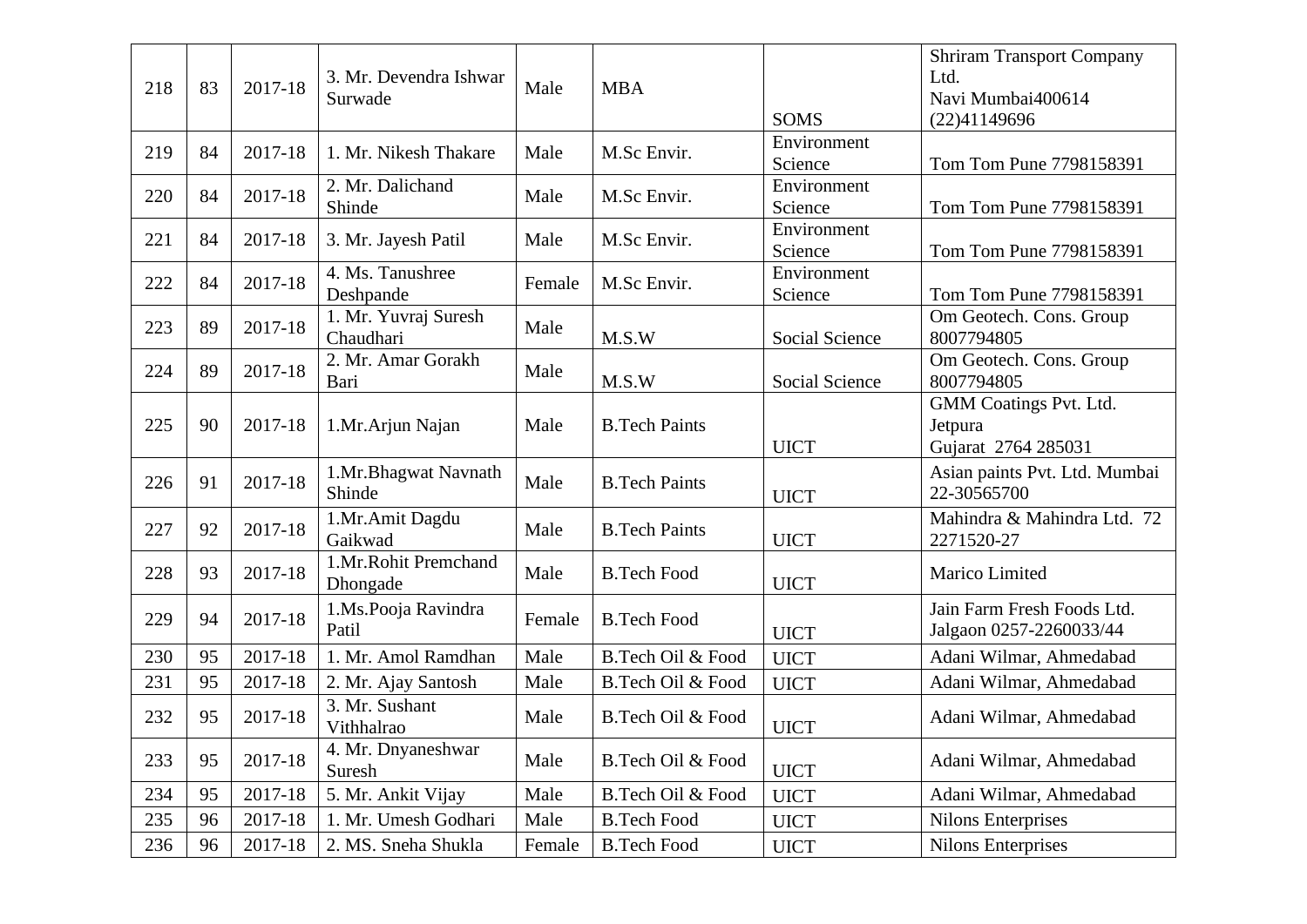| 237 | 96  | 2017-18 | 3. Ms. Dimpal Zope                            | Female | <b>B.Tech Food</b>            | <b>UICT</b>             | <b>Nilons Enterprises</b>                                        |
|-----|-----|---------|-----------------------------------------------|--------|-------------------------------|-------------------------|------------------------------------------------------------------|
| 238 | 96  | 2017-18 | 4. Mr. Atish Chavan                           | Male   | <b>B.Tech Food</b>            | <b>UICT</b>             | <b>Nilons Enterprises</b>                                        |
| 239 | 97  | 2017-18 | 1.Mr. Vivek D. Pawar                          | Male   | <b>B.Tech Food</b>            | <b>UICT</b>             | Manpasand Beverages Ltd.<br>vadodara<br>2667-290290-291          |
| 240 | 98  | 2017-18 | 1. Mr. Nejal Dilip<br>Sapkale                 | Female | <b>B.Tech Paints</b>          | <b>UICT</b>             | Pillar Chemicals Pvt Ltd(Plant<br>of Spectrum Industries, Dubai) |
| 241 | 98  | 2017-18 | 2. Mr. Dnyaneshwar<br><b>Shantaram Shinde</b> | Male   | <b>B.Tech Paints</b>          | <b>UICT</b>             | Pillar Chemicals Pvt Ltd(Plant<br>of Spectrum Industries, Dubai) |
| 242 | 98  | 2017-18 | 3. Mr. Dipak Dileep<br>Patil                  | Male   | <b>B.Tech Paints</b>          | <b>UICT</b>             | Pillar Chemicals Pvt Ltd(Plant<br>of Spectrum Industries, Dubai) |
| 243 | 98  | 2017-18 | 4. Mr. Sachin Suresh<br>Khure                 | Male   | <b>B.Tech Paints</b>          | <b>UICT</b>             | Pillar Chemicals Pvt Ltd(Plant<br>of Spectrum Industries, Dubai) |
| 244 | 98  | 2017-18 | 5. Mr. Mukesh Narayan<br>Dhirabassi           | Male   | <b>B.Tech Paints</b>          | <b>UICT</b>             | Pillar Chemicals Pvt Ltd(Plant<br>of Spectrum Industries, Dubai) |
| 245 | 98  | 2017-18 | 6. Mr. Kuldip Sunil<br>Patil                  | Male   | <b>B.Tech Paints</b>          | <b>UICT</b>             | Pillar Chemicals Pvt Ltd(Plant<br>of Spectrum Industries, Dubai) |
| 246 | 99  | 2017-18 | 1. Ms. Achal Kamlakar<br>Sanace               | Female | <b>B.Tech Paints</b>          | <b>UICT</b>             | <b>Harind Chemical</b><br>&Pharm.Pvt.Ltd. 02192<br>269422        |
| 247 | 100 | 2017-18 | 1.Mr.Shrikant Baviskar                        | Male   | <b>MBA</b> Marketing          | <b>SOMS</b>             | <b>VRRSP</b> Technologies<br>Pvt.Ltd.(InterviewAir)              |
| 248 | 100 | 2017-18 | 1.Mr.Pratik Sunil Patil                       | Male   | <b>MBA</b>                    | <b>SOMS</b>             | Mphasis-Jui Pradhan-<br>02066173021                              |
| 249 | 101 | 2017-18 | 1. Mr. Harshal Avinash<br>Kumavat             | Male   | <b>MBA</b>                    | <b>SOMS</b>             | <b>DS Asort Pvt Ltd</b>                                          |
| 250 | 101 | 2017-18 | 2. Mr. Yogesh Santosh<br>Shivnekar            | Male   | <b>MBA</b>                    | <b>SOMS</b>             | <b>DS Asort Pvt Ltd</b>                                          |
| 251 | 102 | 2017-18 | 1. Mr. Mahesh Galu<br><b>Birhade</b>          | Male   | <b>MBA</b>                    | SOMS                    | Kashmiri Products Pune 020-<br>26633119                          |
| 252 | 102 | 2017-18 | 2. Mr. Sagar Nimbaji<br>Sonone                | Male   | <b>MBA</b>                    | <b>SOMS</b>             | Kashmiri Products Pune 020-<br>26633119                          |
| 253 | 103 | 2017-18 | 1. Mr. Sachin Bhoi                            | Male   | <b>B.Sc Computer</b><br>(MCA) | <b>Computer Science</b> | Anchanto Services Pvt. Ltd.<br>Pune<br>20-65294284               |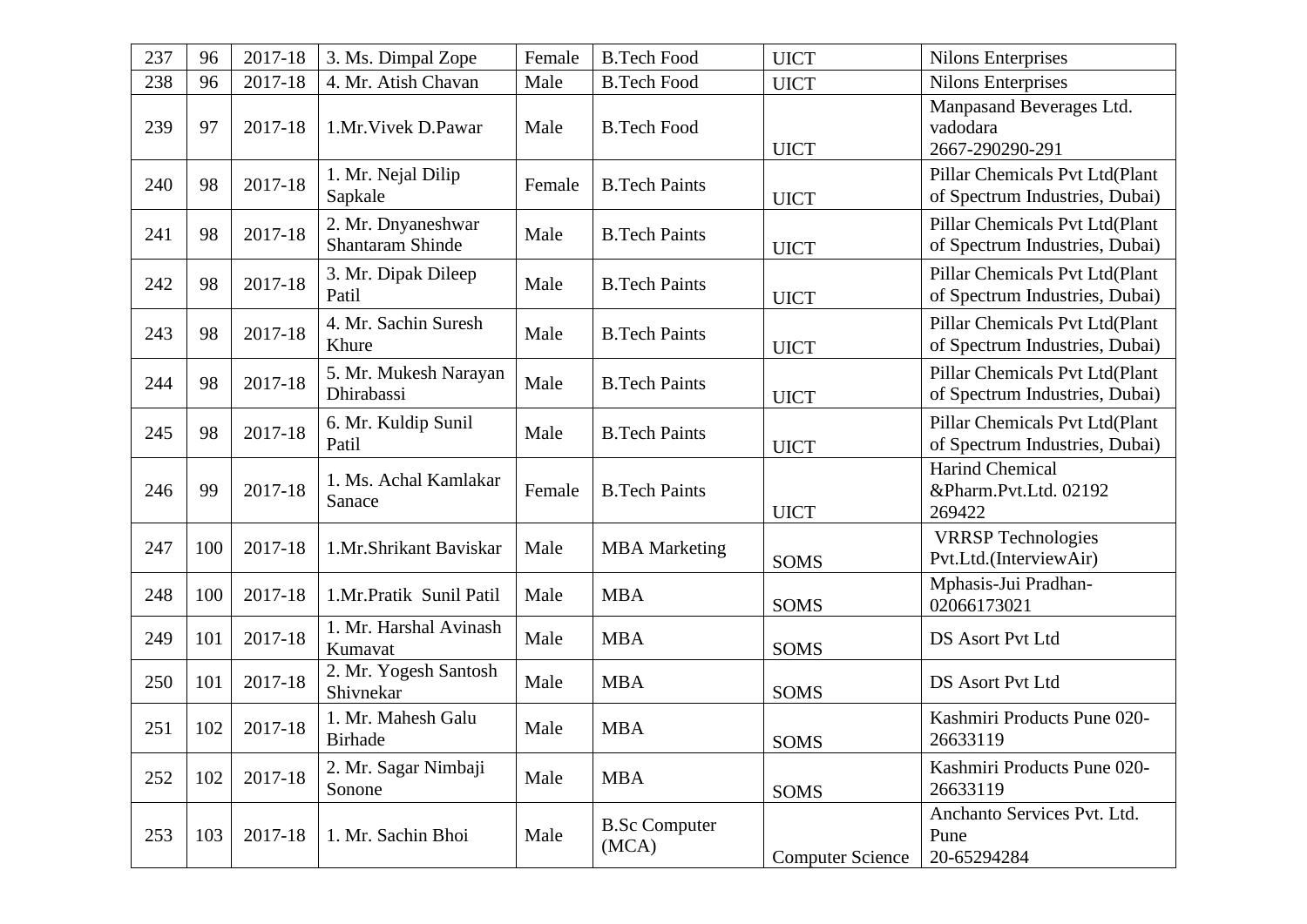|     |     |         |                        |        |                |                         | Anchanto Services Pvt. Ltd.  |
|-----|-----|---------|------------------------|--------|----------------|-------------------------|------------------------------|
| 254 | 103 | 2017-18 | 2. Mr. Shubham Alvani  | Male   | BCA (MCA)      |                         | Pune                         |
|     |     |         |                        |        |                | <b>Computer Science</b> | 20-65294284                  |
|     |     |         |                        |        |                |                         | Anchanto Services Pvt. Ltd.  |
| 255 | 103 | 2017-18 | 3. Ms. Neha Tahalani   | Female | BCA (MCA)      |                         | Pune                         |
|     |     |         |                        |        |                | <b>Computer Science</b> | 20-65294284                  |
|     |     |         |                        |        |                |                         | Anchanto Services Pvt. Ltd.  |
| 256 | 103 | 2017-18 | 4. Ms. Renuka Shimpi   | Female | BCA (MCA)      |                         | Pune                         |
|     |     |         |                        |        |                | <b>Computer Science</b> | 20-65294284                  |
| 257 | 104 | 2017-18 | 1. Mr. Bhushan R.      | Male   | M.Sc           | School of Life          |                              |
|     |     |         | Chaudhari              |        |                | Science                 | Medley Pharmaceuticals Ltd.  |
|     |     |         | 1.Mr.Harshal Vilas     |        |                |                         | HDFC Financial Services Ltd. |
| 258 | 105 | 2018-19 | Kshirsagar,            | Male   | <b>MBA</b>     | <b>SOMS</b>             | Mumbai 022-7945 5000         |
|     |     |         | 1. Mr. Kuldip Sunil    |        |                |                         | Spectrum Industries LLC      |
| 259 | 105 | 2018-19 | Patil                  | Male   | <b>MBA</b>     | <b>SOMS</b>             | Dubai 97148841197            |
|     |     |         |                        |        |                |                         |                              |
| 260 | 106 | 2018-19 | 1. Ms. Snehal Patil    | Female | M. Sc Computer |                         | PITASYS Softwares Pvt. Ltd.  |
|     |     |         |                        |        |                | <b>Computer Science</b> | Pune 20-4861 4961            |
| 261 | 106 | 2018-19 | 2. Mr. Rashmi Kulkarni | Female |                |                         | PITASYS Softwares Pvt. Ltd.  |
|     |     |         |                        |        | M. Sc Computer | <b>Computer Science</b> | Pune 20-4861 4961            |
|     |     |         |                        |        |                |                         | PITASYS Softwares Pvt. Ltd.  |
| 262 | 106 | 2018-19 | 3. Mr. Rakesh Patil    | Male   | M. Sc Computer | <b>Computer Science</b> | Pune 20-4861 4961            |
|     |     |         | 4. Ms. Mashuri         |        |                |                         | PITASYS Softwares Pvt. Ltd.  |
| 263 | 106 | 2018-19 |                        | Female | M. Sc Computer |                         | Pune 20-4861 4961            |
|     |     |         | Suryavanshi            |        |                | <b>Computer Science</b> |                              |
| 264 | 106 | 2018-19 | 5. Mr. Kiran Ushil     | Female | M. Sc Computer |                         | PITASYS Softwares Pvt. Ltd.  |
|     |     |         |                        |        |                | <b>Computer Science</b> | Pune 20-4861 4961            |
|     |     |         |                        |        |                |                         | PITASYS Softwares Pvt. Ltd.  |
| 265 | 106 | 2018-19 | 6.Ms. Chetana Borase   | Female | M. Sc Computer | <b>Computer Science</b> | Pune 20-4861 4961            |
|     |     |         | 7. Ms. Bhagyashree     |        |                |                         | PITASYS Softwares Pvt. Ltd.  |
| 266 | 106 | 2018-19 | Patil                  | Female | M. Sc Computer | <b>Computer Science</b> | Pune 20-4861 4961            |
|     |     |         |                        |        |                |                         |                              |
| 267 | 106 | 2018-19 | 8. Ms. Aishwarya       | Female | M. Sc Computer |                         | PITASYS Softwares Pvt. Ltd.  |
|     |     |         | Jagtap                 |        |                | <b>Computer Science</b> | Pune 20-4861 4961            |
| 268 | 106 | 2018-19 | 9. Mr. Vishal Joshi    | Male   | M. Sc Computer |                         | PITASYS Softwares Pvt. Ltd.  |
|     |     |         |                        |        |                | <b>Computer Science</b> | Pune 20-4861 4961            |
|     |     |         | 10. Ms. Kavita         |        |                |                         | PITASYS Softwares Pvt. Ltd.  |
| 269 | 106 | 2018-19 | <b>Brahmankar</b>      | Female | M. Sc Computer | <b>Computer Science</b> | Pune 20-4861 4961            |
|     |     |         |                        |        |                |                         |                              |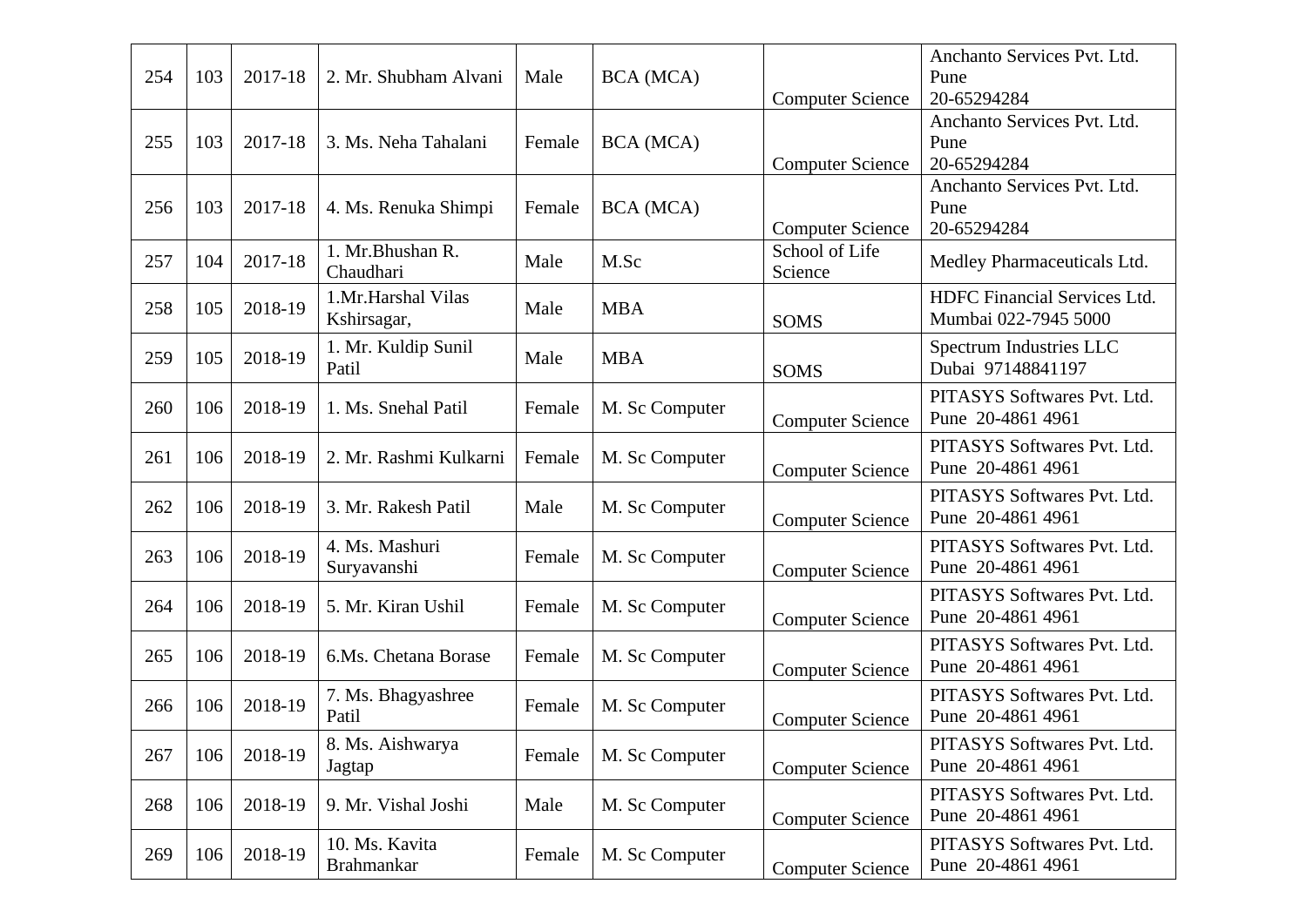| 270 | 107 | 2018-19 | 1. Mr. Rahul Patel                      | Male   | M. Sc Computer          | <b>Computer Science</b>              | Fenolast Ltd. Secunderabad<br>40-27840322                   |
|-----|-----|---------|-----------------------------------------|--------|-------------------------|--------------------------------------|-------------------------------------------------------------|
| 271 | 107 | 2018-19 | 2. Mr. Nitin Deore                      | Male   | M. Sc Computer          | <b>Computer Science</b>              | Fenolast Ltd. Secunderabad<br>40-27840322                   |
| 272 | 108 | 2018-19 | 1. Mr. Sameer Anil<br>Narkhede          | Male   | M.Sc Computer           | <b>Computer Science</b>              | S5 Infotech                                                 |
| 273 | 108 | 2018-19 | 2. Mr. Vaibhav Vasant<br>Mahajan        | Male   | M.Sc Computer           | <b>Computer Science</b>              | S5 Infotech                                                 |
| 274 | 108 | 2018-19 | 3. Mr. Prashant Shankar<br>Khachane     | Male   | M.Sc Computer           | <b>Computer Science</b>              | S5 Infotech                                                 |
| 275 | 108 | 2018-19 | 4. Ms. Leena Bharat<br>Chaudhari        | Female | M.Sc Computer           | <b>Computer Science</b>              | S5 Infotech                                                 |
| 276 | 109 | 2018-19 | 1. Ms. Sapana<br>Deshmukh               | Female | M.Sc Chemistry          | Chemistry                            | WEBDUNIA .Com Pvt Ltd.                                      |
| 277 | 109 | 2018-19 | 2. Ms. Sayali Gosavi                    | Female | M.Sc Chemistry          | School of<br><b>Chemical Science</b> | WEBDUNIA .Com Pvt Ltd.                                      |
| 278 | 110 | 2018-19 | 1. Mr. Minishkumar<br>Dagulal Hivare    | Male   | M.Sc Envir. Science     | Environment<br>Science               | UPL Ltd. Mumbai<br>22-26468000                              |
| 279 | 111 | 2018-19 | 1. Mr. Swapnil Patil                    | Male   | M.Sc Applied<br>Geology | Environment<br>Science               | Smartchem Tech.Ltd. Pune 20<br>66458000                     |
| 280 | 112 | 2018-19 | 1. Mr. Rohit Patil                      | Male   | M.Sc Envir. Science     | Environment<br>Science               | AlentAcquisition consulatant<br>Tom Tom Pune                |
| 281 | 112 | 2018-19 | 2. Ms. Anagha Joshi                     | Female | M.Sc Envir. Science     | Environment<br>Science               | AlentAcquisition consulatant<br>Tom Tom Pune                |
| 282 | 113 | 2018-19 | 1. Ms. Nisarga<br><b>Gunavant Pawar</b> | Female | M.Sc Applied<br>Geology | Environment<br>Science               | Urban Devel.Dept. Gover.of<br>Mahar.<br>Mumbai 22-220204657 |
| 283 | 114 | 2018-19 | 1. Mr. Sandeep Vikram<br>Bedase         | Male   | M.Sc Envir.Science      | Environment<br>Science               | Prism Johnson Ltd. Mumbai<br>22-40647300                    |
| 284 | 115 | 2018-19 | Mr. Hiren Girish<br>Khatri              | Male   | <b>MSW</b>              | Social Science                       | Ministry of Environment New<br>Delhi                        |
| 285 | 116 | 2018-19 | 1. Mr. Prashant N. Mali                 | Male   | <b>B.Tech Oil</b>       | <b>UICT</b>                          | Deepak Nitrite Ltd. Taloja 022-<br>27411125                 |
| 286 | 117 | 2018-19 | 1. Mr. Chandrashekhar<br>Jijabrao Patil | Male   | M.S.W                   | Social Science                       | Shree Ji Invents Mgt. Group<br>Jalgaon Municipal Council    |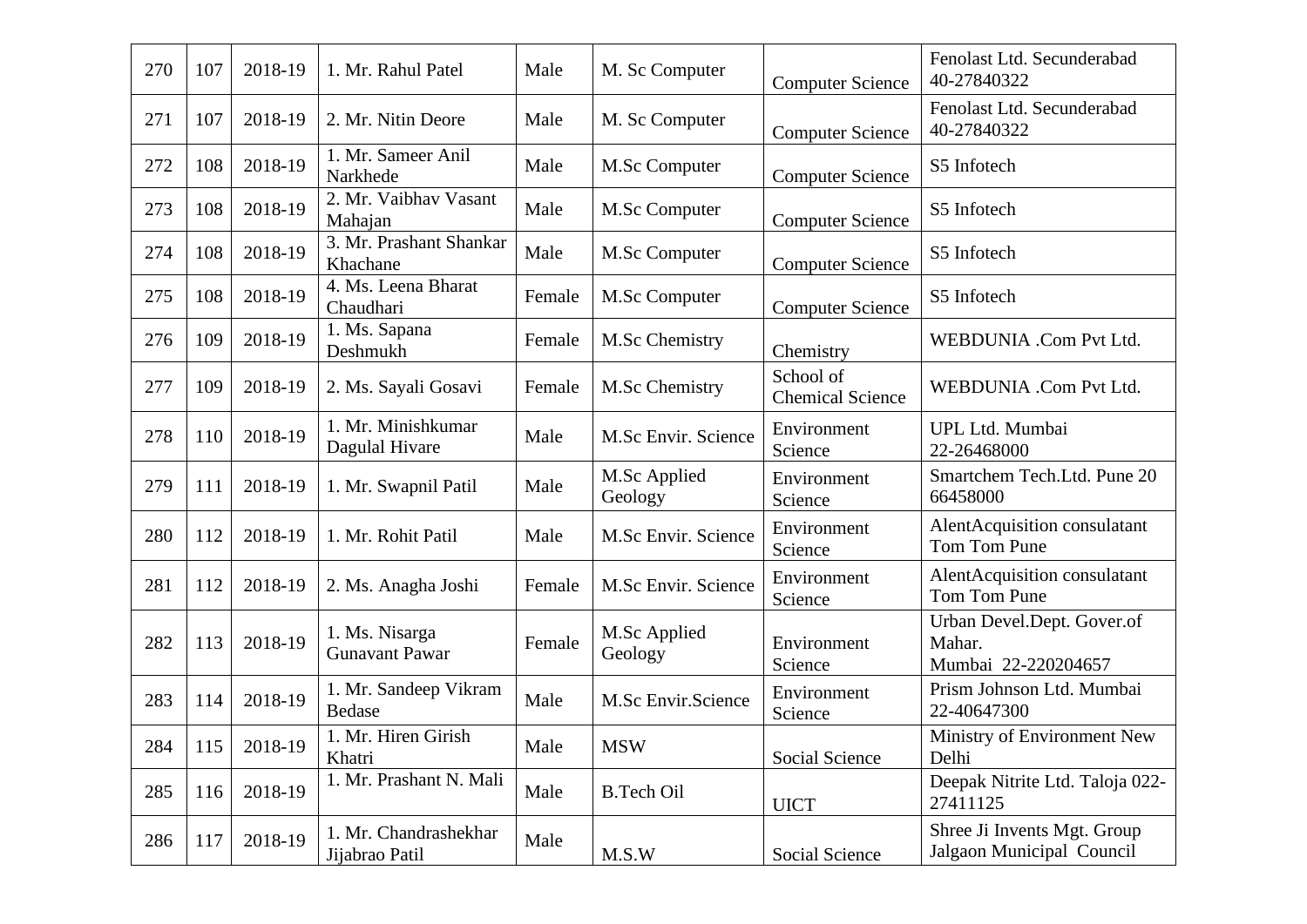| 287 | 117 | 2018-19 | 2. Mr. Viki Amrut<br>Dhangar             | Male   | M.S.W                | <b>Social Science</b> | Shree Ji Invents Mgt. Group<br>Jalgaon Municipal Council             |
|-----|-----|---------|------------------------------------------|--------|----------------------|-----------------------|----------------------------------------------------------------------|
| 288 | 117 | 2018-19 | 3. Mr. Aman Ajay<br><b>Birhade</b>       | Male   | M.S.W                | <b>Social Science</b> | Shree Ji Invents Mgt. Group<br>Jalgaon Municipal Council             |
| 289 | 117 | 2018-19 | 4. Mr. Nitin Ashok<br>Sonawane           | Male   | M.S.W                | Social Science        | Shree Ji Invents Mgt. Group<br>Jalgaon Municipal Council             |
| 290 | 118 | 2018-19 | 1.Mr. Chirag Shekhar<br><b>Borse</b>     | Male   | <b>B.Tech Oil</b>    | <b>UICT</b>           | Liberty Oil Ltd. Mumbai<br>$(9122)$ 6638 1000                        |
| 291 | 119 | 2018-19 | 1. Mr. Macchindra<br>Dadasaheb Panhalkar | Male   | <b>B.Tech Food</b>   | <b>UICT</b>           | Voxco Pigments & Chemical<br>Pvt. Ltd. Vapi Gujarat<br>98200475695   |
| 292 | 119 | 2018-19 | 2. Ms. Archana Sanjiv<br>Tokade          | Male   | <b>B.Tech Food</b>   | <b>UICT</b>           | Voxco Pigments & Chemical<br>Pvt. Ltd. Vapi Gujarat<br>98200475695   |
| 293 | 120 | 2018-19 | 1. Mr. Shoeb Shaikh                      | Male   | <b>B.Tech Food</b>   | <b>UICT</b>           | Suguna Foods Nashik                                                  |
| 294 | 120 | 2018-19 | 2. Mr. Yogesh<br>Sonawane                | Male   | <b>B.Tech Food</b>   | <b>UICT</b>           | Suguna Foods Nashik                                                  |
| 295 | 120 | 2018-19 | 3. Mr. Kiran Mahajan                     | Male   | <b>B.Tech Food</b>   | <b>UICT</b>           | Suguna Foods Nashik                                                  |
| 296 | 120 | 2018-19 | 4. Mr. Magharaj Patil                    | Male   | <b>B.Tech Food</b>   | <b>UICT</b>           | Suguna Foods Nashik                                                  |
| 297 | 120 | 2018-19 | 5. Mr. Sachin Patil                      | Male   | <b>B.Tech Food</b>   | <b>UICT</b>           | Suguna Foods Nashik                                                  |
| 298 | 120 | 2018-19 | 6. Mr. Sanjay Chavan                     | Male   | <b>B.Tech Food</b>   | <b>UICT</b>           | Suguna Foods Nashik                                                  |
| 299 | 121 | 2018-19 | 1.Mr.Parag Asodekar                      | Male   | <b>B.Tech Food</b>   | <b>UICT</b>           | Nilons Enterprises Pvt. Ltd.<br>0257-6602000                         |
| 300 | 121 | 2018-19 | 1. Ms. Suvarna<br>Ravindra Bhadane       | Female | <b>B.Tech Paints</b> | <b>UICT</b>           | Jain Farm Fresh Foods Ltd.<br>Jalgao 0257-2260033                    |
| 301 | 121 | 2018-19 | 1.Mr.Sachin Kailas<br>Jadhav             | Male   | <b>B.Tech Paints</b> | <b>UICT</b>           | 3F Industries Ltd. Godavari<br>8818222571                            |
| 302 | 121 | 2018-19 | 1.Mr.Tushar Rajendra<br>Pardeshi         | Male   | <b>B.Tech Paints</b> | <b>UICT</b>           | Talentpro India HR Pvt. Ltd.<br>Chenni 044-42123500                  |
| 303 | 121 | 2018-19 | 1.Ms.Neha Pradip Rane                    | Female | <b>B.Tech Paints</b> | <b>UICT</b>           | Gexcon India Pvt. Ltd. Pune                                          |
| 304 | 121 | 2018-19 | 1.Ms.Dnyaneshwari<br>Ambatkar            | Female | <b>B.Tech Paints</b> | <b>UICT</b>           | Navin Fluorine International<br>Ltd. Mumbai 22- 66509999<br>(Nagpur) |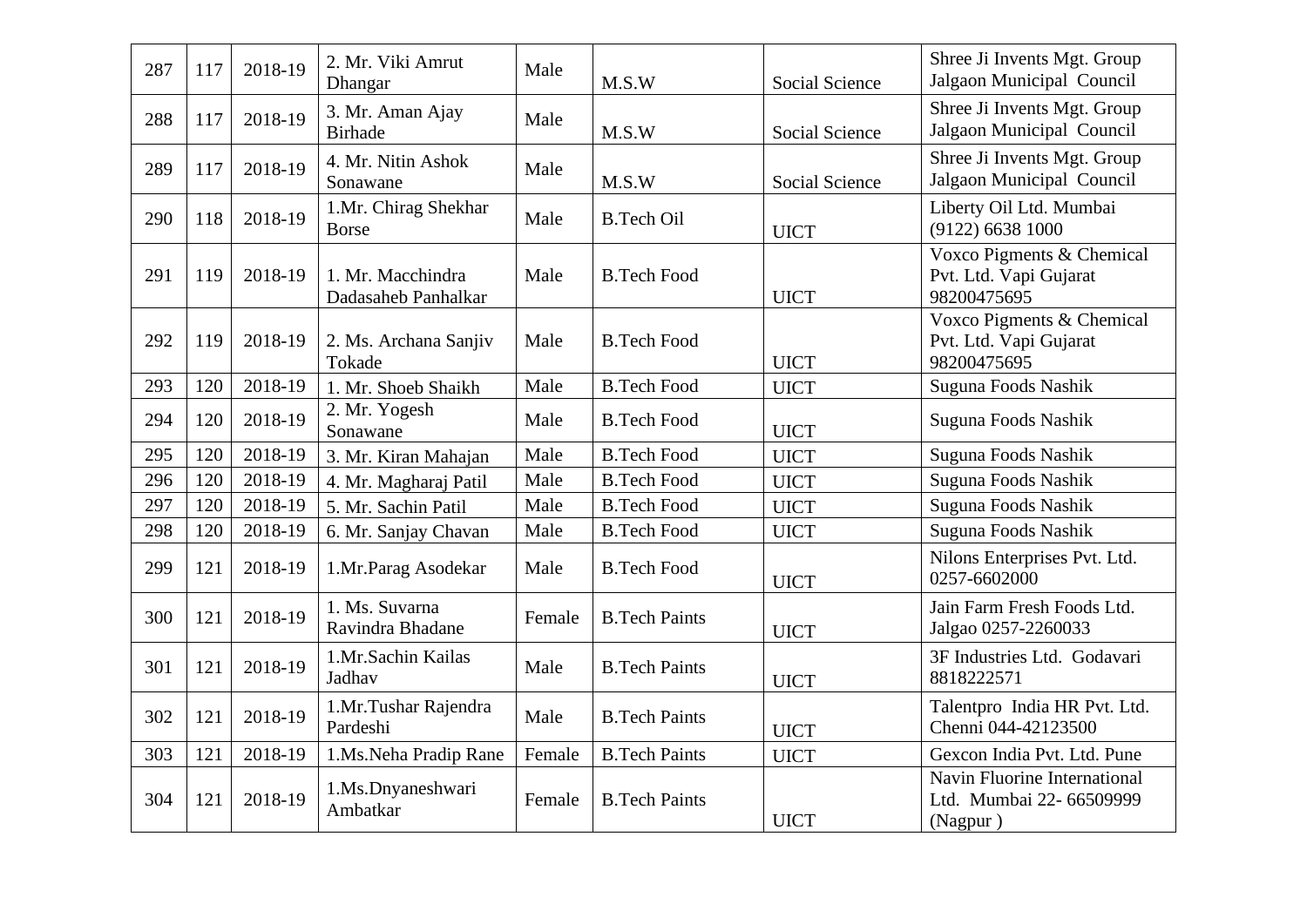| 305 | 121 | 2018-19 | 1.Mr.Tejas Bhavsar                 | Male   | <b>B.Tech Paints</b>     | <b>UICT</b> | <b>Technova Imaging Systems</b><br>(P)Ltd. Mumbai 27412463      |
|-----|-----|---------|------------------------------------|--------|--------------------------|-------------|-----------------------------------------------------------------|
| 306 | 122 | 2018-19 | 1. Mr. Pradip Navnath<br>Gund      | Male   | <b>B.Tech Paints</b>     | <b>UICT</b> | Kansai Nerolac Paints Ltd.<br>Mumbai 22-24934001                |
| 307 | 122 | 2018-19 | 2. Mr. Nilesh Vijay<br>Koli        | Male   | <b>B.Tech Paints</b>     | <b>UICT</b> | Kansai Nerolac Paints Ltd.<br>Mumbai 22-24934001                |
| 308 | 123 | 2018-19 | 1. Mr. Kalpesh                     | Male   | <b>B.Tech Paints</b>     | <b>UICT</b> | Asian Paints Pvt. Ltd. Mumbai<br>22 6250 3434                   |
| 309 | 123 | 2018-19 | 2. Mr. Paresh Gokul<br>Desale      | Male   | <b>B.Tech Paints</b>     | <b>UICT</b> | Asian Paints Pvt. Ltd. Mumbai<br>22 6250 3434                   |
| 310 | 124 | 2018-19 | 1. Mr. Prakash Namdev<br>Salve     | Male   | <b>B.Tech Paints</b>     | <b>UICT</b> | Phoenix Innovative Coating<br>Pvt. Ltd. Ahmedabad<br>9825127217 |
| 311 | 125 | 2018-19 | 1. Mr.Sagar B. Yeole               | Male   | B.Tech Oil &<br>Chemical | <b>UICT</b> | Bajaj Auto Ltd. Pune 20-<br>27472851                            |
| 312 | 126 | 2018-19 | 1. Ms. Vaishali<br>Nilkanth Ingale | Female | <b>B.Tech Food</b>       | <b>UICT</b> | Company at village Kandhali                                     |
| 313 | 127 | 2018-19 | 1. Ms.Jayashri Anil<br>Hiray       | Female | <b>B.Tech Paints</b>     | <b>UICT</b> | Shalimar Paints Ltd.<br>Gurugram 124-4616600                    |
| 314 | 128 | 2018-19 | 1. Mr. Vishal Surve                | Male   | <b>B.Tech Food</b>       | <b>UICT</b> | Adani Wilmar Ltd. Ahmedbad<br>79 25556103/9512070022            |
| 315 | 128 | 2018-19 | 2. Mr. Shivkumar<br>Dharashive     | Male   | <b>B.Tech Food</b>       | <b>UICT</b> | Adani Wilmar Ltd. Ahmedbad<br>79 25556103/9512070022            |
| 316 | 128 | 2018-19 | 3. Mr. Shubham<br>Wadbudhe         | Male   | <b>B.Tech Food</b>       | <b>UICT</b> | Adani Wilmar Ltd. Ahmedbad<br>79 25556103/9512070022            |
| 317 | 128 | 2018-19 | 4. Mr. Digvijay<br>Gajbhiye        | Male   | <b>B.Tech Food</b>       | <b>UICT</b> | Adani Wilmar Ltd. Ahmedbad<br>79 25556103/9512070022            |
| 318 | 129 | 2018-19 | 1.Ms.Puja Arun Yeole               | Female | <b>B.Tech Food</b>       | <b>UICT</b> | Yashawi Academy Skills Pune<br>20-30222114                      |
| 319 | 130 | 2018-19 | 1.Mr.Yogesh Shewale                | Male   | <b>B.Tech Food</b>       | <b>UICT</b> | AAKKamani Pvt. Ltd.<br>Mumbai 022-62110100                      |
| 320 | 131 | 2018-19 | 1.Mr.Manika<br>Thambakhe           | Female | <b>B.Tech Food</b>       | <b>UICT</b> | Ushodaya Enterprises Pvt. Ltd<br>Uppal 040-27200351             |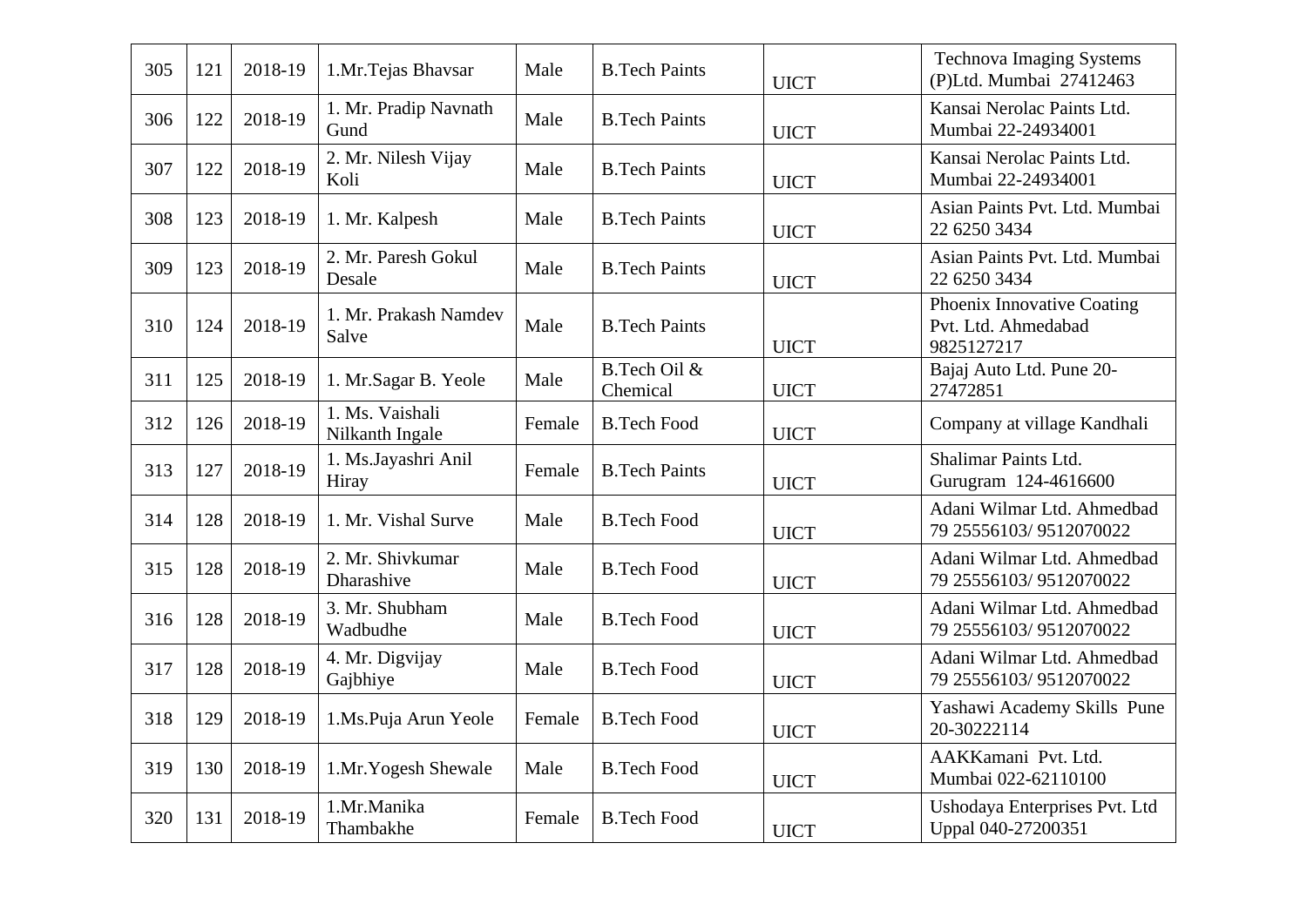| 321 | 132 | 2018-19 | 1.Mr.Nivida Satish<br>Kale   | Female | M.Sc                                |                         | University of Greenwich<br>Campus London44(0)20 8331<br>8000 |
|-----|-----|---------|------------------------------|--------|-------------------------------------|-------------------------|--------------------------------------------------------------|
| 322 | 133 | 2018-19 | 1.Ms.Twinkal Jain            | Female | <b>B.Tech Paints</b>                | <b>UICT</b>             | Kansai Nerolac Paints Ltd.<br>Mumbai 22-24934001             |
| 323 | 134 | 2018-19 | 1. Mr. Vaibhav More          | Male   | <b>B.Tech Paints</b>                | <b>UICT</b>             | Berger Paints India Ltd.<br>Kolkata 22299724-28              |
| 324 | 134 | 2018-19 | 2. Mr. Vijay Chaware         | Male   | <b>B.Tech Paints</b>                | <b>UICT</b>             | Berger Paints India Ltd.<br>Kolkata 22299724-28              |
| 325 | 135 | 2018-19 | 1. Ms. Asma                  | Female | <b>B.Tech Paints</b>                | <b>UICT</b>             | Asian Paints Pvt. Ltd. Mumbai<br>22 6250 3434                |
| 326 | 135 | 2018-19 | 2. Mr. Bharat                | Male   | <b>B.Tech Paints</b>                | <b>UICT</b>             | Asian Paints Pvt. Ltd. Mumbai<br>22 6250 3434                |
| 327 | 136 | 2018-19 | 1.Ms.Dipika Badgujar         | Female | <b>B.Tech Chemical</b><br>Engg.     | <b>UICT</b>             | Elementis Specialties Pvt. Ltd.<br>Mumbai                    |
| 328 | 137 | 2018-19 | 1.Mr.ShoebRahim<br>Sikaligar | Male   | <b>MBA</b>                          | <b>SOMS</b>             | Shriram Transport Finance Ltd.<br>Mumbai 22-4095 7575        |
| 329 | 138 | 2018-19 | 1.Mr.Akash Kamble            | Male   | <b>MBA</b>                          | SOMS                    | Lite Technology Co.Pvt. Ltd.<br>Mumbai 0252-2241300          |
| 330 | 139 | 2018-19 | 1. Ms. Yogita S. Patil       | Female | M.Sc All<br>Chemistry               | <b>Chemical Science</b> | Moraya Global Ltd. MIDC<br>Jalgaon                           |
| 331 | 139 | 2018-19 | 2. Mr. Tushar A. Patil       | Male   | M.Sc All<br>Chemistry               | <b>Chemical Science</b> | Moraya Global Ltd. MIDC<br>Jalgaon                           |
| 332 | 139 | 2018-19 | 3. Mr. Swaraj Kumar          | Male   | M.Sc All<br>Chemistry               | <b>Chemical Science</b> | Moraya Global Ltd. MIDC<br>Jalgaon                           |
| 333 | 139 | 2018-19 | 4. Ms. Sima B. Patil         | Female | M.Sc All<br>Chemistry               | <b>Chemical Science</b> | Moraya Global Ltd. MIDC<br>Jalgaon                           |
| 334 | 139 | 2018-19 | 5. Mr. Sagar R.<br>Wankhede  | Male   | $\overline{M}$ .Sc All<br>Chemistry | <b>Chemical Science</b> | Moraya Global Ltd. MIDC<br>Jalgaon                           |
| 335 | 139 | 2018-19 | 6. Mr. Pratik P Wagh         | Male   | M.Sc All<br>Chemistry               | <b>Chemical Science</b> | Moraya Global Ltd. MIDC<br>Jalgaon                           |
| 336 | 139 | 2018-19 | 7. Mr. Nasiba R. Nikam       | Female | M.Sc All<br>Chemistry               | <b>Chemical Science</b> | Moraya Global Ltd. MIDC<br>Jalgaon                           |
| 337 | 139 | 2018-19 | 8. Mr. Kunal D.<br>Chaudhari | Male   | M.Sc All<br>Chemistry               | <b>Chemical Science</b> | Moraya Global Ltd. MIDC<br>Jalgaon                           |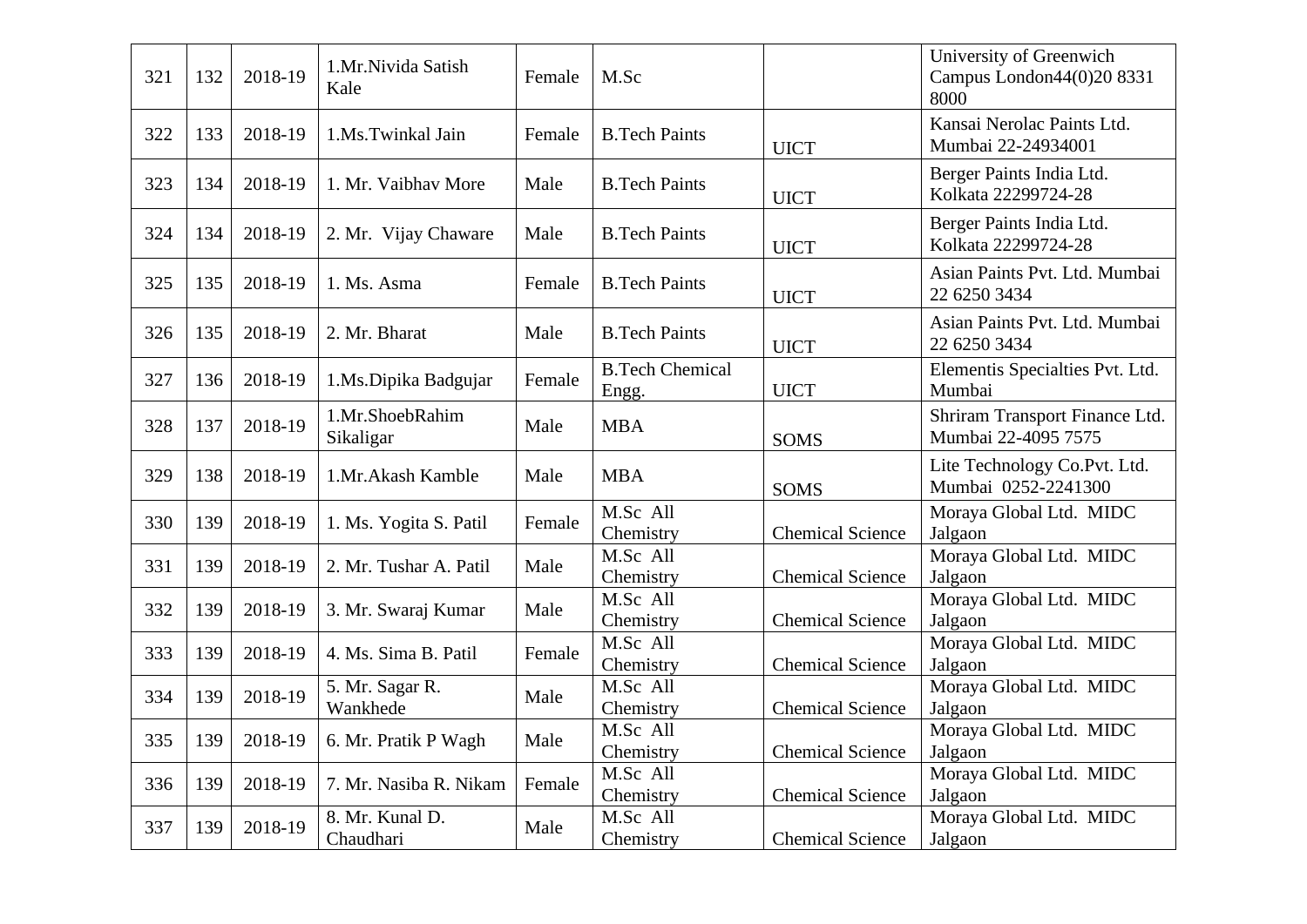| 338 | 139 | 2018-19 | 9. Ms. Jayashree S.       | Female | M.Sc All                  |                         | Moraya Global Ltd. MIDC         |
|-----|-----|---------|---------------------------|--------|---------------------------|-------------------------|---------------------------------|
|     |     |         | Desale                    |        | Chemistry                 | <b>Chemical Science</b> | Jalgaon                         |
| 339 | 140 | 2018-19 | 1. Mr.Chandrashekhar      | Male   | M.Sc Chemistry            |                         | Siddharth Carbochem Pvt. Ltd.   |
|     |     |         | Kaduba Patil              |        |                           | <b>Chemical Science</b> | Jalgaon                         |
|     |     |         |                           |        |                           | Environment             | Genesys Interational Corp. Ltd. |
| 340 | 150 | 2018-19 | 1. Mr. Prashant Kalyan    | Male   | M.Sc Envir. Science       | Science                 | Mumbai 22-28290303              |
|     |     |         | 2. Mr. Jaypalsingh        |        |                           | Environment             | Genesys Interational Corp. Ltd. |
| 341 | 150 | 2018-19 | <b>Ujjainsingh Rajput</b> | Male   | M.Sc Envir. Science       |                         | Mumbai 22-28290303              |
|     |     |         |                           |        |                           | Science                 |                                 |
| 342 | 151 | 2019-20 | 1. Mr. Shubham            | Male   | <b>B.Tech Panits M.Sc</b> |                         | Grauer & Weli (India) Ltd.      |
|     |     |         | Shinkar                   |        | <b>Polymer Chemistry</b>  | <b>UICT</b>             | Mumbai 22-66993000              |
| 343 |     | 2019-20 |                           |        | <b>B.Tech Panits M.Sc</b> |                         | Grauer & Weli (India) Ltd.      |
|     | 151 |         | 2. Mr. Mayur B. Bhoite    | Male   | Polymer Chemistry         | <b>UICT</b>             | Mumbai 22-66993000              |
|     |     |         | 3. Mr. Ramakant S.        |        | <b>B.Tech Panits M.Sc</b> |                         | Grauer & Weli (India) Ltd.      |
| 344 | 151 | 2019-20 | Gatkar                    | Male   | <b>Polymer Chemistry</b>  | <b>UICT</b>             | Mumbai 22-66993000              |
|     |     |         |                           |        |                           |                         |                                 |
| 345 | 151 | 2019-20 | 4. Mr. Tushar S.          | Male   | <b>B.Tech Panits M.Sc</b> |                         | Grauer & Weli (India) Ltd.      |
|     |     |         | Malkapure                 |        | <b>Polymer Chemistry</b>  | <b>UICT</b>             | Mumbai 22-66993000              |
| 346 | 151 | 2019-20 | 5. Ms. Shrusti Kiran      | Female | <b>B.Tech Panits M.Sc</b> |                         | Grauer & Weli (India) Ltd.      |
|     |     |         | Mali                      |        | Polymer Chemistry         | <b>UICT</b>             | Mumbai 22-66993000              |
|     |     |         | 6. Ms. Dipika A.          |        | <b>B.Tech Panits M.Sc</b> |                         | Grauer & Weli (India) Ltd.      |
| 347 | 151 | 2019-20 | Badgujar                  | Female | Polymer Chemistry         | <b>UICT</b>             | Mumbai 22-66993000              |
|     |     |         |                           |        |                           |                         |                                 |
| 348 | 151 | 2019-20 | 7. Ms. Sarkha Kishor      | Female | <b>B.Tech Panits M.Sc</b> |                         | Grauer & Weli (India) Ltd.      |
|     |     |         | Raheja                    |        | <b>Polymer Chemistry</b>  | <b>UICT</b>             | Mumbai 22-66993000              |
|     |     |         |                           |        |                           |                         | Sunanda Speciality Coatings     |
| 349 | 152 | 2019-20 | 1. Ms. Sayali Patil       | Female | <b>B.Tech Panits</b>      |                         | Pvt.Ltd. Mumbai 22-6225         |
|     |     |         |                           |        |                           | <b>UICT</b>             | 8000                            |
| 350 | 153 | 2019-20 | 1. Mr. Swapnil            | Female | <b>B.Tech Panits</b>      |                         | Force Motors Ltd. Pune 20-      |
|     |     |         | Deshmukh                  |        |                           | <b>UICT</b>             | 27476381                        |
| 351 | 153 | 2019-20 | 2. Mr. Shubham            | Male   | <b>B.Tech Panits</b>      |                         | Force Motors Ltd. Pune 20-      |
|     |     |         | Phunde                    |        |                           | <b>UICT</b>             | 27476381                        |
| 352 | 153 | 2019-20 | 3. Mr. Mayur Bhoite       | Male   | <b>B.Tech Panits</b>      |                         | Force Motors Ltd. Pune 20-      |
|     |     |         |                           |        |                           | <b>UICT</b>             | 27476381                        |
|     |     |         | 4. Ms. Manasi             |        |                           |                         | Force Motors Ltd. Pune 20-      |
| 353 | 153 | 2019-20 | <b>Bhortakay</b>          | Female | <b>B.Tech Panits</b>      | <b>UICT</b>             | 27476381                        |
|     |     |         |                           |        |                           |                         | Force Motors Ltd. Pune 20-      |
| 354 | 153 | 2019-20 | 5. Mr. Atul Mande         | Male   | <b>B.Tech Panits</b>      | <b>UICT</b>             | 27476381                        |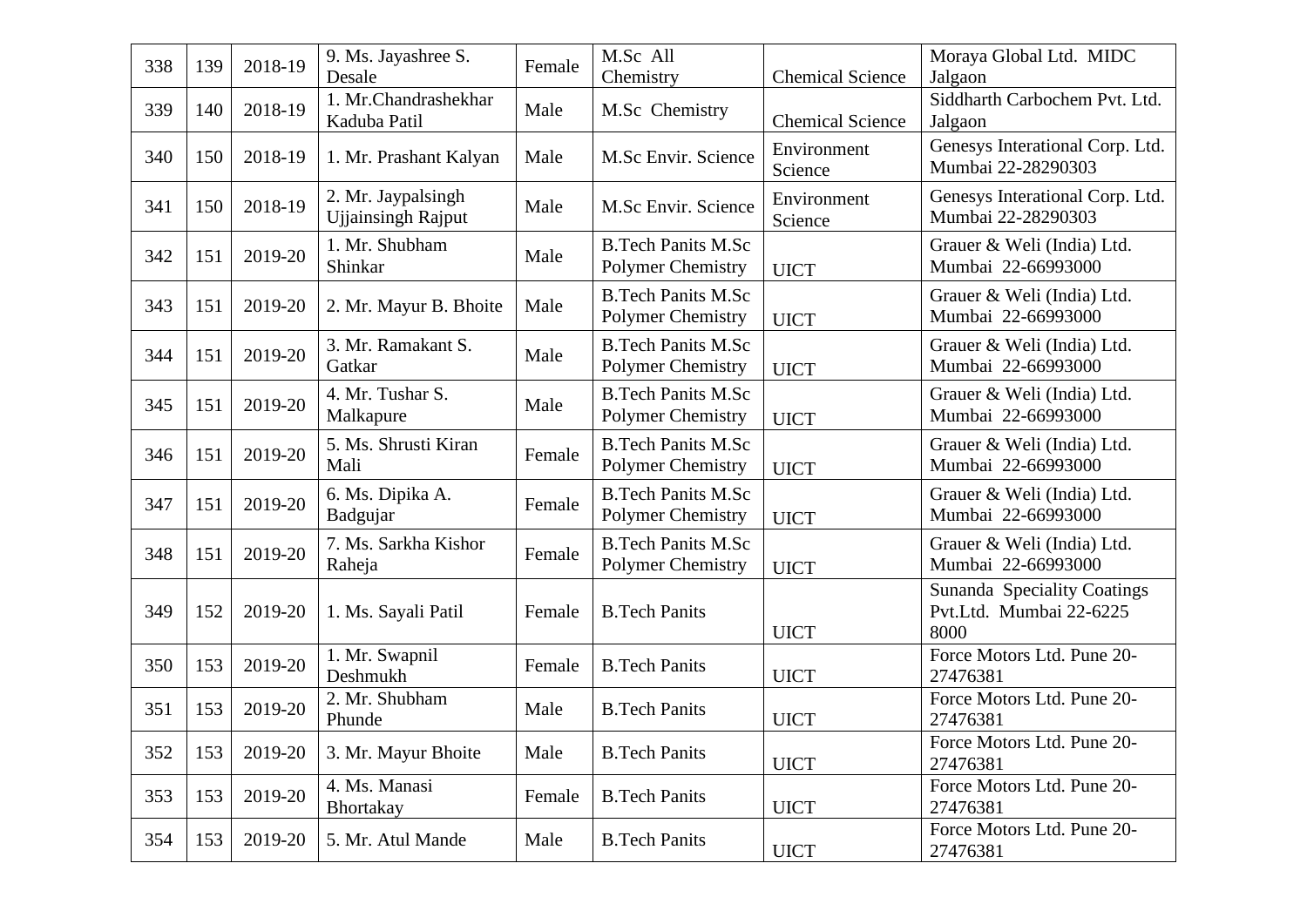| 355 | 153 | 2019-20 | 6. Mr. Harshal Wagh                 | Male   | <b>B.Tech Panits</b>    | <b>UICT</b>             | Force Motors Ltd. Pune 20-<br>27476381                                                       |
|-----|-----|---------|-------------------------------------|--------|-------------------------|-------------------------|----------------------------------------------------------------------------------------------|
| 356 | 153 | 2019-20 | 7. Mr. Abhijit Ambatkar             | Male   | <b>B.Tech Panits</b>    | <b>UICT</b>             | Force Motors Ltd. Pune 20-<br>27476381                                                       |
| 357 | 153 | 2019-20 | 8. Mr. Bhushan Desale               | Male   | <b>B.Tech Panits</b>    | <b>UICT</b>             | Force Motors Ltd. Pune 20-<br>27476381                                                       |
| 358 | 153 | 2019-20 | 9. Mr. Bhavesh Senekar              | Male   | <b>B.Tech Panits</b>    | <b>UICT</b>             | Force Motors Ltd. Pune 20-<br>27476381                                                       |
| 359 | 154 | 2019-20 | 1.Mr.Sushil                         | Male   | <b>B.Tech Paints</b>    | <b>UICT</b>             | Asianpaints Ltd. 22-6250<br>3434/3535                                                        |
| 360 | 155 | 2019-20 | 1.Mr.Lakhan Rajkumar<br>Jaisinghani | Male   | <b>B.Tech Food</b>      | <b>UICT</b>             | Jubilant Food works Ltd.<br>Noida120-4090500                                                 |
| 361 | 156 | 2019-20 | 1.Miss.Urvi Vijay<br>Gangar         | Female | <b>B.Tech Food</b>      | <b>UICT</b>             | Jay Chikki and Snacks Pvt.<br>Ltd. Mumbai 22-40147746                                        |
| 362 | 157 | 2019-20 | 1.Dr.Sachin<br>R.Chaudhari          | Male   | M.Tech Food             | <b>UICT</b>             | CSIR-CFTRI Mysore, India<br>Dept. of Spice & Flavor<br>Science                               |
| 363 | 158 | 2019-20 | 1.Mr.Manish Katare                  | Male   | <b>B.Tech Food</b>      | <b>UICT</b>             | <b>Food Fortification Initiative</b><br>Bangalore 8043717100                                 |
| 364 | 159 | 2019-20 | 1.Miss.Neha Dilip<br>Ambade         | Female | <b>B.Tech Food Tech</b> | <b>UICT</b>             | Britannia Industries Ltd.<br>Bangalore 080 3940080                                           |
| 365 | 160 | 2019-20 | 1.Mr.Chetan Vishnu<br>Patil         | Male   | <b>B.Tech Food</b>      | <b>UICT</b>             | Team Lease Services Ltd.<br>Bangalore (80) 33002345                                          |
| 366 | 161 | 2019-20 | 1. Mr.Swapnil<br>Deshmukh           | Male   | M.Tech Food Tech        | <b>UICT</b>             | FARE LABS Pvt. Ltd. Hrayana<br>124-4223207-8 4034205                                         |
| 367 | 162 | 2019-20 | 1. Mr. Ankit shenmare               | Male   | <b>B.Tech Oil Tech</b>  | <b>UICT</b>             | Adani Wilmar Ltd. Ahmedabad<br>79 264 55000                                                  |
| 368 | 163 | 2019-20 | 1.Mr. Tejas Dilip<br>Chougule       | Male   | M.Sc Computer           | <b>Computer Science</b> | Karmaveer Bhaurao Patil<br>Mahavidyalay Pandharpur<br>02186223104                            |
| 369 | 164 | 2019-20 | 1. Vishal Nirwal                    | Male   | MCA M.Sc<br>Computer    | <b>Computer Science</b> | Danone Nutricia India Pvt. Ltd.<br>Mohali 33 144352020                                       |
| 370 | 165 | 2019-20 | 1.Ms.Mulay Prajakta<br>Nandkumar    | Female | MCA M.Sc<br>Computer    | <b>Computer Science</b> | <b>KBCNM</b> University of<br>Jalgaon, University Institute of<br><b>Chemical Technology</b> |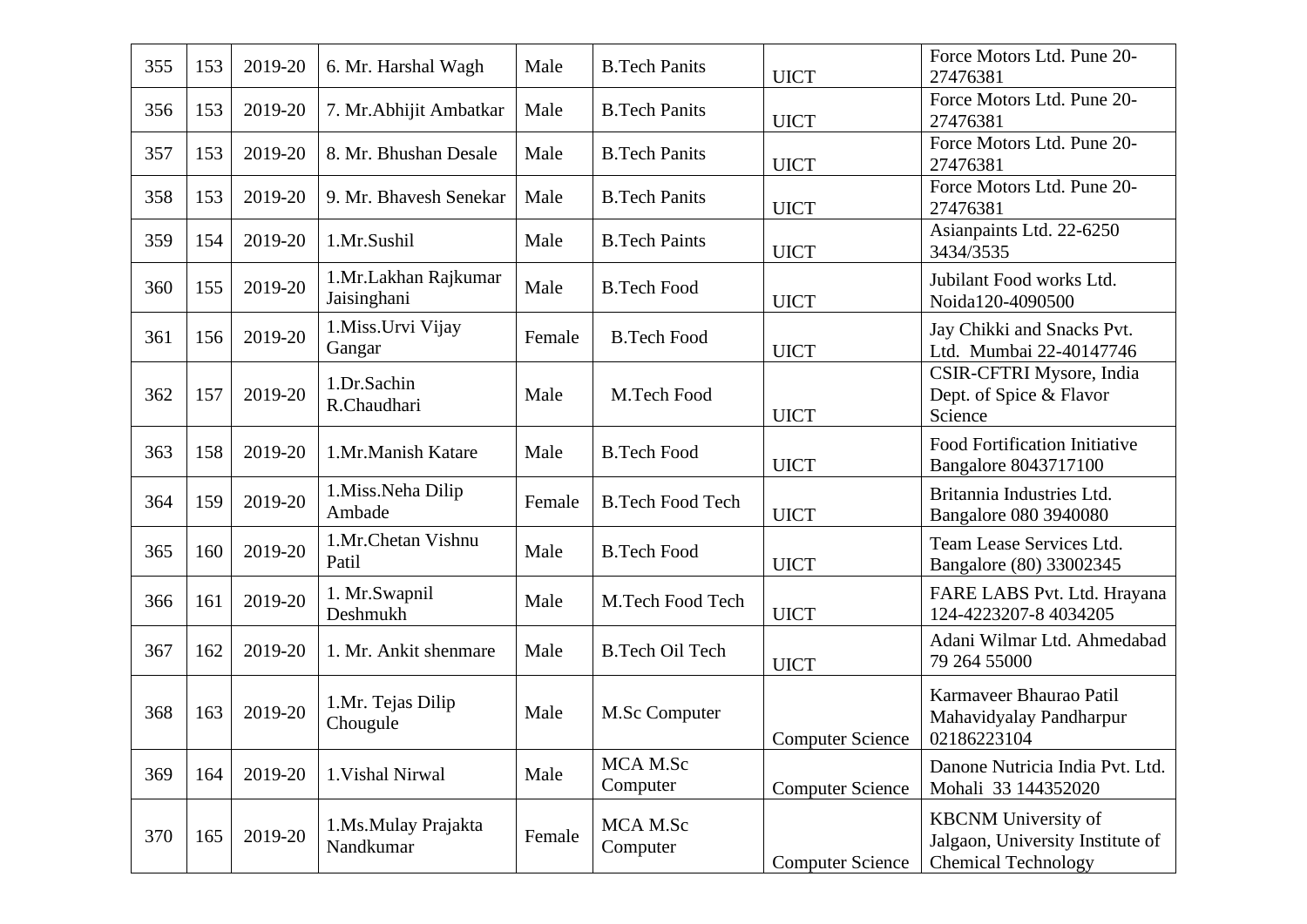| 371 | 166 | 2019-20 | 1.Mr.Rahul Subhash<br>Kothawade        | Male   |                     |                           | <b>Bombardier Transportation</b><br>India Pvt. Ltd. 2667-665100 |
|-----|-----|---------|----------------------------------------|--------|---------------------|---------------------------|-----------------------------------------------------------------|
| 372 | 167 | 2019-20 | 1. Mr. Sagar R. Patil                  | Male   | M.Sc Microbiology   | School of Life<br>Science | Lupin Ltd. Tarapur                                              |
| 373 | 167 | 2019-20 | 2. Mr. Chetan Baburao<br><b>Borase</b> | Male   | M.Sc Microbiology   | School of Life<br>Science | Lupin Ltd. Tarapur                                              |
| 374 | 167 | 2019-20 | 3. Mr. Pravin<br>Shatrughna Patil      | Male   | M.Sc Microbiology   | School of Life<br>Science | Lupin Ltd. Tarapur                                              |
| 375 | 167 | 2019-20 | 4. Mr. Mahendra Deelip<br>Chaudhari    | Male   | M.Sc Microbiology   | School of Life<br>Science | Lupin Ltd. Tarapur                                              |
| 376 | 168 | 2019-20 | Mayuri Shrikrushn Patil                | Female | MCA Computer        | <b>Computer Science</b>   | Pitasys                                                         |
| 377 | 169 | 2019-20 | Vaibhay Ramchand<br>Kolte              | Male   | <b>MCA</b> Computer | <b>Computer Science</b>   | Pitasys                                                         |
|     |     | 2019-20 | Puja janardan jangale                  | Female | M.Sc Compute        | <b>Computer Science</b>   | Pitasys                                                         |
|     |     | 2019-20 | Divya Jaipal Nagdev                    | Female | MCA Computer        | <b>Computer Science</b>   | Pitasys                                                         |
|     |     | 2019-20 | Trupti Sanjay Bramhe                   | Female | MCA Computer        | <b>Computer Science</b>   | Pitasys                                                         |
| 378 | 170 | 2019-20 | 1. Ms. Dipali Patil                    | Female | M.Sc Computer       | <b>Computer Science</b>   | Logistics Technology                                            |
| 379 | 170 | 2019-20 | 2. Ms. Rajashri Patil                  | Female | MCA Computer        | <b>Computer Science</b>   | <b>Logistics Technology</b>                                     |
| 380 | 170 | 2019-20 | 3. Ms. Pooja Chaudhari                 | Female | MCA Computer        | <b>Computer Science</b>   | Logistics Technology                                            |
| 381 | 170 | 2019-20 | 4. Ms. Vaishali Dubey                  | Female | <b>MCA</b> Computer | <b>Computer Science</b>   | Logistics Technology                                            |
| 382 | 170 | 2019-20 | 5. Mr. Rohit Sayais                    | Male   | M.Sc Computer       | <b>Computer Science</b>   | <b>Logistics Technology</b>                                     |
| 383 | 170 | 2019-20 | 6. Mr. Sharad Patil                    | Male   | MCA Computer        | <b>Computer Science</b>   | <b>Logistics Technology</b>                                     |
| 384 | 170 | 2019-20 | 7. Ms. Manisha<br>Chaudhari            | Female | MCA Computer        | <b>Computer Science</b>   | <b>Logistics Technology</b>                                     |
| 385 | 170 | 2019-20 | 8. Mr. Mr. Pankaj Patil                | Male   | MCA Computer        | <b>Computer Science</b>   | <b>Logistics Technology</b>                                     |
| 386 | 170 | 2019-20 | 9. Mr. Tanvir Khan                     | Male   | MCA Computer        | <b>Computer Science</b>   | <b>Logistics Technology</b>                                     |
| 387 | 170 | 2019-20 | 10. Mr. Utkarsh<br>Chaudhari           | Male   | MCA Computer        | <b>Computer Science</b>   | <b>Logistics Technology</b>                                     |
| 388 | 170 | 2019-20 | 11. Mr. Shubham<br>Pudage              | Male   | MCA Computer        | <b>Computer Science</b>   | Logistics Technology                                            |
| 389 | 171 | 2019-20 | 1. Ms. Rajashri Suresh<br>Jadhav       | Female | M. Sc.              | Life Science              | Leanrfatafat . com (SDLC<br>Services Pvt Ltd.)                  |
| 390 | 171 | 2019-20 | 2. Ms. Mayuri Prakash<br>Chandwani     | Female | M. Sc.              | Life Science              | Leanrfatafat . com (SDLC<br>Services Pvt Ltd.)                  |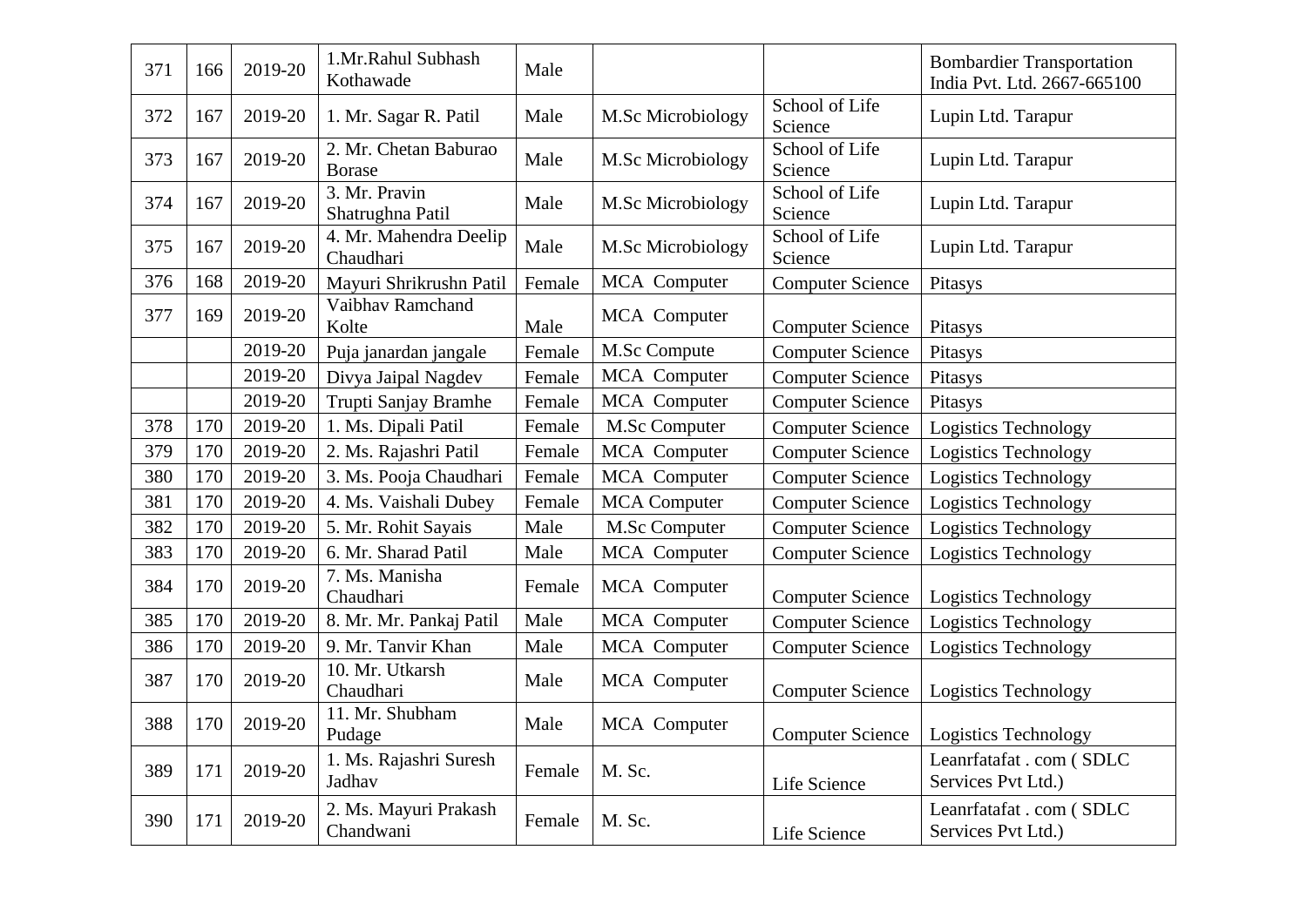| 391 | 171 | 2019-20 | 3. Mr. Sagar Ramu Koli                | Male   | M. Sc.            | P.O.Nahata<br>College<br>Bhusawal    | Leanrfatafat . com (SDLC<br>Services Pvt Ltd.)              |
|-----|-----|---------|---------------------------------------|--------|-------------------|--------------------------------------|-------------------------------------------------------------|
| 392 | 171 | 2019-20 | 4. Ms. Mayuri S. Patil                | Female | M. Sc.            | School of<br>Mathematics<br>Sciences | Leanrfatafat . com (SDLC<br>Services Pvt Ltd.)              |
| 393 | 171 | 2019-20 | 5. Ms. Dipali R. Kokar                | Female | M. Sc.            | School of<br>Mathematics<br>Sciences | Leanrfatafat . com (SDLC<br>Services Pvt Ltd.)              |
| 394 | 171 | 2019-20 | 6. Mr. Umesh T.<br>Rathod             | Male   | M. Sc.            | School of<br>Mathematics<br>Sciences | Leanrfatafat . com (SDLC<br>Services Pvt Ltd.)              |
| 395 | 171 | 2019-20 | 7. Ms. Ankita S. Sali                 | Female | M. Sc.            | School of<br>Mathematics<br>Sciences | Leanrfatafat . com (SDLC<br>Services Pvt Ltd.)              |
| 396 | 171 | 2019-20 | 8. Mr. Dipak T. Pawara                | Male   | M. Sc.            | School of<br>Mathematics<br>Sciences | Leanrfatafat . com (SDLC<br>Services Pvt Ltd.)              |
| 397 | 172 | 2019-20 | 1.Mr.Chandrakant Raju<br>Patil        | Male   | <b>MBA</b>        | <b>SOMS</b>                          | Food Safety & Standards<br>Authority of India Mumbai        |
| 398 | 173 | 2019-20 | 1.Ms.Akshay Patil                     | Male   | <b>MBA</b>        | <b>SOMS</b>                          | Surface Engg & Coating<br>Consultant Mumbai 22-<br>21661249 |
| 399 | 174 | 2019-20 | 1. Mr. Chandrashekhar<br>Kaduba Patil | Male   | M.Sc Chemistry    | <b>Chemical Science</b>              | Siddarth Carbochem Prd. Ltd.<br>Jalgaon                     |
| 400 | 174 | 2019-20 | 1. Mr. Milind<br>Kondalkar            | Male   | M.Sc Chemistry    | <b>Chemical Science</b>              | Siddarth Carbochem Prd. Ltd.<br>Jalgaon                     |
| 401 | 174 | 2019-20 | 2. Mr. Pratik M. Kolhe                | Male   | M.Sc Chemistry    | <b>Chemical Science</b>              | Siddarth Carbochem Prd. Ltd.<br>Jalgaon                     |
| 402 | 175 | 2019-20 | 1. Mr. Ganesh Patil                   | Male   | M.Sc Microbiology | Life Science                         | UPL Ltd. Mumbai 22-<br>71528000                             |
| 403 | 176 | 2019-20 | 1. Mr. Sushant Sanjay<br>Chaudjari    | Male   | <b>BBM</b>        | <b>SOMS</b>                          | Canstores, Jalgaon                                          |
| 404 | 176 | 2019-20 | 2. Ms. Manisha<br>Vijaybahadur Yadav  | Female | <b>BBM</b>        | <b>SOMS</b>                          | Canstores, Jalgaon                                          |
| 405 | 176 | 2019-20 | 3. Mr. Pritesh Anil<br>Chaudhari      | Male   | <b>BBM</b>        | <b>SOMS</b>                          | Canstores, Jalgaon                                          |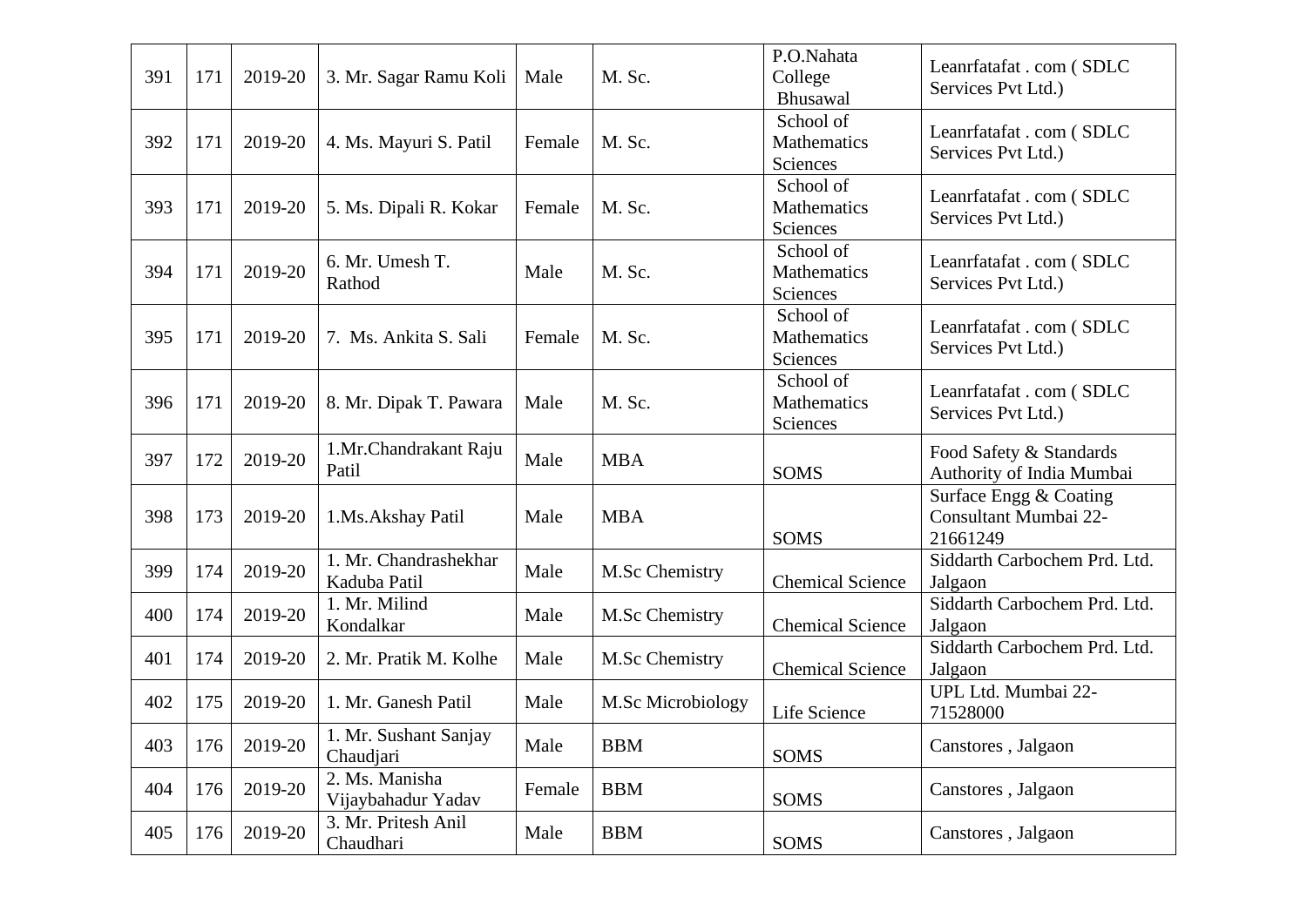| 406 | 177 | 2019-20 | 1. Mr. Nilesh Sharad<br>Jangale    | Male   | <b>MBA</b> | <b>SOMS</b> | <b>HDFC Bank Nasik</b> |
|-----|-----|---------|------------------------------------|--------|------------|-------------|------------------------|
| 407 | 177 | 2019-20 | 2. Ms.Pranita Pravin<br>Metkar     | Female | <b>MBA</b> | <b>SOMS</b> | <b>HDFC Bank Nasik</b> |
| 408 | 177 | 2019-20 | 3. Ms. Ragini R.<br>Keshari        | Female | <b>MBA</b> | <b>SOMS</b> | <b>HDFC Bank Nasik</b> |
| 409 | 177 | 2019-20 | 4. Ms. Ankita S. Bapat             | Female | <b>MBA</b> | <b>SOMS</b> | <b>HDFC Bank Nasik</b> |
| 410 | 177 | 2019-20 | 5. Ms. Shraddha Ashok<br>Chawala   | Female | <b>MBA</b> | <b>SOMS</b> | <b>HDFC Bank Nasik</b> |
| 411 | 177 | 2019-20 | 6. Ms. Jayeta Netai<br>Saha        | Female | <b>MBA</b> | SOMS        | <b>HDFC Bank Nasik</b> |
| 412 | 177 | 2019-20 | 7. Ms. Bhagyashri<br>More          | Female | <b>MBA</b> | <b>SOMS</b> | <b>HDFC Bank Nasik</b> |
| 413 | 177 | 2019-20 | 8. Mr. Vaibhav<br>Rameshwar Somani | Male   | <b>MBA</b> | <b>SOMS</b> | <b>HDFC Bank Nasik</b> |
| 414 | 177 | 2019-20 | 9. Ms. Punam S.<br>Marathe         | Female | <b>MBA</b> | <b>SOMS</b> | <b>HDFC Bank Nasik</b> |
| 415 | 177 | 2019-20 | 10. Mr. Harish Ramesh<br>Nikam     | Male   | <b>MBA</b> | <b>SOMS</b> | <b>HDFC Bank Nasik</b> |
| 416 | 177 | 2019-20 | 11. Mr. Sanjaykumar<br>Prajapati   | Male   | <b>MBA</b> | <b>SOMS</b> | <b>HDFC Bank Nasik</b> |
| 417 | 177 | 2019-20 | 12. Mr. Praful Sapkale             | Male   | <b>MBA</b> | <b>SOMS</b> | <b>HDFC Bank Nasik</b> |
| 418 | 177 | 2019-20 | 13. Mr. Amitsing R.<br>Girale      | Male   | <b>MBA</b> | <b>SOMS</b> | <b>HDFC Bank Nasik</b> |
| 419 | 177 | 2019-20 | 14. Mr. Sanket Ashok<br>Lakade     | Male   | <b>MBA</b> | <b>SOMS</b> | <b>HDFC Bank Nasik</b> |
| 420 | 177 | 2019-20 | 15. Ms. Kirti Pawan<br>Samsukh     | Female | <b>MBA</b> | <b>SOMS</b> | <b>HDFC Bank Nasik</b> |
| 421 | 177 | 2019-20 | 16. Ms. Rashi Agrawal              | Female | <b>MBA</b> | <b>SOMS</b> | <b>HDFC Bank Nasik</b> |
| 422 | 177 | 2019-20 | 17. Ms. Manasi<br>Agrawal          | Female | <b>MBA</b> | <b>SOMS</b> | <b>HDFC Bank Nasik</b> |
| 423 | 177 | 2019-20 | 18. Mr. Milind Sunil<br>Patil      | Male   | <b>MBA</b> | <b>SOMS</b> | <b>HDFC Bank Nasik</b> |
| 424 | 177 | 2019-20 | 19. Mr. Satyam Vijay<br>Patil      | Male   | <b>MBA</b> | <b>SOMS</b> | <b>HDFC Bank Nasik</b> |
| 425 | 177 | 2019-20 | 20. Ms. Saloni<br>Khanalwal        | Female | <b>MBA</b> | <b>SOMS</b> | <b>HDFC Bank Nasik</b> |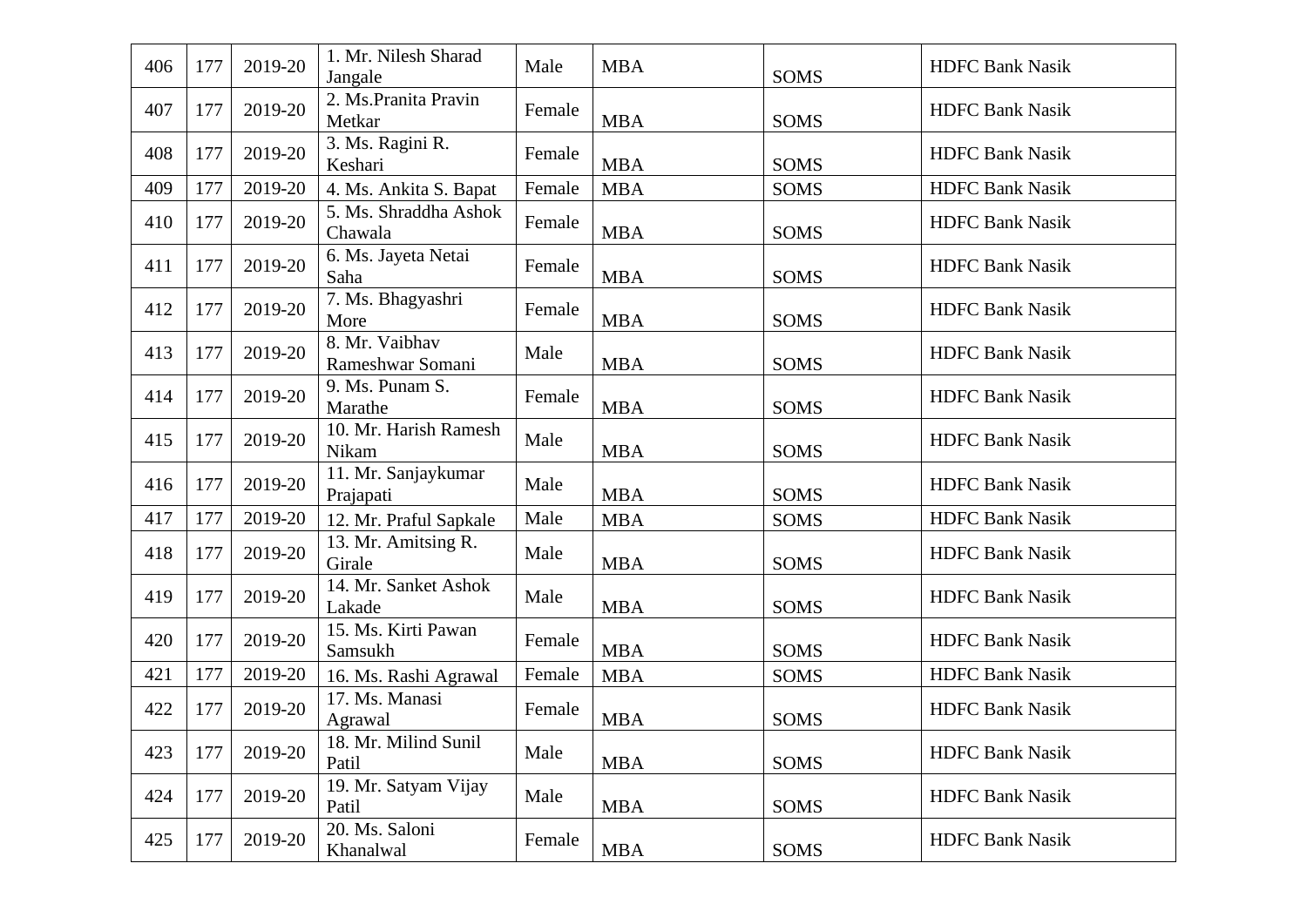| 426 | 177 | 2019-20 | 21. Mr. Saurabh Kabara              | Male   | <b>MBA</b>              | <b>SOMS</b>            | <b>HDFC Bank Nasik</b>                                           |
|-----|-----|---------|-------------------------------------|--------|-------------------------|------------------------|------------------------------------------------------------------|
| 427 | 177 | 2019-20 | 22. Ms. Varsha<br>Jayprakash Pahuja | Female | <b>MBA</b>              | <b>SOMS</b>            | <b>HDFC Bank Nasik</b>                                           |
| 428 | 177 | 2019-20 | 23. Ms. Sunayana<br>Kishor Dahara   | Female | <b>MBA</b>              | <b>SOMS</b>            | <b>HDFC Bank Nasik</b>                                           |
| 429 | 177 | 2019-20 | 24. Ms. Laxmi Madhav<br>Bangar      | Female | <b>MBA</b>              | <b>SOMS</b>            | <b>HDFC Bank Nasik</b>                                           |
| 430 | 177 | 2019-20 | 25. Ms. Ankita<br>Chaudhari         | Female | <b>MBA</b>              | <b>SOMS</b>            | <b>HDFC Bank Nasik</b>                                           |
| 431 | 177 | 2019-20 | 26. Mr. Hemendra<br>Sonawane        | Female | <b>MBA</b>              | <b>SOMS</b>            | <b>HDFC Bank Nasik</b>                                           |
| 432 | 178 | 2019-20 | 1. Mr. Pavan Patil                  | Male   | B. Tech Oil Tech        | <b>UICT</b>            | Adani Wilmar Ltd. Ahmedabad<br>79 264 55000                      |
| 433 | 178 | 2019-20 | 2. Mr. Prathamesh<br>Kulkarni       | Male   | B. Tech Oil Tech        | <b>UICT</b>            | Adani Wilmar Ltd. Ahmedabad<br>79 264 55000                      |
| 434 | 178 | 2019-20 | 3. Mr. Sameer Tayade                | Male   | B. Tech Oil Tech        | <b>UICT</b>            | Adani Wilmar Ltd. Ahmedabad<br>79 264 55000                      |
| 435 | 178 | 2019-20 | 4. Mr. Shadab Pathan                | Male   | B. Tech Oil Tech        | <b>UICT</b>            | Adani Wilmar Ltd. Ahmedabad<br>79 264 55000                      |
| 436 | 178 | 2019-20 | 5. Mr. Rushikesh<br>Mohaje          | Male   | B. Tech Oil Tech        | <b>UICT</b>            | Adani Wilmar Ltd. Ahmedabad<br>79 264 55000                      |
| 437 | 178 | 2019-20 | 6. Mr. Piyush Joshi                 | Male   | B. Tech Oil Tech        | <b>UICT</b>            | Adani Wilmar Ltd. Ahmedabad<br>79 264 55000                      |
| 438 | 179 | 2019-20 | 1.Mr.Chandrashekhar<br>P.Taur       | Male   | M.Sc Applied<br>Geology | Environment<br>Science | Deogiri College, Aurangabad                                      |
| 439 | 180 | 2019-20 | 1.Ms. Varsha Ganpat<br>Lokhande     | Female | M.Sc Applied<br>Geology | Environment<br>Science | Zulal Bhilaljirao Patil College,<br>Dhule                        |
| 440 | 181 | 2019-20 | 1.Mr.Sumit<br>Bhalchandra Bhavsar   | Male   | M.Sc Applied<br>Geology | Environment<br>Science | Sandip Institu.of Engg.& Mgt.<br><b>Sandip Foundation Nashik</b> |
| 441 | 182 | 2019-20 | 1.Mr.Kishor Dadaji<br>Patil         | Male   | <b>Applied Geology</b>  | Environment<br>Science | BP Art's, Science College,<br>Chalisgaon 02589 222120            |
| 442 | 183 | 2019-20 | 1.Ms.Rashmi Mahendra<br>Shinde      | Female | <b>Applied Geology</b>  | Environment<br>Science | <b>L&amp;T</b> Technology Services<br>Baroda                     |
| 443 | 184 | 2019-20 | 1. Miss. Arti Suresh<br>Shivade     | Female | <b>Applied Geology</b>  | Environment<br>Science | Agri Search India Pvt. Ltd.<br>Nashik 235-2518541                |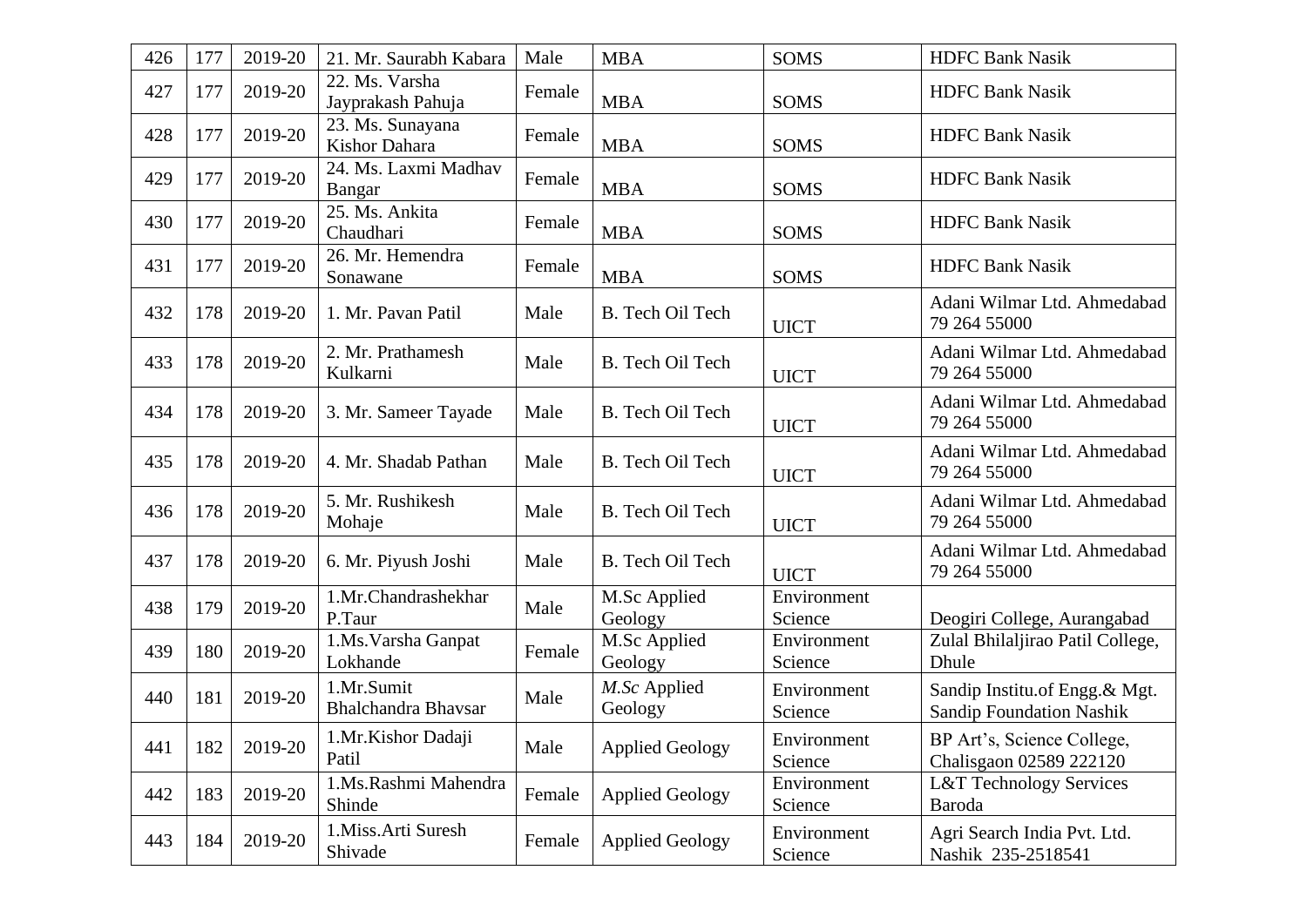| 444 | 185 | 2019-20 | 1.Mr.Amol Tayade                      | Male   | <b>Applied Geology</b>          | Environment<br>Science  | <b>TERRE Policy Center Pune</b>                      |
|-----|-----|---------|---------------------------------------|--------|---------------------------------|-------------------------|------------------------------------------------------|
| 445 | 186 | 2019-20 | 1.Mr.Kaustubh<br>Bhaiyasaheb Patil    | Male   | <b>Applied Geology</b>          | Environment<br>Science  | Jain Farm Fresh Food Ltd.<br>Jalgaon 0257 2260033/44 |
| 446 | 187 | 2019-20 | 1.Mr.Milind Shravan<br>Kondalkar      | Male   | <b>Applied Geology</b>          | Environment<br>Science  | Rishabh Metals & Chemicals<br>Pvt. Ltd. Jalgaon      |
| 447 | 188 | 2020-21 | 1.Mr. Rahul Daulat<br>Patil           | Male   | M.Sc. Agro                      | <b>Chemical Science</b> | UPL Ltd.                                             |
| 448 | 188 | 2020-21 | 2.Mr.Nilesh Devidas<br>Thakur         | Male   | M.Sc. Agro                      | <b>Chemical Science</b> | UPL Ltd.                                             |
| 449 | 188 | 2020-21 | 3.Mr. Avinash<br>Raosaheb More        | Male   | M.Sc. Agro                      | <b>Chemical Science</b> | UPL Ltd.                                             |
| 450 | 188 | 2020-21 | 4. Ms. Mohini Ravindra<br>Zambre      | Female | M.Sc. Agro                      | <b>Chemical Science</b> | UPL Ltd.                                             |
| 451 | 189 | 2020-21 | 1.Mr. Kunal Tarachand<br><b>Bhute</b> | Male   | <b>B.Tech Chemical</b><br>Engg. | <b>UICT</b>             | NOCIL Ltd. Dahej Gujrat                              |
| 452 | 189 | 2020-21 | 2. Mr.Raju Ramrao<br>Malekar          | Male   | <b>B.Tech Chemical</b><br>Engg. | <b>UICT</b>             | NOCIL Ltd. Dahej Gujrat                              |
| 453 | 189 | 2020-21 | 3. Mr. Bhavesh<br>Balaram Jadhav      | Male   | <b>B.Tech Chemical</b><br>Engg. | <b>UICT</b>             | NOCIL Ltd. Dahej Gujrat                              |
| 454 | 189 | 2020-21 | 4. Mr. Harshal Narayan<br>Patil       | Male   | <b>B.Tech Chemical</b><br>Engg. | <b>UICT</b>             | NOCIL Ltd. Dahej Gujrat                              |
| 455 | 189 | 2020-21 | 5. Mr. Amol<br>Vishwanath Rathod      | Male   | <b>B.Tech Chemical</b><br>Engg. | <b>UICT</b>             | NOCIL Ltd. Dahej Gujrat                              |
| 456 | 189 | 2020-21 | 6. Mr. Manish Pramod<br>Moon          | Male   | <b>B.Tech Chemical</b><br>Engg. | <b>UICT</b>             | NOCIL Ltd. Dahej Gujrat                              |
| 457 | 189 | 2020-21 | 7. Mr. Shantanu Patil                 | Male   | <b>B.Tech Chemical</b><br>Engg. | <b>UICT</b>             | NOCIL Ltd. Dahej Gujrat                              |
| 458 | 190 | 2020-21 | 1 Mr.Harshal<br>P.Bharambe            |        | M.Sc. Geology                   | Environment<br>Science  | monarch biotech pvt<br>ltd,Mumbai                    |
| 459 | 190 | 2020-21 | 1.Mr. Amol Patil                      |        | M.Sc. Geology                   | Environment<br>Science  | premier medical corporation<br>pvt ltd, Vapi         |
| 460 | 191 | 2020-21 | 1.Mr. Jitesh D. Patil                 |        | M.Sc. Geology                   | Environment<br>Science  | Innovsource Services Pvt. Ltd.                       |
| 461 | 191 | 2020-21 | 1. Somsung A.J.                       |        | M.Sc. Geology                   | Environment<br>Science  | <b>Asion Paint</b><br>Triruvananthapuram, Kalrala    |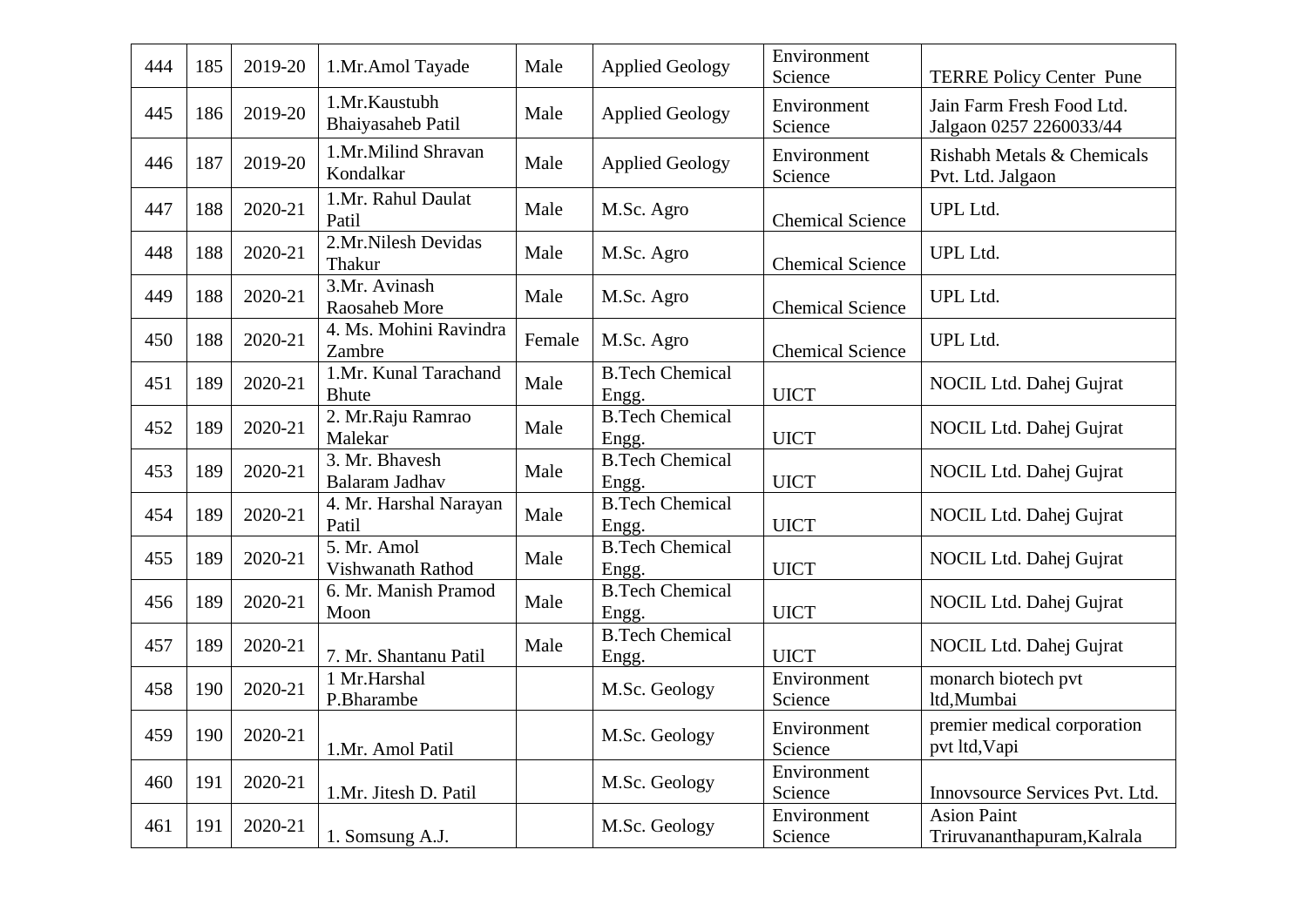| 462 | 192 | 2020-21 | 1. Mr. Mahesh                       |        | M.Tech Food        |                        |                                       |
|-----|-----|---------|-------------------------------------|--------|--------------------|------------------------|---------------------------------------|
|     |     |         | Tukaram Kalyane                     | Male   | Technology         | <b>UICT</b>            | <b>Indraneel Chitale Partner</b>      |
| 463 | 193 | 2020-21 | 1.Mr. Amrutlal                      |        | M.Tech Food        |                        | Schoolmeal Foodventures Pvt.          |
|     |     |         | Pannalal Agrawal                    | Male   | Technology         | <b>UICT</b>            | Ltd.Banglore                          |
| 464 | 194 | 2020-21 | 1. Ms. Vijaya Raysing               |        |                    | Chemistry              | <b>Civil Services Training Scheme</b> |
|     |     |         | Vsane                               | Female | M.Sc               | Sciences               |                                       |
| 465 | 194 | 2020-21 | 2.Mr. Abhaysingh                    |        |                    |                        |                                       |
|     |     |         | Valvi                               | Male   | M.Sc               | <b>KBCNMU</b>          | <b>PSI</b>                            |
| 466 | 194 | 2020-21 | 3. Mr. Anil Tapsingh                |        |                    |                        |                                       |
|     |     |         | Kothari                             | Male   | M.Sc               | Shahada                | <b>PSI</b>                            |
| 467 | 194 | 2020-21 | 4. Ms. Durga Magan                  |        |                    |                        |                                       |
|     |     |         | Kharde                              | Female |                    |                        | <b>PSI</b>                            |
| 468 | 194 | 2020-21 | 5. Mr. Manohar<br>Uttamrao Chibhade |        |                    |                        | <b>PSI</b>                            |
|     |     |         | 6. Mr. Motilal Shantilal            | Male   | <b>BA</b> Economic | <b>Pune University</b> |                                       |
| 469 | 194 | 2020-21 | Pawara                              | Male   |                    |                        | <b>PSI</b>                            |
|     |     |         | 7. Ms. Ujjwala                      |        |                    |                        |                                       |
| 470 | 194 | 2020-21 | Kashinath Bagul                     | Female |                    |                        | <b>STI</b>                            |
|     |     | 2020-21 | 8. Ms. Chandrabhaga                 |        |                    |                        |                                       |
| 471 | 194 |         | Devram Chaure                       | Female |                    |                        | Rajya Utpadan Shulk                   |
|     |     |         | 9. Mr. Snehalkumar                  |        |                    |                        |                                       |
| 472 | 194 | 2020-21 | Vinod Padavi                        | Male   |                    |                        | Agriculture Asst.                     |
|     |     |         | 10. Mr. Abhay Nana                  |        |                    |                        |                                       |
| 473 | 194 | 2020-21 | Chavahan                            | Male   | M.Sc               | Pune University        | Agriculture Asst.                     |
| 474 | 194 | 2020-21 | 11. Ms. Priyanka                    |        |                    |                        |                                       |
|     |     |         | <b>Bansilal Khedkar</b>             | Female |                    |                        | Agriculture Asst.                     |
| 475 | 194 | 2020-21 | 12. Mr. Santosh Vasant              |        |                    |                        | Laboratory Asst.                      |
|     |     |         | Pawara                              | Male   | B.lip              |                        |                                       |
| 476 | 194 | 2020-21 | 13. Mr. Hrushikesh                  |        |                    |                        | <b>Traffic Insplector</b>             |
|     |     |         | <b>Revsingh Pawara</b>              | Male   |                    |                        |                                       |
| 477 | 194 | 2020-21 | 14. Mr. Virendra                    |        |                    |                        | <b>Forest Guard</b>                   |
|     |     |         | Tukaram Padavi                      | Male   |                    |                        |                                       |
| 478 | 194 | 2020-21 | 15. Mr. Deelip Samalya              |        |                    |                        | Forest Guard                          |
|     |     |         | Pawara                              | Male   |                    |                        |                                       |
| 479 | 194 | 2020-21 | 16. Mr. Rakesh Sonya                |        |                    |                        | Primary Teacher                       |
|     |     |         | Padvi                               | Male   |                    |                        |                                       |
| 480 | 194 | 2020-21 | 17. Mr. Sachin Dilip                |        |                    |                        | Primary Teacher                       |
|     |     |         | Pawar                               | Male   |                    |                        |                                       |